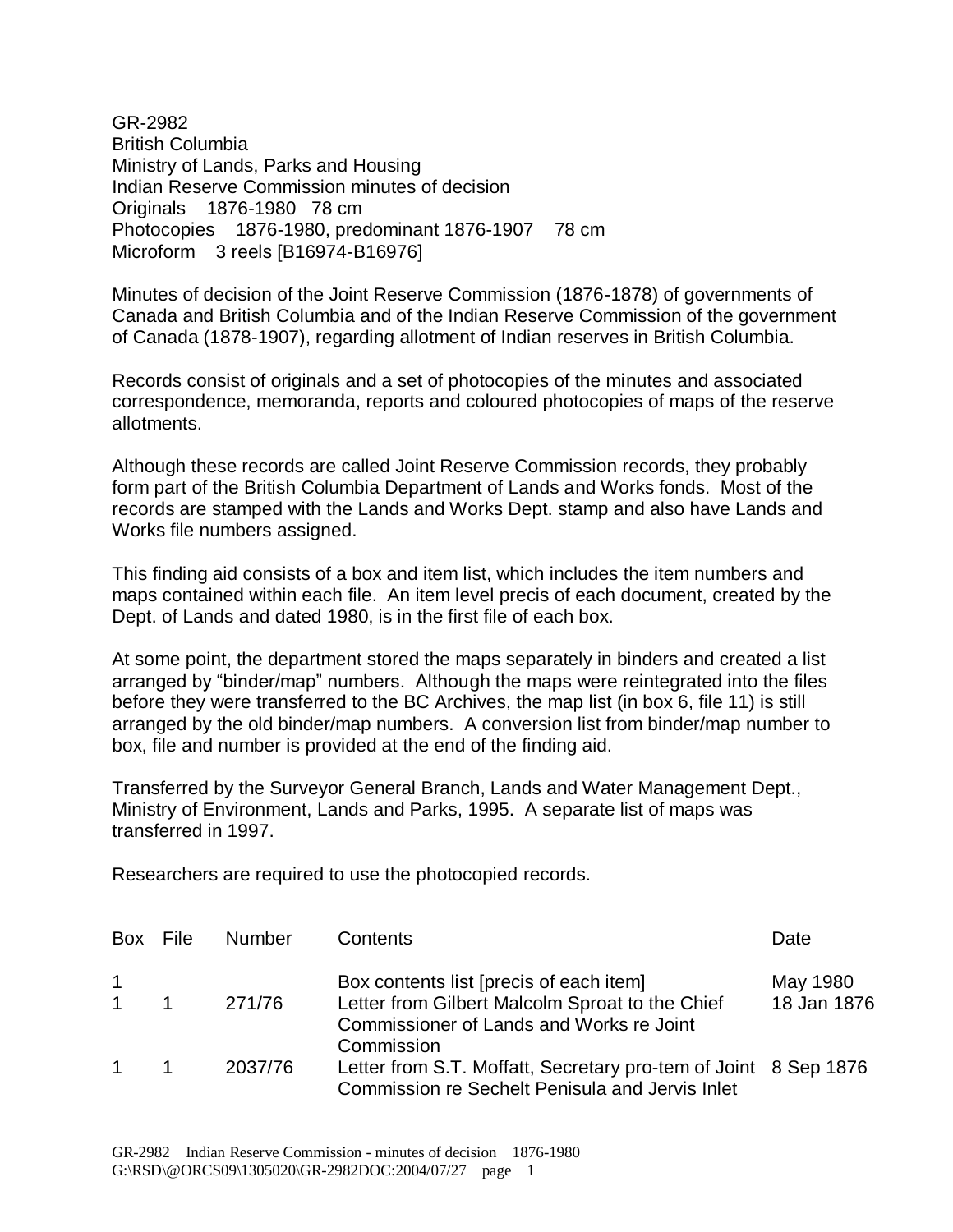| 1                 | 1                   | 2069/76           | Letter from S.T. Moffatt, Secretary pro-tem, to<br>Chief Commissioner of Lands and Works re                                                                                                                                                                                                                                                                                          | 11 Sep 1876                |
|-------------------|---------------------|-------------------|--------------------------------------------------------------------------------------------------------------------------------------------------------------------------------------------------------------------------------------------------------------------------------------------------------------------------------------------------------------------------------------|----------------------------|
| 1                 | 1                   | 2935/76           | leases<br>Letter from McKinley and Sproat to the Chief<br>Commissioner of Lands and Works re Coal<br>Harbour and First Narrows, Burrard Inlet                                                                                                                                                                                                                                        | 27 Nov 1876                |
| 1                 | 1                   | 3138/76           | Letter from Commissioners to the Chief<br><b>Commissioner of Lands and Works re Sechelt</b><br><b>Band</b>                                                                                                                                                                                                                                                                           | 7 Dec 1876                 |
| 1<br>$\mathbf{1}$ | 1<br>$\overline{2}$ | 3138/76<br>861/77 | Map attached showing recommended reserves<br>Letter from the Commissioners to the Chief<br>Commissioner of Lands and Works regarding<br>Harwood, Savoy, and Cortes Islands, islands in<br>the Fraser River, Alberni Canal, Salmon River<br>Valley, the Skeena and Nass Rivers                                                                                                        | 26 Apr 1877<br>27 Apr 1877 |
| 1                 | $\overline{2}$      | 1351/77           | Letter from Commissioners to Chief<br>Commissioner of Lands and Works re Victoria<br>superintendency, Howe Sound to Sooke                                                                                                                                                                                                                                                            | 11 Jun 1877                |
| 1                 | $\overline{2}$      | 1352/77           | Minutes of Decision allotting reserves for the<br>following Bands with decision dates:<br>Skawmish (Squamish) Tribe: 27 Nov 1876<br>Se Shell (Sechelt) Tribe: 7 Dec 1876<br>Comox Indians: 12 Dec 1876<br>Qualicum Indians: 13 Dec 1876                                                                                                                                              | 11 Jun 1877                |
|                   |                     |                   | Sketch map of Qualicum reserve<br>Nanoose Indians (Shonowns): 15 Dec 1876<br>Nanaimo Indians: 20 Dec 1876<br>Halalt Indians: 18 Jan 1877<br>Lyackson Indians (Chemainus): 18 Jan 1877<br>Yon Kulahs; Samalchos and Penelakuts Tribe<br>(Chemainus): 18 Jan 1877<br>Chemainus Bay and Sickameen Tribe: 18 Jan<br>1877<br>Cowichan Indians: 17 Feb 1877<br>Saanich Indians: 3 Mar 1877 | 26 Apr 1877                |
| 1                 | $\overline{2}$      | 1352/77           | Six maps: Nanaimo, Comox, Cowichan River,<br>Skwawmish River and Howe Sound,<br>"Hydrographic" map and "Admiralty" chart                                                                                                                                                                                                                                                             | 26 Apr 1877                |
| 1                 | $\overline{2}$      | 1353/77           | Minutes of Decision allotting reserves for the<br>following Bands:<br>Sooke<br><b>Becher Bay</b>                                                                                                                                                                                                                                                                                     | 11 Jun 1877                |
|                   | 2                   | 1353/77           | Map showing Becher Bay reserves                                                                                                                                                                                                                                                                                                                                                      | 11 Jun 1877                |
|                   | $\overline{2}$      | 1354/77           | Letter to Chief Commissioner re Beecher [Becher]<br>Bay                                                                                                                                                                                                                                                                                                                              | 11 Jun 1877                |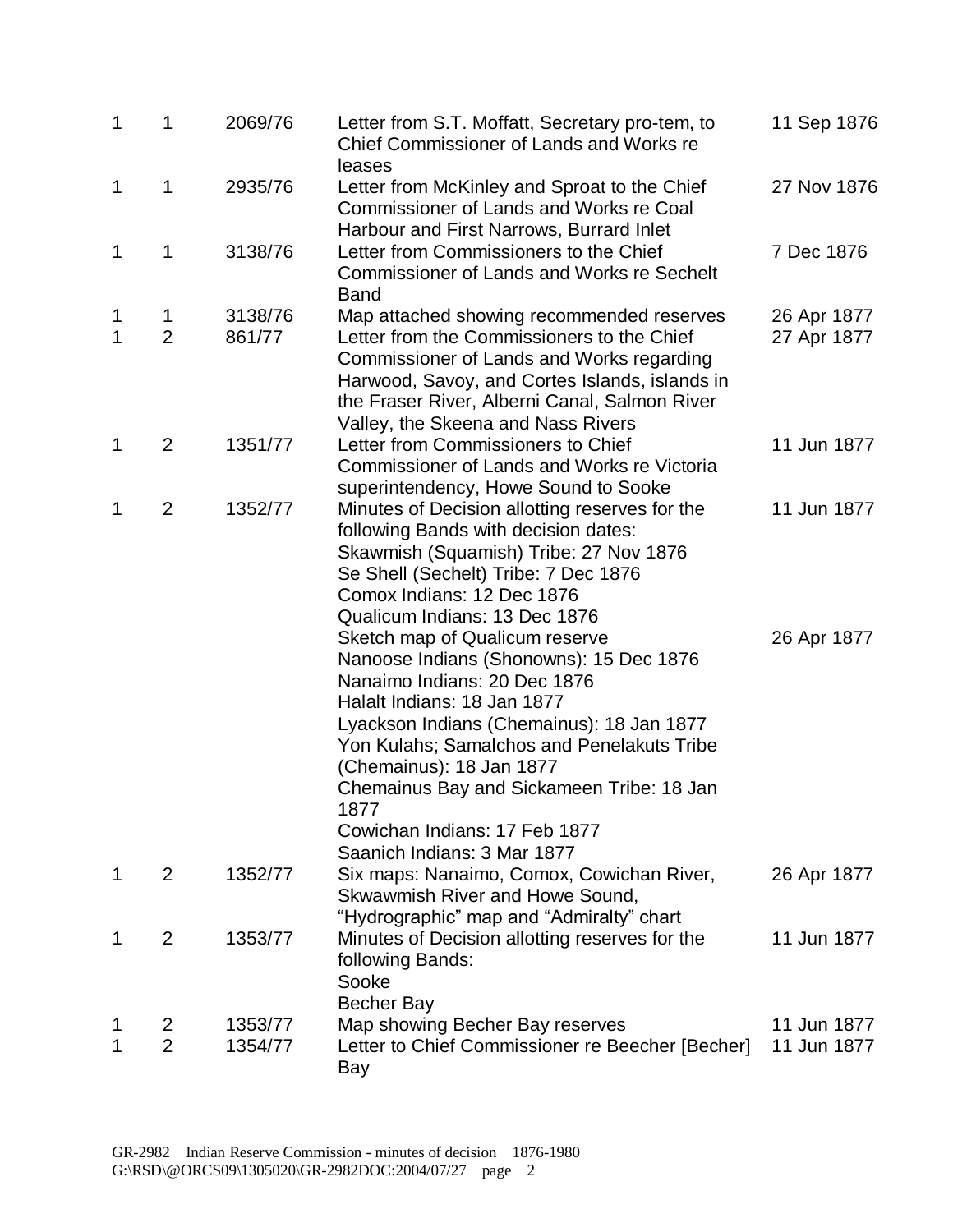| 1           | 3 | 1355/77   | Copy of memorandum by Sproat on reserves for<br>the Becher Bay Indians                                                                                                                                           | 11 Jun 1877                         |
|-------------|---|-----------|------------------------------------------------------------------------------------------------------------------------------------------------------------------------------------------------------------------|-------------------------------------|
| 1           | 3 | 1590/77   | Letter from the Commissioners re Muskweam and<br><b>Skawmish reserves</b>                                                                                                                                        | 27 Jun 1877                         |
| 1           | 3 | 1590/77   | Two maps showing Fraser River and Burrard Inlet<br>reserves                                                                                                                                                      | 9 Jul 1877,<br>15 Jun 1877          |
| 1           | 3 | 1591/77   | Minutes of Decision allotting reserves for the<br>Muskweam and Skawmish Tribes. Attached to<br>the minutes is later correspondence relative to the<br>survey and re-survey of the reserves                       | 15 Jun 1877,<br>1926, 1927,<br>1943 |
| 1           | 3 | 1591/77   | Two maps showing Burrard Inlet reserves                                                                                                                                                                          | 26 Jun 1880                         |
| 1           | 3 | 1798/77   | Letter from the Commissioners re a dispute about<br>a claim next to the Kamloops Indian reserve                                                                                                                  | 17 Jul 1877                         |
| 1           | 3 | 3020/77   | Letter from Sproat re further adjustment of Indian<br>reserves                                                                                                                                                   | 14 Nov 1877                         |
| 1           | 4 | 124/78    | Letter from the Commissioners enclosing their<br>report (123/78)                                                                                                                                                 | 15 Jan 1878                         |
| 1           | 4 | 123/78    | Report on the Mr. McBryan case involving the<br>South Thompson Indians                                                                                                                                           | 15 Jan 1878                         |
| 1           | 4 | 123/78    | Map of South Thompson River                                                                                                                                                                                      | 9 Jan 1878                          |
| $\mathbf 1$ | 4 | 230/78    | Letter from the Commissioners to Chief<br>Commissioner                                                                                                                                                           | 28 Jan 1878                         |
| 1           | 4 | 231/78    | Copy of letter from the Commissioners to Colonel<br>Houghton and copy of his reply                                                                                                                               | 20 Jan 1878,<br>26 Jan 1878         |
| 1           | 4 | No number | Letter from Drake and Jackson, Barristers-at-Law,<br>Victoria, to the Hon. H.C. Elliott, re O'Keefe's<br>complaint about the Indian Commissioners and an<br>Indian reserve in the Okanagan area                  | 31 Jan 1878                         |
| 1           | 5 | 358/78    | Letter from the Commissioners to the Chief<br>Commissioner of Lands and Works re the case of<br>Charles McMillan and extract from a letter to Col.<br>Powell                                                     | 8 Feb 1878,<br>20 Apr 1877          |
|             | 5 | 559/78    | Memorandum from the Commissioners to the<br>Chief Commissioner of Lands and works advising<br>that the surveying of Indian reserves allotted by<br>the Commission will commence in the early part of<br>the year | 1 Mar 1878                          |
| 1           | 5 | 695/78    | Letter from Sproat to the Chief Commissioner of<br>Lands and Works re procedure to be used for<br>approval of the allotment of reserves                                                                          | 19 Mar 1878                         |
| 1           | 5 | 793/78    | Letter from Sproat to the Chief Commissioner of<br>Lands and Works enclosing copies of<br>correspondence re the "Mariner Case" involving a<br>conflict with a reserve for the Cowichan Indians                   | 28 Mar 1878                         |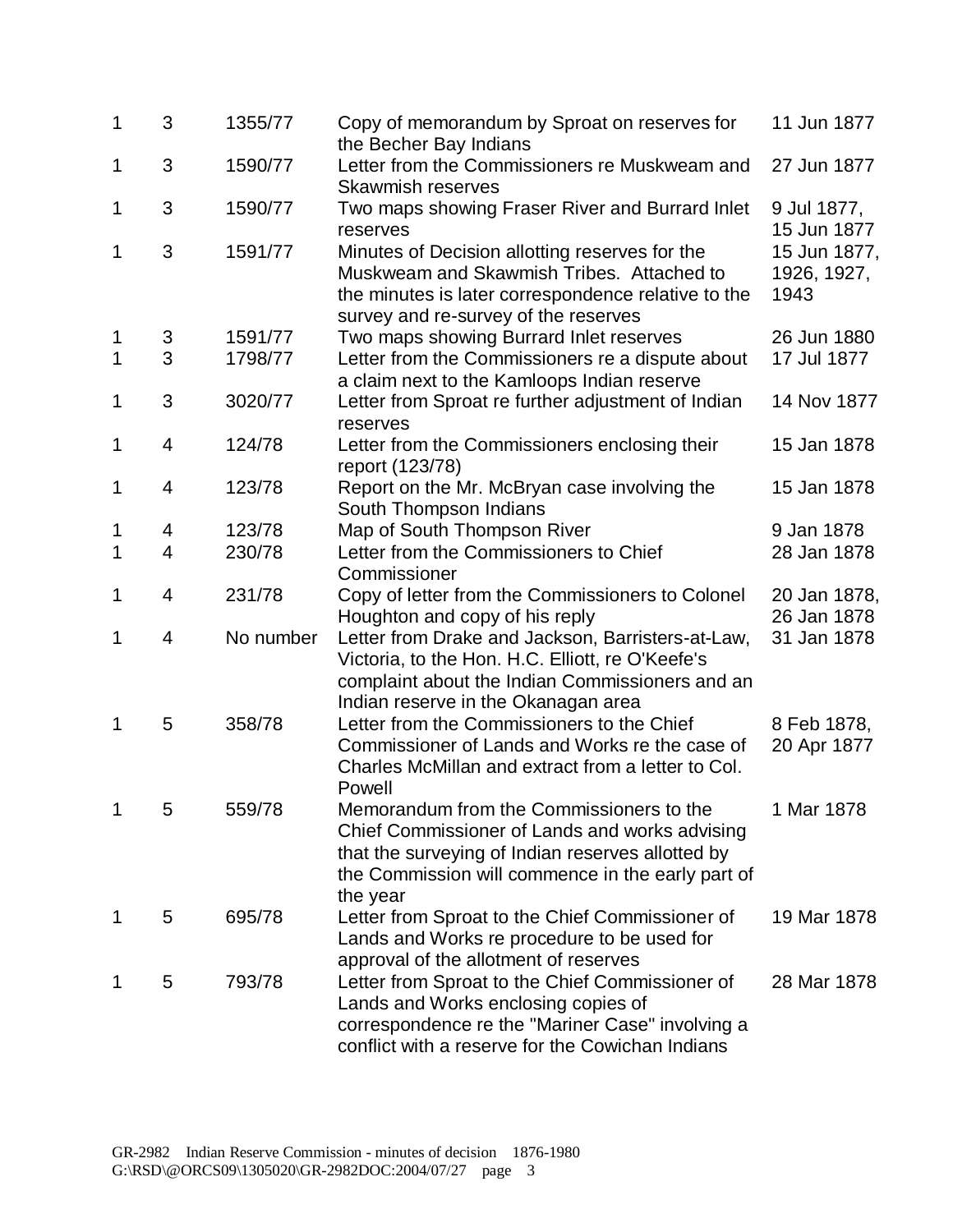| $\mathbf 1$ | 5                   | 883/78             | Letter from Sproat to the Chief Commissioner of<br>Lands and Works re reserves between Yale and<br><b>Fraser River</b>                                                                                                                                                        | 12 Apr 1878                                          |
|-------------|---------------------|--------------------|-------------------------------------------------------------------------------------------------------------------------------------------------------------------------------------------------------------------------------------------------------------------------------|------------------------------------------------------|
| 1           | 6                   | 1055/78            | Letter from Sproat to the Chief Commissioner of<br>Lands and Works re "Kanaka Bill"                                                                                                                                                                                           | 4 May 1878                                           |
| 1           | 6                   | 1081/78            | Minutes of Decision allotting reserves within the<br>Fraser Superintendency, 1877, the Victoria district<br>and Esquimalt district by the Joint Indian Reserve<br>Commission for the following groups with decision<br>dates:<br>North Thompson and Canoe Lake Indians: 5 Jul | 13 May 1878<br>[dated 8 May<br>1878 on last<br>page] |
|             |                     |                    | 1877                                                                                                                                                                                                                                                                          |                                                      |
|             |                     |                    | Kamloops Indians: 29 Jul 1877                                                                                                                                                                                                                                                 |                                                      |
|             |                     |                    | Deadman's Creek Indians: 28 Jul 1877                                                                                                                                                                                                                                          |                                                      |
|             |                     |                    | South Thompson or Neskainleth Indians: 13 Aug<br>1877                                                                                                                                                                                                                         |                                                      |
|             |                     |                    | Adams Lake Indians: 13 Aug 1877                                                                                                                                                                                                                                               |                                                      |
|             |                     |                    | Little Shuswap Lake Indians: 14 Aug 1877                                                                                                                                                                                                                                      |                                                      |
|             |                     |                    | South Thompson or Neskainlith, Adams Lake and                                                                                                                                                                                                                                 |                                                      |
|             |                     |                    | Little Shuswap Lake Indians: 16 Aug 1877                                                                                                                                                                                                                                      |                                                      |
|             |                     |                    | Spellumcheen Indians: 13 Sep 1877                                                                                                                                                                                                                                             |                                                      |
|             |                     |                    | Indians at head of Okanagan Lake: 15 Oct 1877;                                                                                                                                                                                                                                |                                                      |
|             |                     |                    | Penticton Indians: 24 Nov 1877                                                                                                                                                                                                                                                |                                                      |
|             |                     |                    | Osoyoos Indians: 16 Nov, 21 Nov 1877                                                                                                                                                                                                                                          |                                                      |
|             |                     |                    | Songish Indians: 4 May 1878                                                                                                                                                                                                                                                   |                                                      |
| 1           | 6                   | 1081A/78           | Esquimalt Indians: 4 May 1878<br>Letter from the Commissioners to the Chief                                                                                                                                                                                                   | 8 May 1878                                           |
|             |                     |                    | Commissioner of Lands and Works re exchange<br>of land                                                                                                                                                                                                                        |                                                      |
| 1           | 6                   | 1084/78            | Letter from Commissioners enclosing Minutes of                                                                                                                                                                                                                                | 8 May 1878                                           |
|             |                     |                    | Decision                                                                                                                                                                                                                                                                      |                                                      |
| 1           | 6                   | 1091/78            | Letter from the Commissioners to the Chief                                                                                                                                                                                                                                    | 7 May 1878                                           |
|             |                     |                    | Commissioner of Lands and Works re John                                                                                                                                                                                                                                       |                                                      |
|             |                     |                    | McDougall at the Mission, Okanagan Lake                                                                                                                                                                                                                                       |                                                      |
| 1           | $\overline{7}$      | 1182/78            | Letter from Sproat at Spuzzum re New<br>Westminster district                                                                                                                                                                                                                  | 10 May 1878                                          |
|             |                     |                    |                                                                                                                                                                                                                                                                               | 5 Jun 1878                                           |
| 1           | 7<br>$\overline{7}$ | 1275/78<br>1277/78 | Letter from Sproat at Lytton, re F. Walker                                                                                                                                                                                                                                    | 3 Jun 1878                                           |
| 1<br>1      | $\overline{7}$      | 1278/78            | Letter from Sproat at Lytton, re Yale district                                                                                                                                                                                                                                | 30 May 1878                                          |
|             |                     |                    | Letter from Sproat near Boston Bar re O'Keefe<br>problem in the Okanagan                                                                                                                                                                                                      |                                                      |
| 1           | $\overline{7}$      | 1300/78            | Letter from Sproat near Boothroyd's, re                                                                                                                                                                                                                                       | 4 Jun 1878                                           |
|             |                     |                    | cancellation of a pre-emption held by Frederick<br>Biesta Includes an enclosure giving a history of<br>the Shwimp Tribe                                                                                                                                                       |                                                      |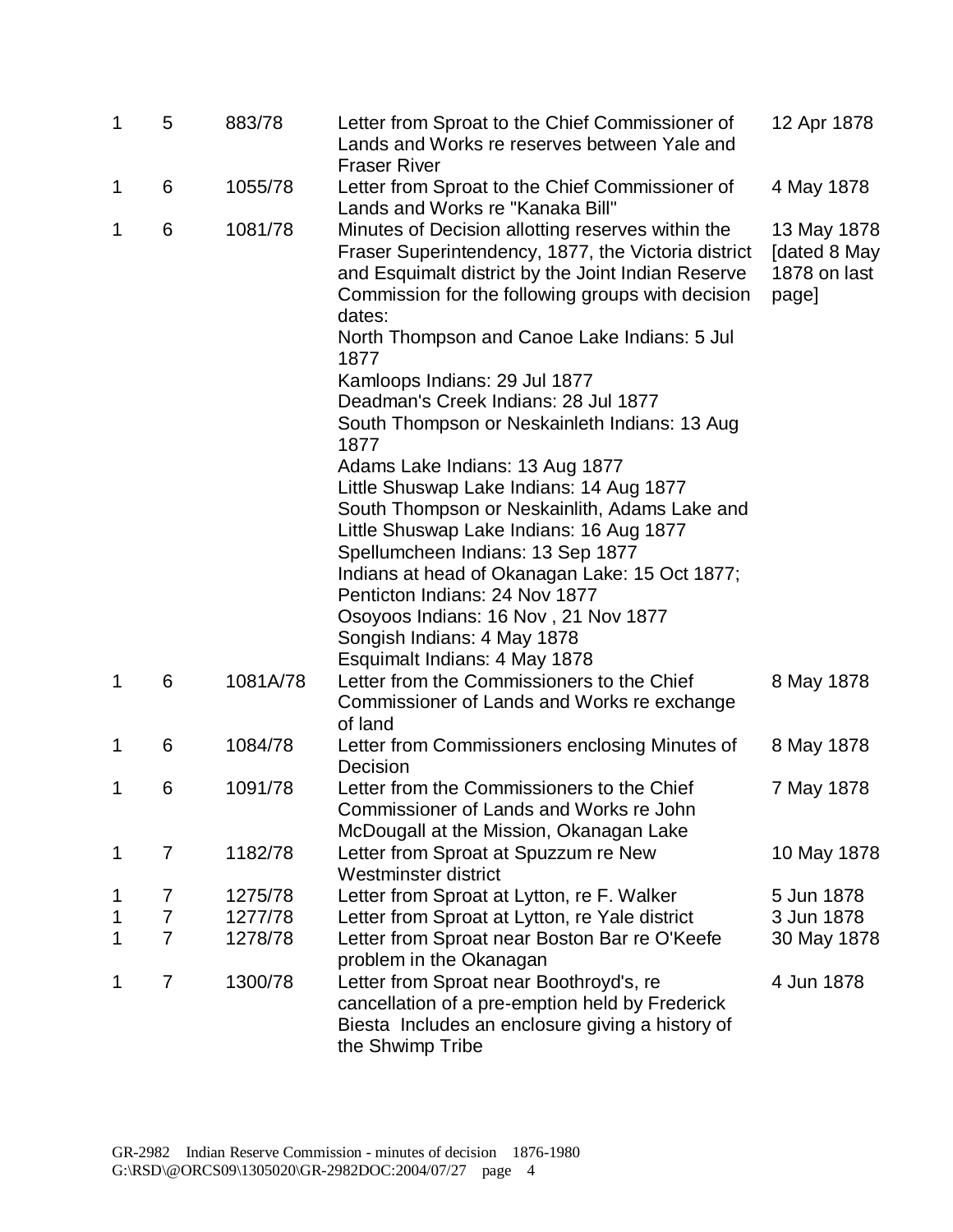| $\mathbf 1$ | 8  | 1344/78 | Letter from Sproat near Lytton, to the Chief<br>Commissioner of Lands and Works, requesting                                                                                  | 12 Jun 1878 |
|-------------|----|---------|------------------------------------------------------------------------------------------------------------------------------------------------------------------------------|-------------|
| 1           | 8  | 1363/78 | maps of electoral districts<br>Letter from I.W. Powell, Indian Superintendent, to<br>F.G. Vernon, Chief Commissioner of Lands and<br>Works, re application of William Sutton | 18 Jun 1878 |
| 1           | 8  | 1450/78 | Letter from Sproat near Lytton, to the Chief<br>Commissioner of Lands and Works re Bonaparte<br>Indians                                                                      | 23 Jun 1878 |
| 1           | 8  | 1484/78 | Letter from Sproat to the Chief Commissioner of<br>Lands and Works re land at Swan Lake                                                                                      | 29 Jun 1878 |
| 1           | 8  | 1484/78 | <b>Sketch of Swan Lake</b>                                                                                                                                                   |             |
| 1           | 8  | 1655/78 | Letter from Sproat near Cooks Ferry, to the Chief<br>Commissioner of Lands and Works re grazing<br>reserves                                                                  | 17 Jul 1878 |
| $\mathbf 1$ | 8  | 1656/78 | Letter from Sproat near Cooks Ferry, to the Chief<br>Commissioner of Lands and Works re clarification<br>of the O'Keefe problem at Okanagan Lake                             | 17 Jul 1878 |
| 1           | 9  | 1657/78 | Letter from Sproat to the Chief Commissioner of<br>Lands and Works re Lytton area                                                                                            | 17 Jul 1878 |
| 1           | 9  | 1768/78 | Letter from Sproat, near 100 Mile Post                                                                                                                                       | 24 Jul 1878 |
| 1           | 9  | 1769/78 | Report on the land and irrigation affairs of the<br>Lytton sub-group of the Nekla-Kap-a-Muk Indians<br>including 3 maps of the Lytton reserves                               | 20 Jul 1878 |
| 1           | 9  | 1788/78 | Letter from Sproat near Ashcroft re concerns of<br>the Indian Chiefs above Clinton                                                                                           | 30 Jul 1878 |
| 1           | 9  | 1798/78 | Letter from Sproat near Ashcroft, to the Chief<br>Commissioner of Lands and Works re water<br>licence of P. Parks                                                            | 28 Jul 1878 |
| 1           | 9  | 1833/78 | Letter from Sproat at 100 Mile Post re the Robert<br>Hughes land conflict. Correspondence relating to<br>this matter is attached [175/77] and a map of<br>Hughes' claim      | 1 Aug 1878  |
| 1           | 10 | 1856/78 | Letter from I.W. Powell, Indian Superintendent to<br>G.A. Walkem, Chief Commissioner of Lands and<br>Works re arrangements of Joint Commission                               | 14 Aug 1878 |
| 1           | 10 | 1914/78 | Telegram from Sproat at Spences Bridge re<br>O'Keefe's matter at Okanagan                                                                                                    | 21 Aug 1878 |
| 1           | 10 | 1995/78 | Letter from Sproat in camp at Nicola River, to the<br>Chief Commissioner of Lands and Works re<br>survey matter at Deadman's Creek                                           | 15 Aug 1878 |
| 1           | 10 | 1994/78 | Letter from Sproat to the Chief Commissioner of<br>Lands and Works re a land claim by John Dowling<br>at Oregon Jack's, Thompson                                             | 26 Aug 1878 |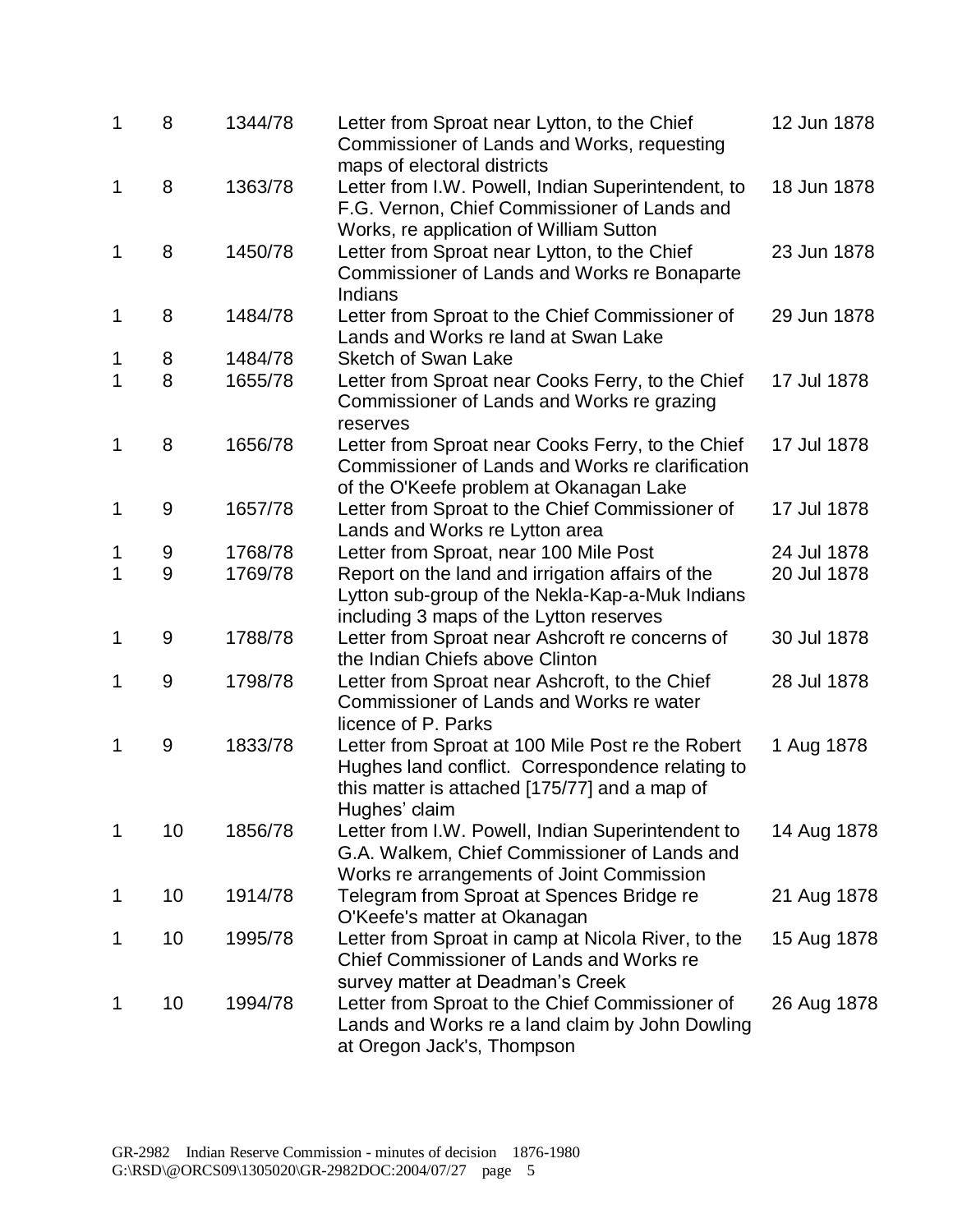| $\mathbf 1$ | 10 | 1996/78 | Letter from Sproat in camp at Nicola River<br>enclosing copies of his letter of 15 July to Capt.                                                                                                                                                                                  | 26 Aug 1878 |
|-------------|----|---------|-----------------------------------------------------------------------------------------------------------------------------------------------------------------------------------------------------------------------------------------------------------------------------------|-------------|
| 1           | 11 | 1997/78 | H.M. Ball and a copy of Ball's reply of 29 July<br>Letter from Sproat to the Chief Commissioner of<br>Lands and Works re land and water possession<br>Spaptsun Flat Includes field minute                                                                                         | 18 Aug 1878 |
| 1           | 11 | 1998/78 | Sproat's field minute re dispute of land and water                                                                                                                                                                                                                                | 1 Aug 1878  |
| 1           | 11 | 1998/78 | Map of area along Thompson River near "White<br>Mountain"                                                                                                                                                                                                                         |             |
| 1           | 11 | 2347/78 | Letter from Sproat, at Hope, to the Chief<br>Commissioner of Lands and Works re the O'Keefe<br>trespass and the Okanagan Indians                                                                                                                                                  | 21 Oct 1878 |
| 1           | 11 | 2382/78 | Letter from Sproat to the Chief Commissioner of<br>Lands and Works re reserves in the railway belt,<br>timber areas and islands. Includes report on work<br>to date                                                                                                               | 21 Oct 1878 |
| 1           | 11 | 2383/78 | Letter from Sproat to the Chief Commissioner of<br>Lands and Works, re dispute between the Klah-<br>hoose and Shammon Indian Tribes                                                                                                                                               | 21 Oct 1878 |
| 1           | 12 | 2577/78 | Letter from Sproat, at Hope, to the Chief<br>Commissioner of Lands and Works re unresolved<br>matters                                                                                                                                                                             | 26 Nov 1878 |
| 1           | 12 | 2712/78 | Letter from Sproat, at New Westminster, to the<br>Chief Commissioner of Lands and Works,<br>advising he will be making various reports to the<br>Dominion Government in a short time and asking<br>for answers to the items referred to the Province<br>during the past two years | 21 Dec 1878 |
| 1           | 12 | 105/79  | Letter from Sproat to the Chief Commissioner of<br>Lands and Works, re Indian reserves at<br>Similkameen                                                                                                                                                                          | 27 Jan 1879 |
| 1           | 12 | 106/79  | Letter from Sproat to the Chief Commissioner of<br>Lands and Works re encroachment on the<br>Matsqui reserve                                                                                                                                                                      | 27 Jan 1879 |
| 1           | 12 | 107/79  | Letter from Sproat to the Chief Commissioner of<br>Lands and Works, enclosing a memorandum re<br>adjustment of Indian reserves at Chilliwack,<br>Somas and Matsqui                                                                                                                | 27 Jan 1879 |
| 1           | 13 | 199/79  | Letter from Sproat to the Chief Commissioner of<br>Lands and Works re question from Mr. Bennett                                                                                                                                                                                   | 19 Feb 1879 |
| 1           | 13 | 200/79  | Letter, marked unofficial, from Sproat to the Chief<br>Commissioner of Lands and Works, re a meeting<br>of settlers at Keremeos                                                                                                                                                   | 19 Feb 1979 |
| 1           | 13 | 201/79  | Letter from Sproat to the Chief Commissioner of<br>Lands and Works, re status of Similkameen Indian<br>reserves                                                                                                                                                                   | 13 Feb 1879 |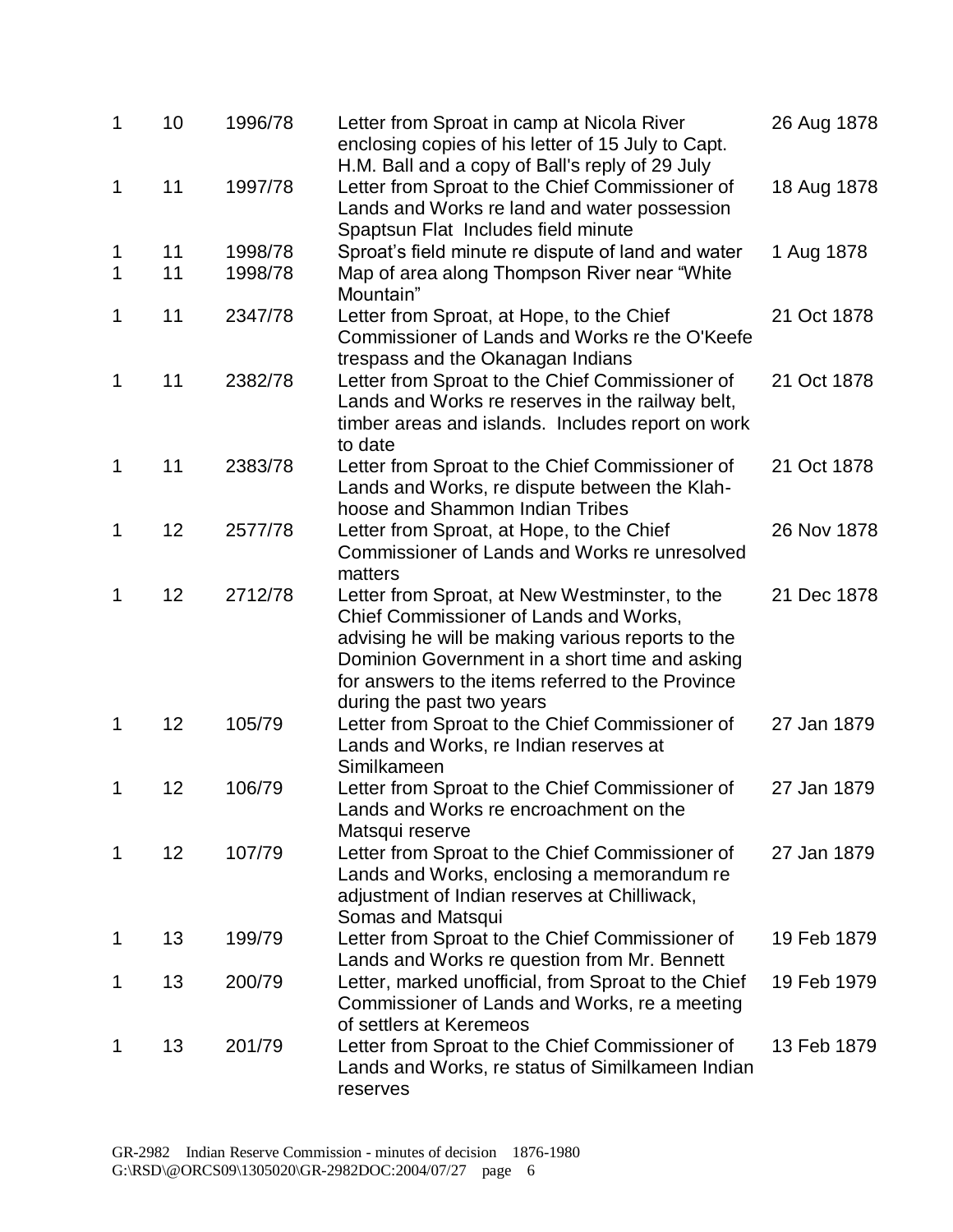| $\mathbf 1$ | 13 | No number | Memorandum from Sproat to the Attorney General<br>re the conflict between a land application by<br>Cornelius O'Keefe and a reserve for the<br>Okanagan Indians                                                                                                                                                                                                                                                                                                                                                                                                                                                    | 20 Jan 1878 |
|-------------|----|-----------|-------------------------------------------------------------------------------------------------------------------------------------------------------------------------------------------------------------------------------------------------------------------------------------------------------------------------------------------------------------------------------------------------------------------------------------------------------------------------------------------------------------------------------------------------------------------------------------------------------------------|-------------|
| 1           | 13 | No number | Tracing of "Former Indian reserve" at Okanagan<br>Lake                                                                                                                                                                                                                                                                                                                                                                                                                                                                                                                                                            |             |
| 1           | 13 | 202/79    | Letter from Sproat to the Chief Commissioner of<br>Lands and Works re Osoyoos and Lower<br>Similkameen (Keremeos) Tribes of Indians                                                                                                                                                                                                                                                                                                                                                                                                                                                                               | 13 Feb 1879 |
| 1           | 13 | 202/79    | Two sketches showing Keremeos area                                                                                                                                                                                                                                                                                                                                                                                                                                                                                                                                                                                |             |
| 1           | 14 | 226/79    | Letter from Sproat to the Chief Commissioner of<br>Lands and Works re Similkameen Indians                                                                                                                                                                                                                                                                                                                                                                                                                                                                                                                         | 22 Feb 1879 |
| 1           | 14 | 297/79    | Letter from Sproat to the Chief Commissioner of<br>Lands and Works re reserves in the country south<br>from Cache Creek and Lytton and on both sides of<br>the Gulf of Georgia up to and including Jervis Inlet<br>and Comox                                                                                                                                                                                                                                                                                                                                                                                      | 17 Mar 1879 |
| 1           | 14 | 315/79    | Letter from Sproat to the Chief Commissioner of<br>Lands and Works re Indian matters at Soda Creek<br>and Williams Lake                                                                                                                                                                                                                                                                                                                                                                                                                                                                                           | 20 Mar 1879 |
| 1           | 14 | 349/79    | Letter from Sproat to the Chief Commissioner of<br>Lands and Works re a complaint from Captain<br>Wake of Valdez Island about the Indian reserve<br>on the Island                                                                                                                                                                                                                                                                                                                                                                                                                                                 | 22 Mar 1879 |
| 1           | 14 | 368/79    | Indian Reserve Commission, Fraser<br>Superintendency, 1878; "Minute of Decision in<br>matters left by the Commission in 1877 for further<br>consideration and adjustments, by the Reserve<br>Commission as soon as possible" for the following<br>groups with decision dates:<br>North Thompson River and Canoe Lake: no date<br>Kamloops Indians: 1 Jul 1878<br>South Thompson River and Salmon Arm (Great<br>Shuswap Lake), South Thompson or "Niskahnilth"<br>Indians: 1 Jul 1878<br>Okanagan Lake, Indians head of Lake<br>Commonage area: 13 Sep 1878<br>Osoyoos: 16 and 21 Nov 1877, reviewed 9 Oct<br>1878 | 1878        |
| 1           | 14 | 369/79    | Letter from Sproat enclosing Minutes of Decision<br>[368/79]                                                                                                                                                                                                                                                                                                                                                                                                                                                                                                                                                      | 25 Mar 1879 |
| 1           | 15 | 433/79    | Letter from Sproat                                                                                                                                                                                                                                                                                                                                                                                                                                                                                                                                                                                                | 9 Apr 1879  |
| 1           | 15 | 434/79    | A report by Sproat on the sale of a portion of the<br>Osoyoos Indian reserve to Mr. J.C. Haynes                                                                                                                                                                                                                                                                                                                                                                                                                                                                                                                   |             |
| 1           | 15 | 434/79    | Two maps of Osoyoos Lake area                                                                                                                                                                                                                                                                                                                                                                                                                                                                                                                                                                                     |             |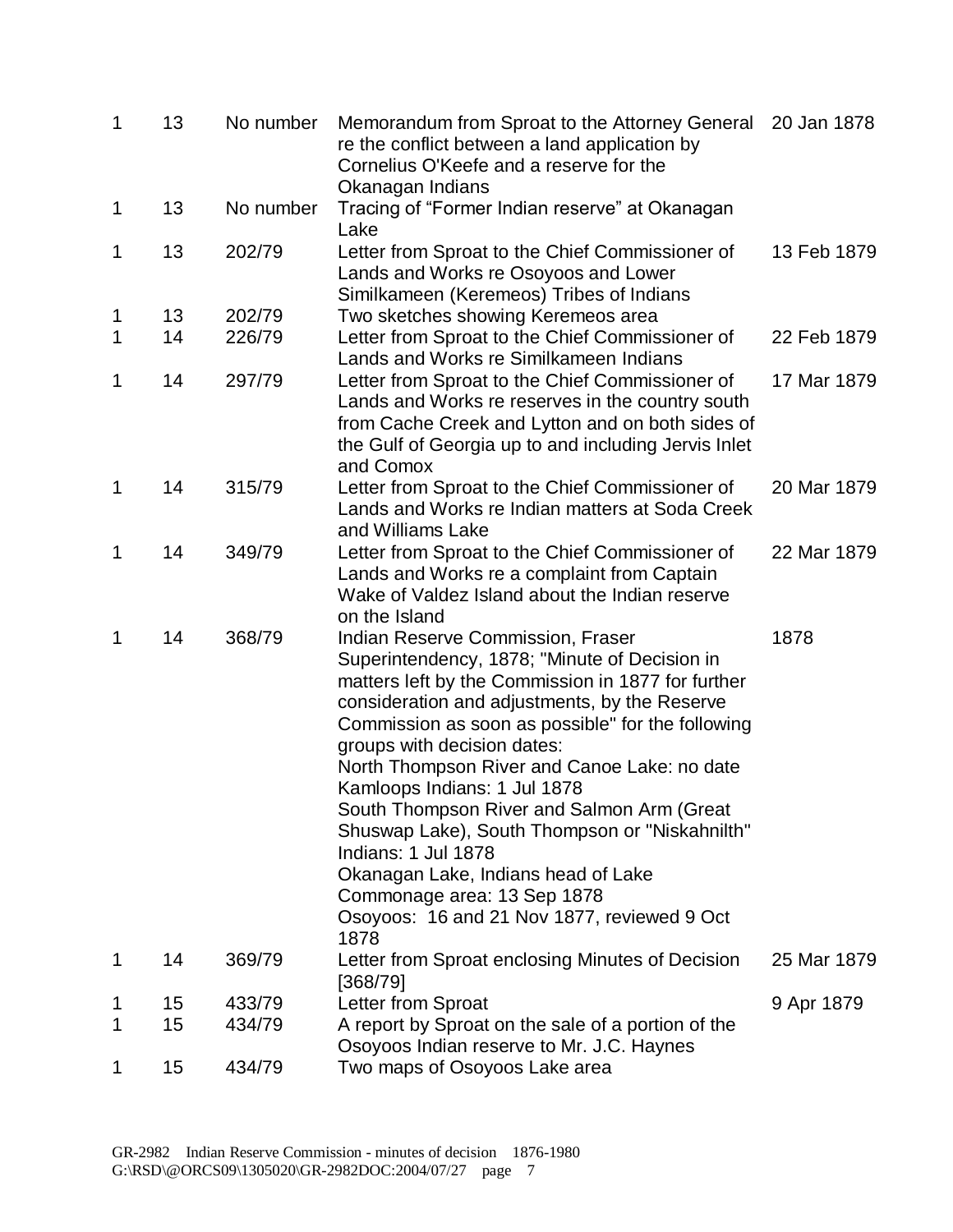| 1 | 15 | 459/79 | Letter from Sproat to the Chief Commissioner of<br>Lands and Works enclosing a list of matters<br>referred to the Provincial Government to which no<br>replies have been received                         | 18 Apr 1879 |
|---|----|--------|-----------------------------------------------------------------------------------------------------------------------------------------------------------------------------------------------------------|-------------|
| 1 | 15 | 488/79 | Letter from Sproat to the Chief Commissioner of<br>Lands and Works re surveys of Indian reserves                                                                                                          | 23 Apr 1879 |
| 1 | 15 | 504/79 | Letter from Sproat, at Chilliwack, to the Chief<br><b>Commissioner of Lands and Works re Williams</b><br><b>Lake District</b>                                                                             | 26 Apr 1879 |
| 1 | 15 | 538/79 | Letter from Sproat, at Sumass, to the Chief<br>Commissioner of Lands and Works re Cowichan<br>Indian reserve                                                                                              | 2 May 1879  |
| 1 | 16 | 542/79 | Letter from Sproat to the Chief Commissioner of<br>Lands and Works re allotment of Indian reserves<br>on the coast                                                                                        | 5 May 1879  |
| 1 | 16 | 573/79 | Letter from Sproat, at Chilliwack, to the Chief<br>Commissioner of Lands and Works re roads<br>crossing Indian reserves                                                                                   | 9 May 1879  |
| 1 | 16 | 588/79 | Letter from Sproat to the Chief Commissioner of<br>Lands and Works re Northern interior and<br>reserves on the coast                                                                                      | 12 May 1879 |
| 1 | 16 | 668/79 | Letter from Sproat, near Popkum, to the Chief<br>Commissioner of Lands and Works re the<br>surveying of Indian reserves                                                                                   | 24 May 1879 |
| 1 | 16 | 669/79 | Letter from Sproat to the Chief Commissioner of<br>Lands and Works re surveyor's field notes.<br>Attached is a memorandum of 26 May 1879, by<br>Sproat, re authority to allocate reserves on the<br>coast | 24 May 1879 |
| 1 | 17 | 699/79 | Letter from Sproat to the Chief Commissioner of<br>Lands and works enclosing a copy of a telegram<br>dated 30 May 1879 from the Superintendent-<br>General of Indian Affairs, Ottawa                      | 31 May 1879 |
| 1 | 17 | 713/79 | Letter from Sproat to the Chief Commissioner of<br>Lands and Works acknowledging his letter of May<br>28, 1879                                                                                            | 29 May 1879 |
| 1 | 17 | 740/79 | Letter from Sproat to I.C. Haynes, Osoyoos, re the<br>purchase by Haynes of a portion of the Indian<br>reserves. Attached is a copy of a letter from<br>Haynes to Sproat on the subject                   | 9 Apr 1879  |
| 1 | 17 | 793/79 | Letter from Sproat to the Chief Commissioner of<br>Lands and Works re land claim adjacent to the<br>Indian reserve at Nicomen                                                                             | 9 Jun 1879  |
| 1 | 17 | 853/79 | Letter from Sproat to the Chief Commissioner of<br>Lands and Works re Chilliwack Indian reserve                                                                                                           | 1 Jul 1879  |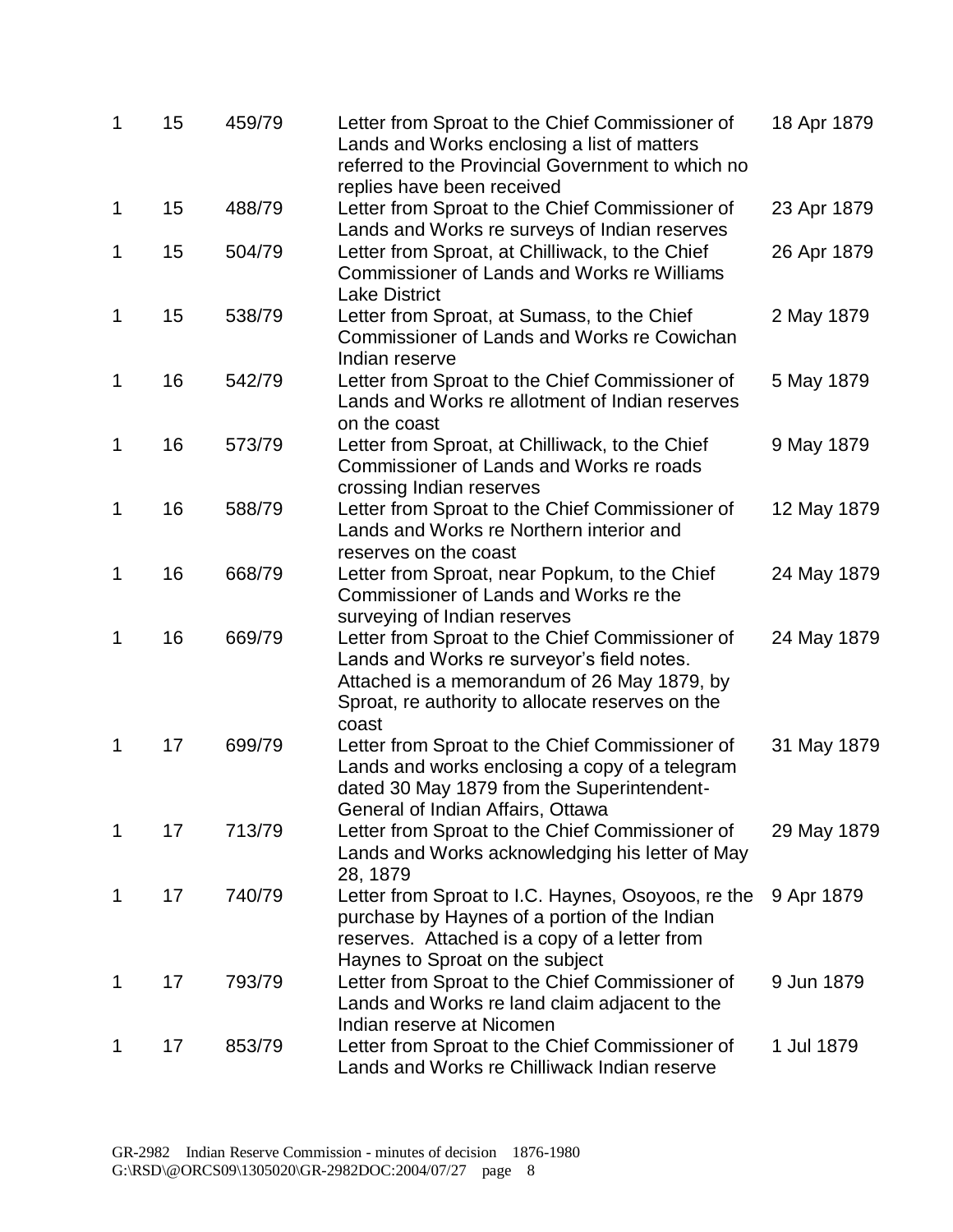| 1                                | 18 | 880/79                          | Letter from Sproat to the Chief Commissioner of<br>Lands and Works re an application to purchase<br>land in conflict with a reserve for the Lower<br>Similkameen and Keremeos Indians                                                                                                                                                                                                                                                                                                                                                                                                                                                                                                                             | 4 Jul 1879                |
|----------------------------------|----|---------------------------------|-------------------------------------------------------------------------------------------------------------------------------------------------------------------------------------------------------------------------------------------------------------------------------------------------------------------------------------------------------------------------------------------------------------------------------------------------------------------------------------------------------------------------------------------------------------------------------------------------------------------------------------------------------------------------------------------------------------------|---------------------------|
| 1                                | 18 | 895/79                          | Letter from Sproat to the Chief Commissioner of<br>Lands and Works re a meeting at Lytton on July<br>15, 1879                                                                                                                                                                                                                                                                                                                                                                                                                                                                                                                                                                                                     | 9 Jul 1879                |
| 1                                | 18 | 1075/79                         | Letter from Sproat to the Chief Commissioner of<br>Lands and Works re Indian reserve surveys in the<br>Nicola Valley                                                                                                                                                                                                                                                                                                                                                                                                                                                                                                                                                                                              | 11 Aug 1879               |
| 1                                | 18 | 1132/79                         | Letter from Sproat, in camp near Hope, to the<br>Chief Commissioner of Lands and Works,<br>acknowledging receipt of his letter of July 10,<br>1879                                                                                                                                                                                                                                                                                                                                                                                                                                                                                                                                                                | 11 Aug 1879               |
| 1                                | 18 | 1138/79                         | Letter from Sproat to the Chief Commissioner of<br>Lands and Works acknowledging his letter of<br>August 7, 1879, on the subject of the movements<br>of the Reserve Commission                                                                                                                                                                                                                                                                                                                                                                                                                                                                                                                                    | 29 Aug 1879               |
| 1                                | 18 | 1146/79                         | Letter from Sproat to the Chief Commissioner of<br>Lands and Works re applications for land in the<br>Port Simpson-Skidegate and Telegraph Passage<br>areas                                                                                                                                                                                                                                                                                                                                                                                                                                                                                                                                                       | 1 Sep 1879                |
| 1                                | 18 | 1376/79                         | Letter from Sproat to the Chief Commissioner of<br>Lands and Works re lands at Nimkish, Salmon<br>River, Beaver Cove, Fort Rupert and Campbell<br>River. File includes printed copy of Lieutenant-<br>governor's speech of 1915                                                                                                                                                                                                                                                                                                                                                                                                                                                                                   | 28 Oct 1879               |
| $\overline{c}$<br>$\overline{2}$ | 1  | 775/80<br>[in three<br>folders] | Box contents list [precis of each item]<br>Letter from Powell enclosing Minutes of Decision<br>of coast Work 1879 and 1880 with the dates of<br>decision<br>Sliammon, Klahoose and Homalth-ko Indians<br>(winter village in common: Aug 26, 1879)<br>Sliammon Indians: Aug 26, Sep 6, 1879<br>Map of reserves near Malaspina Inlet<br>Klahoose Indians: Sep 27, Oct 1, Oct 4, 1897<br>Two maps of Salmon Bay, Toba Inlet<br>Klahoose and Sliammon Indians: Oct 4, 1879<br>Homalth-ko Indians: Jan 13, 1880<br>Laich-kwil-tach Indians, Kwe-ah-dah subgroup:<br>Aug 28, 1879<br>Laich-Kwil-tach Indians, We-wai-a-kum subgroup:<br>Oct 13, 1879<br>Laich-Kwil-tach Indians, We-wai-a-kum subgroup:<br>Oct 13, 1879 | 28 May 1980<br>2 Aug 1880 |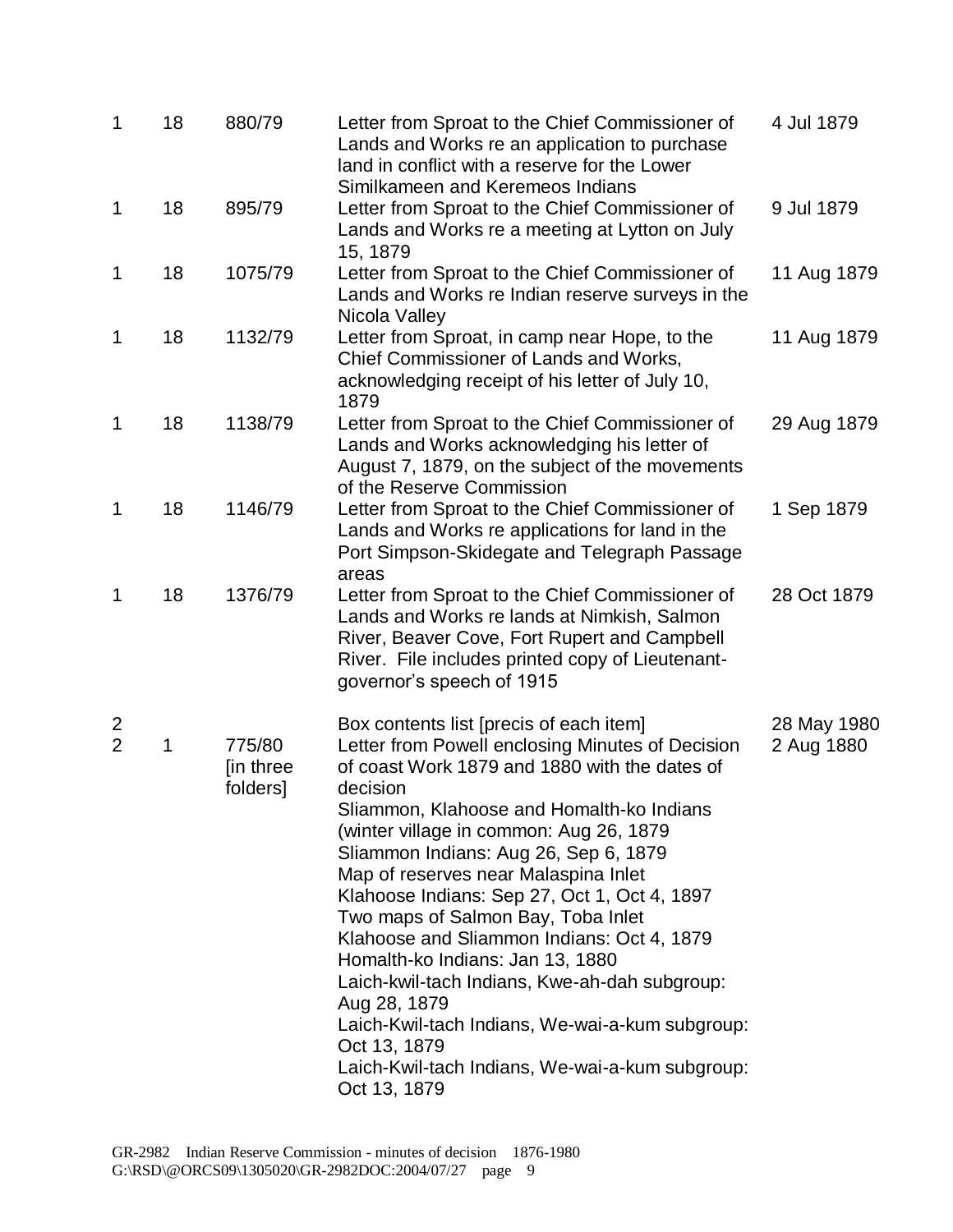|   |   |                      | Map of Salmon River area<br>Laich-kwil-tach Indians: Oct 11, Dec 17, 1879<br>Laich-kwil-tach Indians, Campbell River: Oct 11,<br>1879                            |                              |
|---|---|----------------------|------------------------------------------------------------------------------------------------------------------------------------------------------------------|------------------------------|
|   |   |                      | Map of Campbell River area<br>Laich-kwil-tach Indians, Cape Mudge: Oct 11,<br>1879                                                                               |                              |
|   |   |                      | Kwah-kewlth, Mah-ma-lili-kullah, Nim-keesh, Ta-<br>nock-teuchs, Klah-wit-sees, Mah-teelth-pee in<br>common: Dec 22, 1879<br>Mah-teelth-pee Indians: Dec 17, 1879 |                              |
|   |   |                      | Map of Adams River area<br>Ta-nock-teuch Indians: Dec 22, 1879                                                                                                   |                              |
|   |   |                      | Klah-wit-sis Indians: Dec 26, 1879<br>Mama-lilli-kulla Indians: Dec 27, 1879<br>Tash-waw-ty-neuch Indians: Dec 29, 1879                                          |                              |
|   |   |                      | Nimkeesh Indians: Jan 2, Jan 20, 1880<br>Sketch map of Cormorant Island area<br>Kwaw-kewlth Indians: Nov 21, 1879, Jul 27, 1880                                  |                              |
|   |   |                      | Sketch map of Kluck-see-wy<br>Map of Fort Rupert area                                                                                                            |                              |
|   |   |                      | Noo-we-tee Indians: Nov 11, 1879<br>Sketch map of Noowittee Indian village<br><b>Sketch map of Cape Commerell</b>                                                |                              |
| 2 | 2 | 655/80<br>[in three] | Letter from Powell enclosing Minutes of Decision<br>for the following with decision dates:                                                                       | 12 Jul 1880                  |
|   |   | folders]             | Spuzzum to Lytton (Spuzzum Indians): May 21,<br>1878                                                                                                             |                              |
|   |   |                      | Four maps of Fraser River area<br>Boston Bar Indians: Jun 1, 1878                                                                                                | 21 May 1878                  |
|   |   |                      | Three maps of Boston Bar area                                                                                                                                    | Two dated 1<br>Jun 1878      |
|   |   |                      | Boothroyd Indians: Jun 8, 1878                                                                                                                                   |                              |
|   |   |                      | Four maps of Boothroyd reserves                                                                                                                                  | 1 dated 8<br><b>Jun 1878</b> |
|   |   |                      | Kanaka Flat Indians: Jun 18, 1878<br>Map of Kanaka Flat                                                                                                          | 18 Jun 1878                  |
|   |   |                      | Siska Indians: Jun 18, 1878<br>Three maps of Lytton, Siska Flat reserves<br>Skuppah Indians: Jun 18, 1878                                                        |                              |
|   |   |                      | Two maps of Skuppah reserves                                                                                                                                     |                              |
|   |   |                      | Nicoamen Indians (part): Jul 13, 1878                                                                                                                            |                              |
|   |   |                      | Sketch of Nicomeen area<br>Cook's Ferry Indians: Jul 20, Aug 16, 1878, Jun<br>30, 1880                                                                           | 1879                         |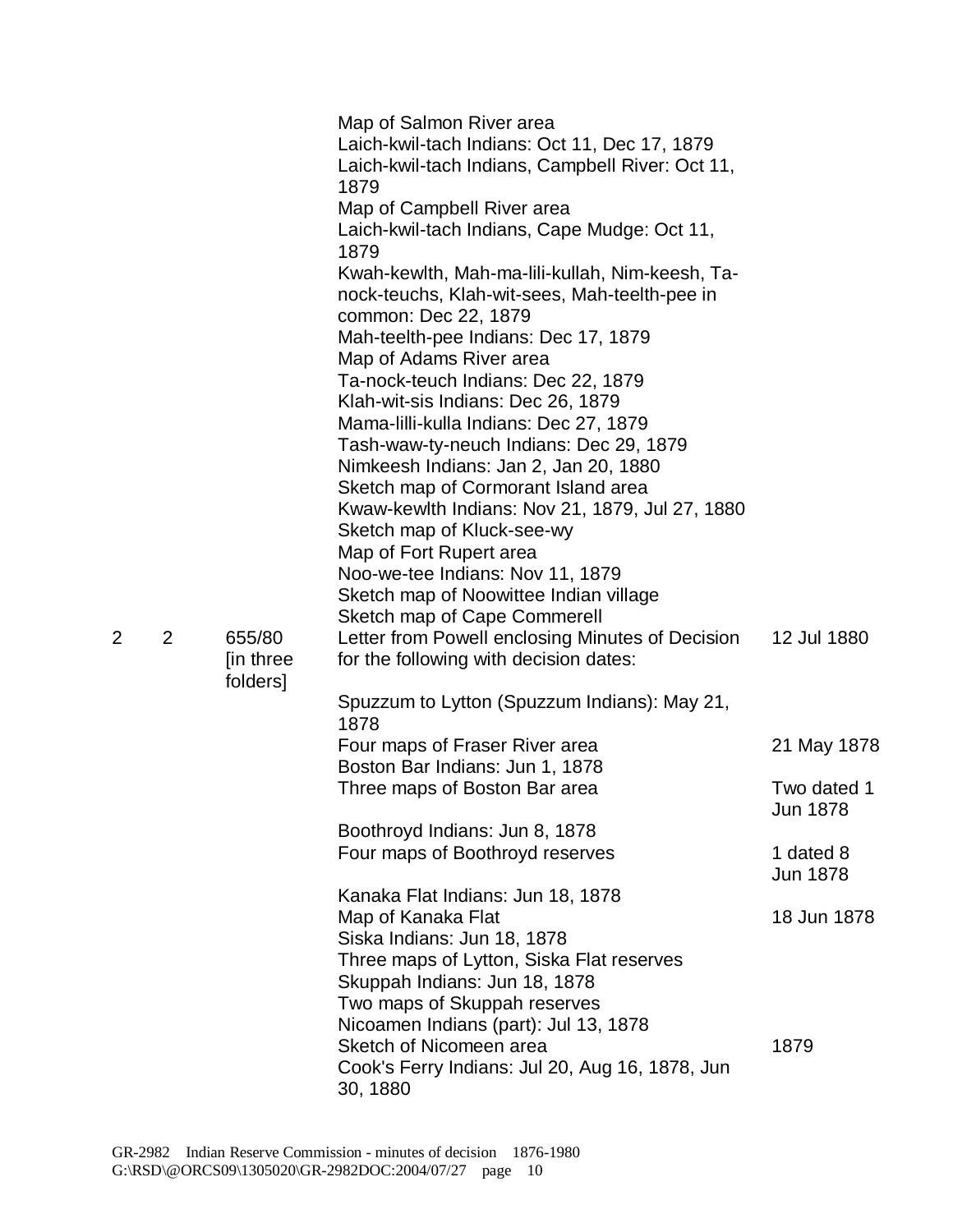|   |   |                     | Map of Old Cooks Ferry reserve<br>Map of Nicomen area<br>Cold Water River in Nicola Valley: Sep 11, 1878<br>Sketch of reserves | 20 Jul 1878 |
|---|---|---------------------|--------------------------------------------------------------------------------------------------------------------------------|-------------|
|   |   |                     | Nekla-kap-a-muk Indians, Upper Similkameen<br>Indians: Oct 5, 1878                                                             |             |
|   |   |                     | Nekla-kap-a-muk Indians, Upper Similkameen<br>Indians and all other Indians traveling from Nicola<br>to Princeton: Oct 5, 1878 |             |
|   |   |                     | Sketch of reserves along Similkameen River                                                                                     |             |
| 2 | 3 | 591/80 [in<br>three | Letter from Powell enclosing Minutes of Decision<br>for the Lower Fraser River reserves with decision                          | 25 Jun 1880 |
|   |   | folders]            | dates:                                                                                                                         |             |
|   |   |                     | Yale Indians, Union Bar Subgroup: Aug 12, 1879<br>Sketch of reserves                                                           |             |
|   |   |                     | Hope Indians: Aug 16, 1879                                                                                                     |             |
|   |   |                     | Four maps of Hope reserves                                                                                                     |             |
|   |   |                     | Ska-wah-look Indians (or Skowall): Jun 11, 1879                                                                                |             |
|   |   |                     | Two maps of reserves                                                                                                           |             |
|   |   |                     | Ohamil Indians: Jun 12, 1879                                                                                                   |             |
|   |   |                     | Two maps of Ohamtil reserves                                                                                                   |             |
|   |   |                     | Skwaw-tits Indians: Jun 13, 1879                                                                                               |             |
|   |   |                     | Map of Squatits Indian reserves                                                                                                |             |
|   |   |                     | Cheam Indians: Jun 16, 1879                                                                                                    |             |
|   |   |                     | Two maps of Cheam Indian reserves<br>Popkum Indians: Jun 16, 1879                                                              |             |
|   |   |                     | Map of Popkum Indian reserve                                                                                                   |             |
|   |   |                     | Chilliwack Indians, Skwah Subgroup: May 15,                                                                                    |             |
|   |   |                     | Jun 20, 1879                                                                                                                   |             |
|   |   |                     | "All the Chilliwack Indians in common": May 15,<br>1879                                                                        |             |
|   |   |                     | Chilliwack Indians subgroups - Skwah, Skwahla,                                                                                 |             |
|   |   |                     | Kwaw-kwaw-a-pilt, Skwia-ala, Skway, Aht-sa-litz:<br>May 15, 1879                                                               |             |
|   |   |                     | Chilliwack Indians, Skway subgroup: May 15,                                                                                    |             |
|   |   |                     | 1879                                                                                                                           |             |
|   |   |                     | Chilliwack Indians subgroups - Skwah, Kwaw-                                                                                    |             |
|   |   |                     | Kwaw-a-pilt, Skwia-ala, Skway, Aht-sa-litz: May<br>15, 1879                                                                    |             |
|   |   |                     | Chilliwack Indians, Kwaw-kwaw-a-pilt subgroup:<br>May 15, 1879                                                                 |             |
|   |   |                     | Chilliwack Indians, Squi-ala subgroup: May 15,<br>1879                                                                         |             |
|   |   |                     | Chilliwack Indians, Aht-sa-litz subgroup: May 15,<br>1879                                                                      |             |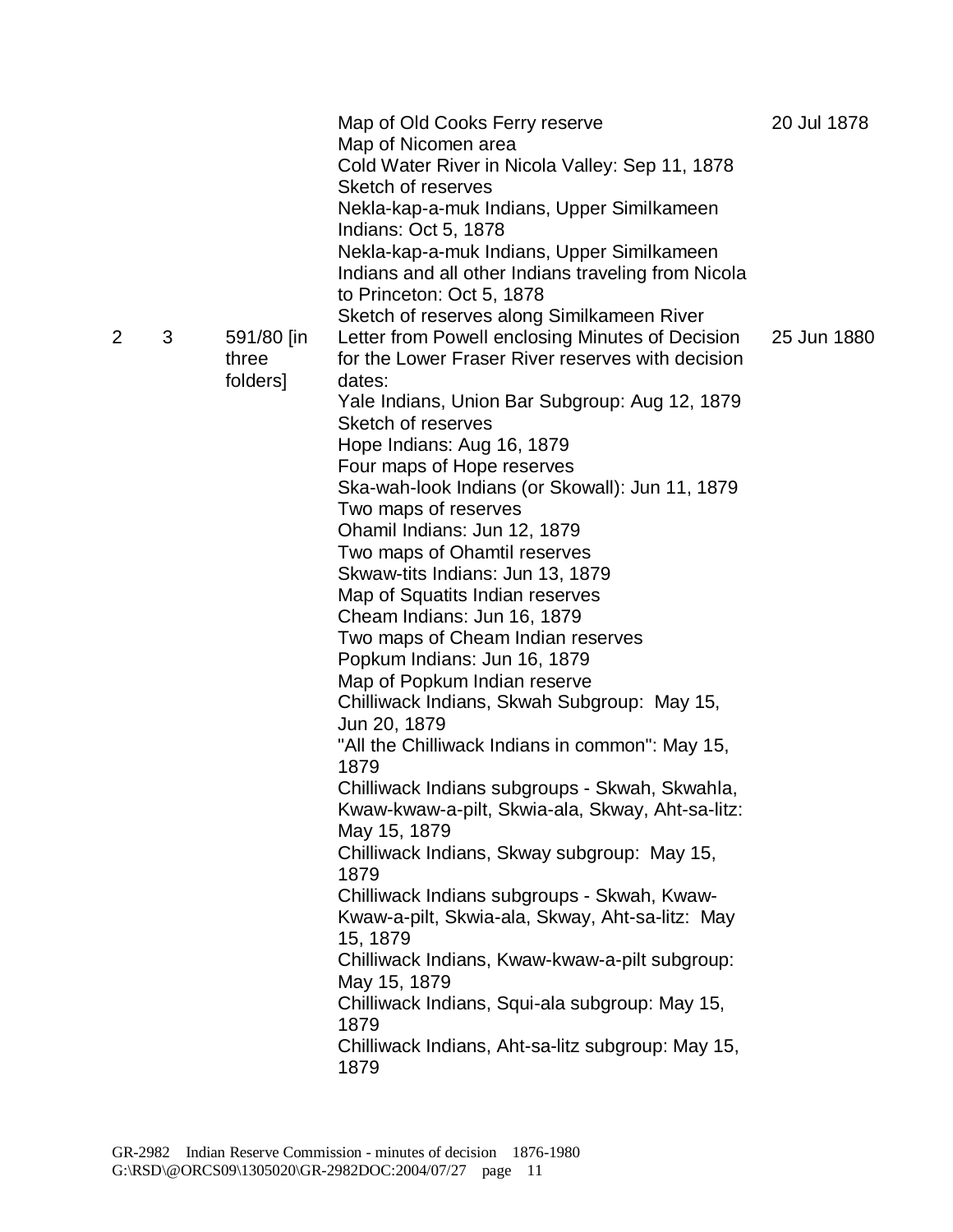|   |   |                               | Chilliwack Indians, Skul-kayn subgroup: Jun 20,<br>1879<br>Chilliwack Indians, Ya-kwi-a-kwi-oose subgroup:<br>Jun 20, 1879<br>Chilliwack Indians Skul-kayn and Ya-kwi-a-kwi-<br>oose subgroups: Jun 20, 1879<br>Chilliwack Indians, Soo-wah-lie or Cultus Lake<br>subgroup: Jun 20, 1879<br>Chilliwack Indians and "whites" in common: May<br>15, 1879<br>"Sketch showing Chilliwhack Indian reserves"<br>Nicomeen Slough Indians: Jun 26, 1879<br>"Sketch showing Nicomen Slough Indian<br>reserves"<br>Somass River Indians: May 15, 1879<br>"Sketch showing Sumass Indian reserves"<br>Matsqui Indians: Jun 20, 1879<br>Map of "Matsqui Indian reserves"<br>Whonock or Oo-a-nuck and Langley Indians: Jun<br>27, 1879 |                        |
|---|---|-------------------------------|--------------------------------------------------------------------------------------------------------------------------------------------------------------------------------------------------------------------------------------------------------------------------------------------------------------------------------------------------------------------------------------------------------------------------------------------------------------------------------------------------------------------------------------------------------------------------------------------------------------------------------------------------------------------------------------------------------------------------|------------------------|
|   |   |                               | Three maps of Whonnock and Langley Indian<br>reserves<br>Coquitlam Indians: Jul 8, 1879<br>Map of Coquitlam reserves<br>General reserves near the City of New<br>Westminster: Jun 30, 1879<br>Plan showing part of New Westminster                                                                                                                                                                                                                                                                                                                                                                                                                                                                                       | 1 dated 30<br>Jun 1879 |
|   |   |                               | Two sketch maps of Musquem and Langley Indian<br>reserves                                                                                                                                                                                                                                                                                                                                                                                                                                                                                                                                                                                                                                                                | 1 dated 30<br>Jun 1879 |
|   |   |                               | Muskweam Indians: Nov 10, 1876, Jun 30, 1879<br>Two sketch maps of Muskweam Indian reserves                                                                                                                                                                                                                                                                                                                                                                                                                                                                                                                                                                                                                              | 1 dated 30<br>Jun 1879 |
|   |   |                               | Tshe-wass-an Indians: Dec 28, 1878                                                                                                                                                                                                                                                                                                                                                                                                                                                                                                                                                                                                                                                                                       |                        |
|   |   |                               | Tche-wass-an Indian reserves                                                                                                                                                                                                                                                                                                                                                                                                                                                                                                                                                                                                                                                                                             |                        |
| 2 | 4 | 269/80 [in<br>two<br>folders] | Minutes of Decision for 1878: Nicola Valley<br>Indians, Nicomen Indians and Cook's Ferry with<br>decision dates:                                                                                                                                                                                                                                                                                                                                                                                                                                                                                                                                                                                                         |                        |
|   |   |                               | Upper Nicola Indians: Sep 28, 1878                                                                                                                                                                                                                                                                                                                                                                                                                                                                                                                                                                                                                                                                                       |                        |
|   |   |                               | Lower Nicola Indians: Sep 5, 10, 11, 12, 1878<br>Lytton Indians: Aug 20, 26, Sep 12, 1878; Jul 23,<br>1879                                                                                                                                                                                                                                                                                                                                                                                                                                                                                                                                                                                                               |                        |
|   |   |                               | Nicomen Indians: Jul 13, Aug 16, 1878                                                                                                                                                                                                                                                                                                                                                                                                                                                                                                                                                                                                                                                                                    |                        |
|   |   |                               | Cook's Ferry Indians: Aug 16, 1878                                                                                                                                                                                                                                                                                                                                                                                                                                                                                                                                                                                                                                                                                       |                        |
|   |   |                               | Water Privileges - Upper Nicola; Lower Nicola;<br>Lytton; Nicomen; Cook's Ferry<br><b>Fishery access</b>                                                                                                                                                                                                                                                                                                                                                                                                                                                                                                                                                                                                                 |                        |
|   |   |                               |                                                                                                                                                                                                                                                                                                                                                                                                                                                                                                                                                                                                                                                                                                                          |                        |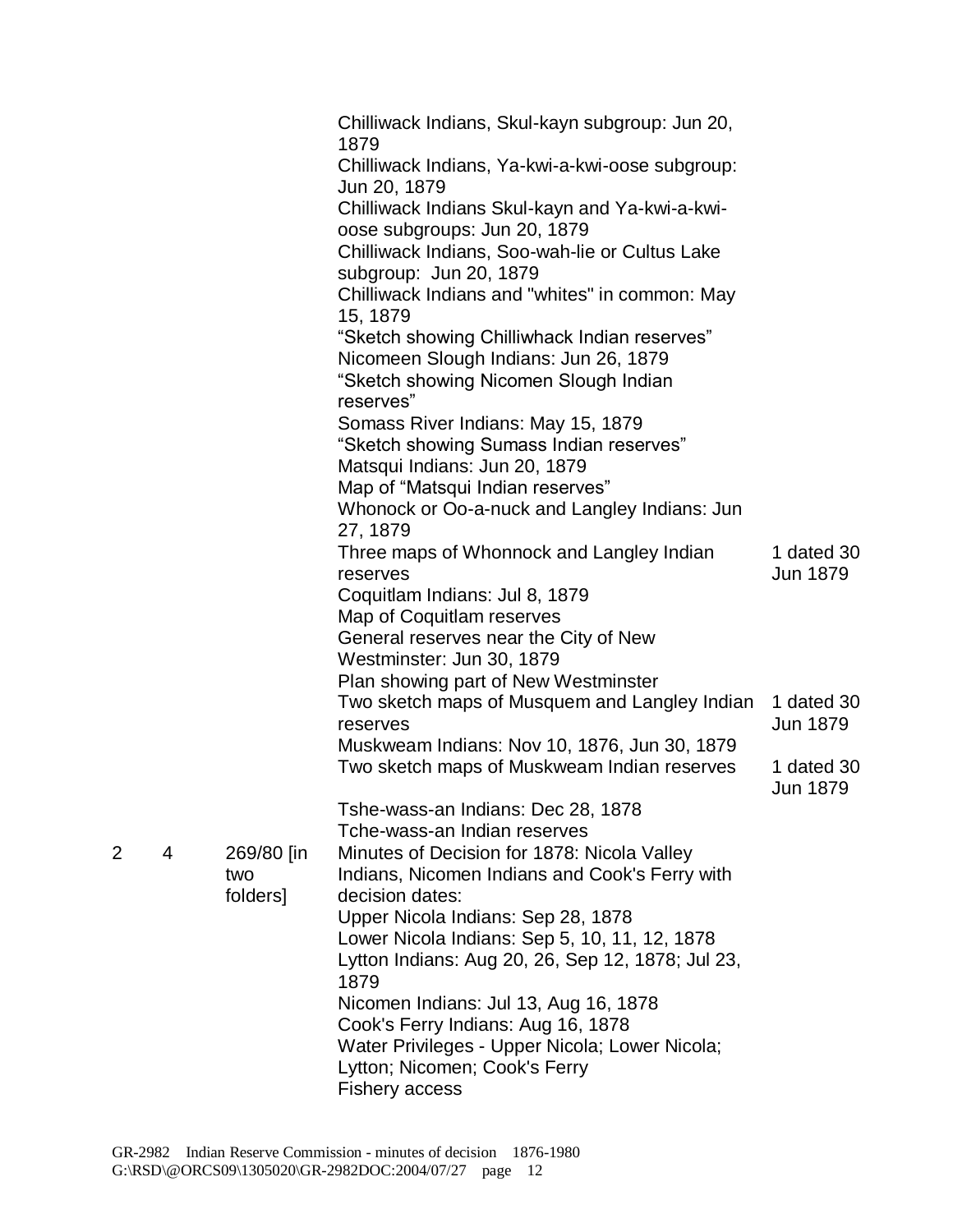| $\overline{2}$ | 5              | 268/80             | Letter from I.W. Powell, Indian Superintendent, to<br>G A Walkem, Chief Commissioner of Lands and<br>Works. Attached is a copy of a letter of March 25,<br>1880 from Sproat to Powell and a declaration by<br>the two surveyors, E. Mohun and W. Jugden, with<br>respect to the correctness of the field notes | 9 Apr 1880                |
|----------------|----------------|--------------------|----------------------------------------------------------------------------------------------------------------------------------------------------------------------------------------------------------------------------------------------------------------------------------------------------------------|---------------------------|
| 2              | 6              | 216/80             | Letter from Sproat to the Chief Commissioner of<br>Lands and Works re land conflicts at Hamilton<br>Creek                                                                                                                                                                                                      | 30 Mar 1880               |
| 2              | 7              | 325/80             | Letter from I.W. Powell, Indian Superintendent, to<br>Walkem, Chief Commissioner of Lands and Works<br>re a claim by Mr. Robert Hughes, to land near<br>Oyster Harbour allotted to Indians                                                                                                                     | 24 Apr 1880               |
| 2              | 8              | no number          | An undated handwritten list of Indian reserves<br>compiled by Conway Scott. Appears to cover<br>Indian reserves established and surveyed prior to<br>Confederation. Also a typed list dated 1878                                                                                                               |                           |
| 3<br>3         | 1              | 3020/87            | Box contents list [precis of each item]<br>Letter from I.W. Powell, Indian Superintendent, to<br>the Chief Commissioner of Lands and Works, re<br>an application by John James Nunns and<br>Frederick Lloyd Nunns to purchase land at<br>Campbell River that embraces a Euclataw fishing                       | 5 Jun 1980<br>20 Dec 1887 |
| 3              | 1              | 2986/87            | station and gardens<br>Letter from Powell to the Chief Commissioner of<br>Lands and Works re pre-emption claims<br>immediately North of and adjoining the Penticton<br>reserve                                                                                                                                 | 15 Dec 1887               |
| 3              | 1              | 2506/87            | Letter from S. Moffatt of the Indian Office to W<br>Gore, Surveyor General, acknowledging receipt of<br>a letter from M.C. Mollett                                                                                                                                                                             | 15 Oct 1887               |
| 3              | 1              | 2448/87            | Letter from O'Reilly to the Chief Commissioner of<br>Lands and Works enclosing Minutes of Decision<br>for Upper Kootenay reserves 4, 5 and 6: Sep 27,<br>1887                                                                                                                                                  | 7 Oct 1887                |
| 3<br>3         | 1<br>1         | 2448/87<br>2389/87 | Map of Upper Kootenay Indians reserves<br>Letter from S. Moffatt, Acting Indian                                                                                                                                                                                                                                | 29 Sep 1887               |
|                |                |                    | Superintendent, to W.S. Gore, Surveyor General<br>re Opitcheaht reserve                                                                                                                                                                                                                                        |                           |
| 3              | $\overline{2}$ | 2353/87            | Letter from Moffatt to the Chief Commissioner of<br>Lands and Works re an application to purchase<br>Tent Island by George Thomson                                                                                                                                                                             | 23 Sep 1887               |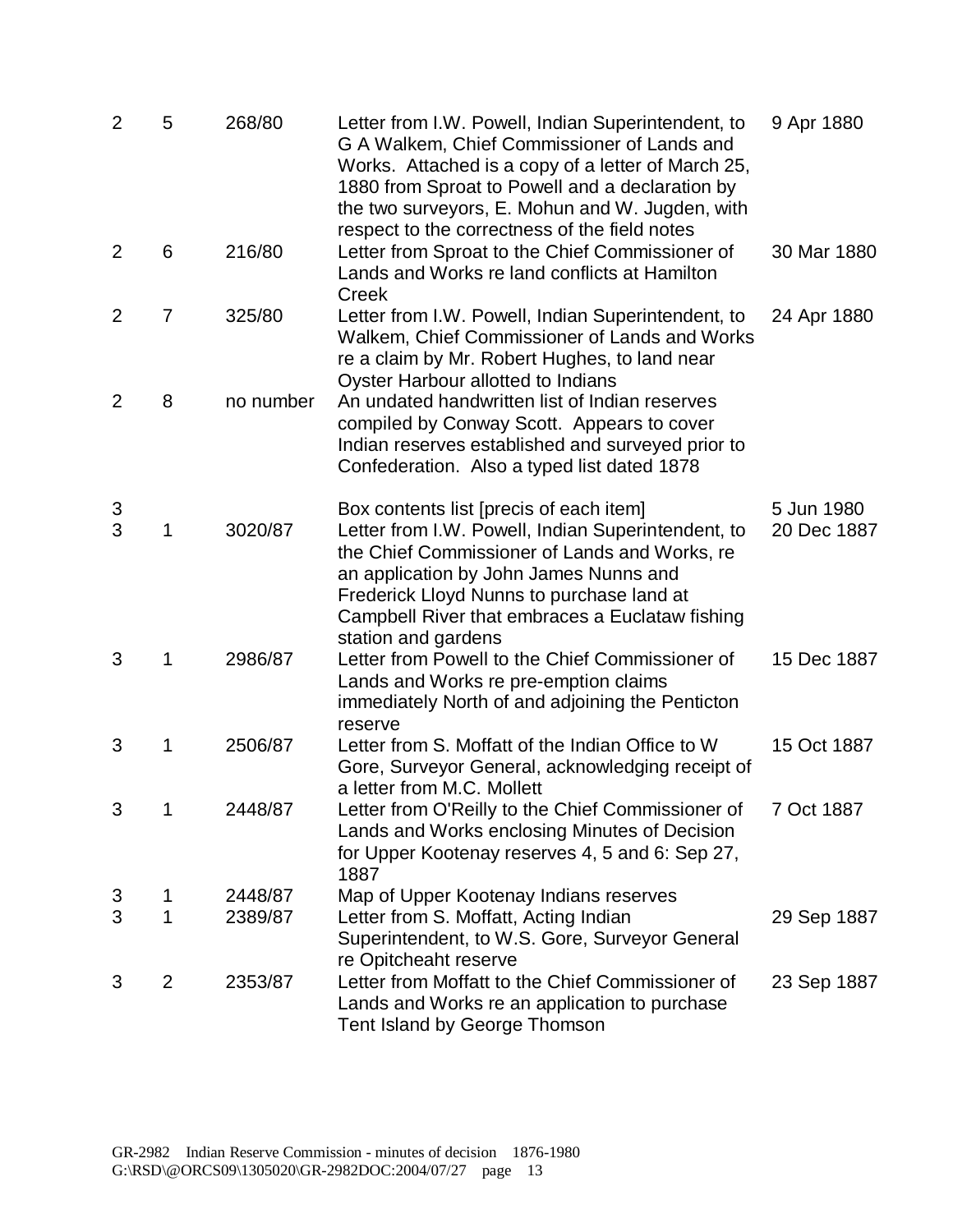| 3      | $\overline{2}$           | 2154/87 | Letter from O'Reilly to the Chief Commissioner of<br>Lands and Works, enclosing Minutes of Decision<br>for Canim Lake Indian reserves 1 and 2: Jul 18,<br>1887                                                                                    | 29 Aug 1887 |
|--------|--------------------------|---------|---------------------------------------------------------------------------------------------------------------------------------------------------------------------------------------------------------------------------------------------------|-------------|
| 3      | 2                        | 2154/87 | Map of Canim Lake Indian reserves                                                                                                                                                                                                                 |             |
| 3      | $\overline{2}$           | 2070/87 | Letter from O'Reilly to the Chief Commissioner of<br>Lands and Works, enclosing Minutes of Decision<br>for reserves 1 and 2 of the Stone Indians in the<br>Chilcotin area: Jul 11, 1887                                                           | 20 Aug 1887 |
| 3      | 2                        | 2070/87 | Map of the reserves for the Stone Indians                                                                                                                                                                                                         |             |
| 3      | $\overline{2}$           | 2037/87 | Letter from O'Reilly to the Chief Commissioner of<br>Lands and Works, enclosing Minutes of Decision<br>for reserves 1, 2 and 3 of the Toosey Band of<br>Indians: Jul 13, 1887                                                                     | 17 Aug 1887 |
| 3      | 2                        | 2037/87 | Map of Toosey Indian reserves                                                                                                                                                                                                                     |             |
| 3      | $\overline{2}$           | 2024/87 | Letter from O'Reilly to the Chief Commissioner of<br>Lands and Works, enclosing Minutes of Decision<br>for reserves 1 and 2 of the Anaham Indians: Jul 8,<br>1887 Also includes correspondence from 1929 re<br>a petition by ranchers of the area | 16 Aug 1887 |
| 3<br>3 | 2                        | 2024/87 | Map of Anaham reserve                                                                                                                                                                                                                             |             |
|        | 3                        | 1865/87 | Letter from O'Reilly to the Chief Commissioner of<br>Lands and Works enclosing a copy of a letter of<br>June 28, 1887, from AM Burgess, Deputy Minister<br>of the Interior re a military reserve at Semiahmoo<br>Bay                              | 28 Jul 1887 |
| 3      | 3                        | 1566/87 | Letter from O'Reilly to the Chief Commissioner of<br>Lands and Works, enclosing a Minute of Decision<br>for a reserve for the Semiahmoo Indians: Jun 14,<br>1887                                                                                  | 27 Jun 1887 |
| 3      | 3                        | 1566/87 | Map of Semiahmoo reserve                                                                                                                                                                                                                          |             |
| 3      | 3                        | 1564/87 | Letter from O'Reilly to the Chief Commissioner of<br>Lands and Works re reserves of Lytton and<br>Oregon Jack Indians                                                                                                                             | 27 Jun 1887 |
| 3      | 3                        | 1563/87 | Letter from O'Reilly to the Chief Commissioner of<br><b>Lands and Works</b>                                                                                                                                                                       | 27 Jun 1887 |
| 3      | 3                        | 1512/87 | Letter from O'Reilly to the Chief Commissioner of<br>Lands and Works, enclosing a Minute of Decision<br>for a reserve for the Cowichan Lake Indians on<br>the southern shore of Cowichan Lake: May 31,<br>1887                                    | 23 Jun 1887 |
| 3      | 3                        | 1512/87 | Map of Cowichan Lake Indians reserve                                                                                                                                                                                                              |             |
| 3      | $\overline{\mathcal{L}}$ | 1498/87 | Letter from O'Reilly to the Chief Commissioner of<br>Lands and Works Fort Rupert Indian village                                                                                                                                                   | 23 Jun 1887 |
| 3      | 4                        | 1498/87 | Map of land at Beaver Harbor                                                                                                                                                                                                                      |             |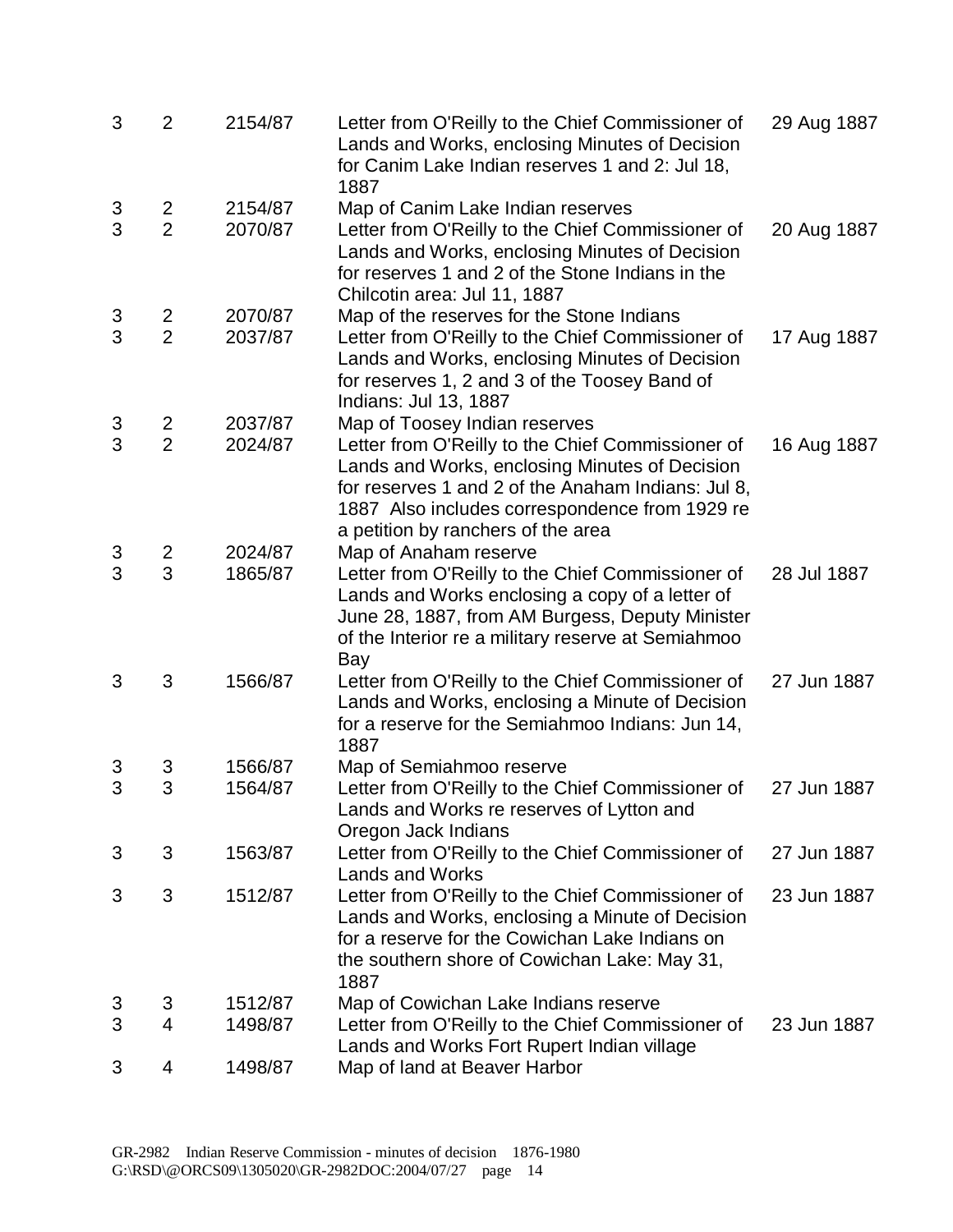| 3      | 4      | 1375/87            | Letter from O'Reilly to the Chief Commissioner of<br>Lands and Works re reserves for Kootenay<br>Indians                                                                                                                                                                                                                                                                                                                                                                                                                                                                                                                                                                                                                                                                                                                                                                                                                                               | 10 Jun 1882 |
|--------|--------|--------------------|--------------------------------------------------------------------------------------------------------------------------------------------------------------------------------------------------------------------------------------------------------------------------------------------------------------------------------------------------------------------------------------------------------------------------------------------------------------------------------------------------------------------------------------------------------------------------------------------------------------------------------------------------------------------------------------------------------------------------------------------------------------------------------------------------------------------------------------------------------------------------------------------------------------------------------------------------------|-------------|
| 3      | 4      | 1332/87            | Letter from O'Reilly to the Chief Commissioner of<br>Lands and Works re plans for approval                                                                                                                                                                                                                                                                                                                                                                                                                                                                                                                                                                                                                                                                                                                                                                                                                                                             | 8 Jun 1887  |
| 3      | 4      | 1190/87            | Letter from O'Reilly to the Chief Commissioner of<br>Lands and Works re reserves for Oregon Jack<br>and Lytton Indians                                                                                                                                                                                                                                                                                                                                                                                                                                                                                                                                                                                                                                                                                                                                                                                                                                 | 23 May 1887 |
| 3      | 4      | 1189/87            | Letter from O'Reilly to the Chief Commissioner of<br>Lands and Works re reserves in the Kootenay<br>district                                                                                                                                                                                                                                                                                                                                                                                                                                                                                                                                                                                                                                                                                                                                                                                                                                           | 23 May 1887 |
| 3      | 5      | 1089/87            | Letter from S Moffatt, Indian Office, to the Chief<br>Commissioner of Lands and Works, enclosing a<br>copy of a letter of April 30, 1887, from W Laing<br>Meason, Indian Agent, Soda Creek, to Powell                                                                                                                                                                                                                                                                                                                                                                                                                                                                                                                                                                                                                                                                                                                                                  | 9 May 1887  |
| 3      | 5      | 2832/86            | Letter from O'Reilly to the Chief Commissioner of<br>Lands and Works, enclosing Minutes of Decision<br>for the Laich-kwil-tach reserves 1 to 10: Oct 8,<br>1886                                                                                                                                                                                                                                                                                                                                                                                                                                                                                                                                                                                                                                                                                                                                                                                        | 29 Oct 1886 |
| 3<br>3 | 5<br>5 | 2832/86<br>2817/86 | Three maps of Laich-kwil-tach Indians reserves<br>Letter from O'Reilly to the Chief Commissioner of<br>Lands and Works, enclosing Minutes of Decision<br>of the following reserves with decision dates:<br>Nahwitti Indians, reserves 1 to 5: Sep 17, 1886<br>Map of Nahwitti reserves<br>Fort Rupert Indians, reserves 1 to 7: Sep 18, 1886<br>Two maps of the Fort Rupert Indian reserves<br>Nimkeesh Indians, reserves 1 to 5: Sep 21, 1886<br>Two maps of Nimkeesh Indian reserves<br>Turnour Island Indians, 1 reserve: Oct 2, 1886<br>Map of Turnour Island Indian reserve<br>Mah-teelth-pe Indians, reserves 1 to 4: Oct 5,<br>1886<br>Map of Mah-teelth-pe Indians reserves<br>Village Island Indians, reserves 1 to 5: Sep 29,<br>1886<br>Map of Village Island Indians reserves<br>Gilford Island Indians, reserves 1 to 9: Sep 25,<br>1886<br>Map of Gilford Island Indians reserves<br>Knights Inlet Indians, reserves 1 to 4: Oct 2, 1886 | 27 Oct 1886 |
| 3      | 5      | 2142/86            | Map of Knights Inlet Indians reserves<br>Letter from O'Reilly to the Chief Commissioner of<br>Lands and Works, enclosing Minutes of Decision<br>for reserves 1 to 4 for the Hesquit Tribe of Indians:<br>Jun 26, 1886                                                                                                                                                                                                                                                                                                                                                                                                                                                                                                                                                                                                                                                                                                                                  | 14 Aug 1886 |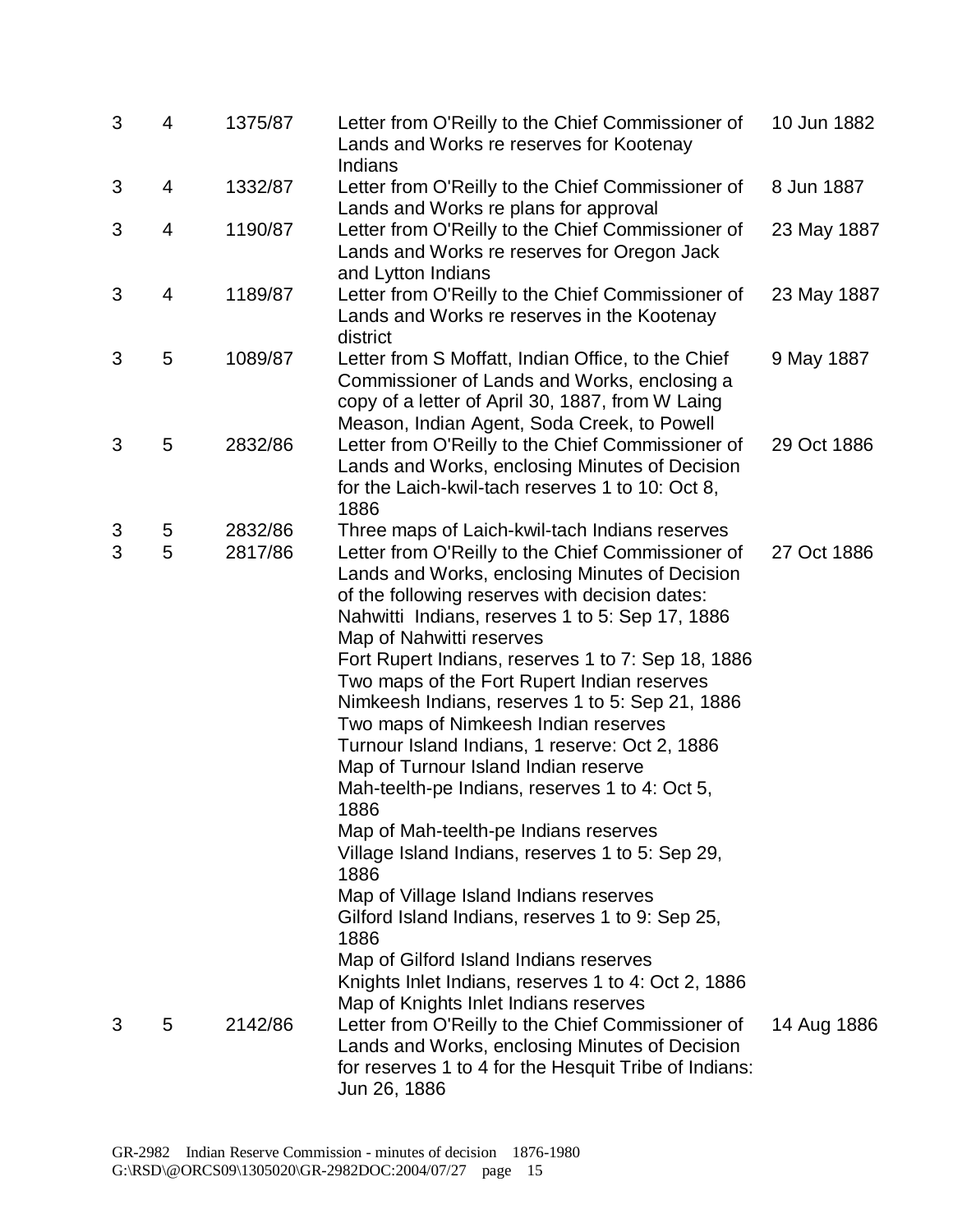|   |   |                   | Map of Hesquiat Indians reserves                                                                                                                                                                                                                                                                                                                                                       |             |
|---|---|-------------------|----------------------------------------------------------------------------------------------------------------------------------------------------------------------------------------------------------------------------------------------------------------------------------------------------------------------------------------------------------------------------------------|-------------|
| 3 | 5 | 2141/86<br>(copy) | Letter from O'Reilly to the Chief Commissioner of<br>Lands and Works, enclosing Minutes of Decision<br>with decision dates for the following reserves:<br>Oregon Jack Creek reserves 6 and 7: May 19,<br>1886                                                                                                                                                                          | 14 Aug 1886 |
|   |   |                   | Lytton reserve 8: May 21, 1886<br>Two maps of Oregon Jack Creek and Lytton<br>reserves                                                                                                                                                                                                                                                                                                 |             |
| 3 | 6 | 1679/86           | Letter from I.W. Powell, Indian superintendent, to<br>the Chief Commissioner of Lands and Works, re<br>the Similkameen or Keremeos Indians                                                                                                                                                                                                                                             | 29 Jun 1886 |
| 3 | 6 | 1160/86           | Letter from Powell to the Chief Commissioner of<br>Lands and Works, re the proposal to review<br>reserves on the coast                                                                                                                                                                                                                                                                 | 11 May 1886 |
| 3 | 6 | 1159/86           | Letter from Powell to the Chief Commissioner of<br>Lands and Works, re letter of March 23, 1886                                                                                                                                                                                                                                                                                        | 14 May 1886 |
| 3 | 6 | 990/86            | Amended Minute of Decision dated April 30, 1886,<br>for reserve 3 for the Fountain Indians                                                                                                                                                                                                                                                                                             | 30 Apr 1886 |
| 3 | 6 | 990/86            | Map of reserve "No 3 Fountain Indians"                                                                                                                                                                                                                                                                                                                                                 |             |
| 3 | 6 | 644/86            | Letter from Powell to the Chief Commissioner of<br>Lands and Works, making application for water for                                                                                                                                                                                                                                                                                   | 23 Mar 1886 |
|   |   |                   | irrigation purposes on behalf of the Nes-kai-nlith,<br>Spuzzum, Boston Bar, Boothroyd, Kanaka Bar,<br>Siska and Skuppah Bands of Indians. Attached is<br>a schedule showing the source of water and the<br>amounts required                                                                                                                                                            |             |
| 3 | 7 | 206/85            | Letter from Powell to the Chief Commissioner of<br>Lands and Works re land for Indians on the West<br>side of Okanagan Lake. Attached is a copy of a<br>letter of October 5, 1883, from A.E. Shourse,<br>Indian Agent, Nicola, to Powell and a copy of a<br>letter of January 23, 1885, from J.W. MacKay,<br>Indian Agent, Kamloops and Okanagan Agencies,<br>to Powell on the subject | 2 Feb 1885  |
| 3 | 7 | 3250/84           | Letter from O'Reilly to the Chief Commissioner of<br>Lands and Works, enclosing a copy of a census of<br>the Keremeos Indians taken by Commissioner<br>Sproat in 1878                                                                                                                                                                                                                  | 10 Dec 1884 |
| 3 | 7 | 3249/84           | Letter from O'Reilly to the Chief Commissioner of<br>Lands and Works re the number of Indians<br>occupying reserves in the Kootenay District                                                                                                                                                                                                                                           | 10 Dec 1884 |
| 3 | 7 | 3236/84           | Letter from Powell to the Chief Commissioner of<br>Lands and Works re water rights required in<br>connection with Indian reserves                                                                                                                                                                                                                                                      | 9 Dec 1884  |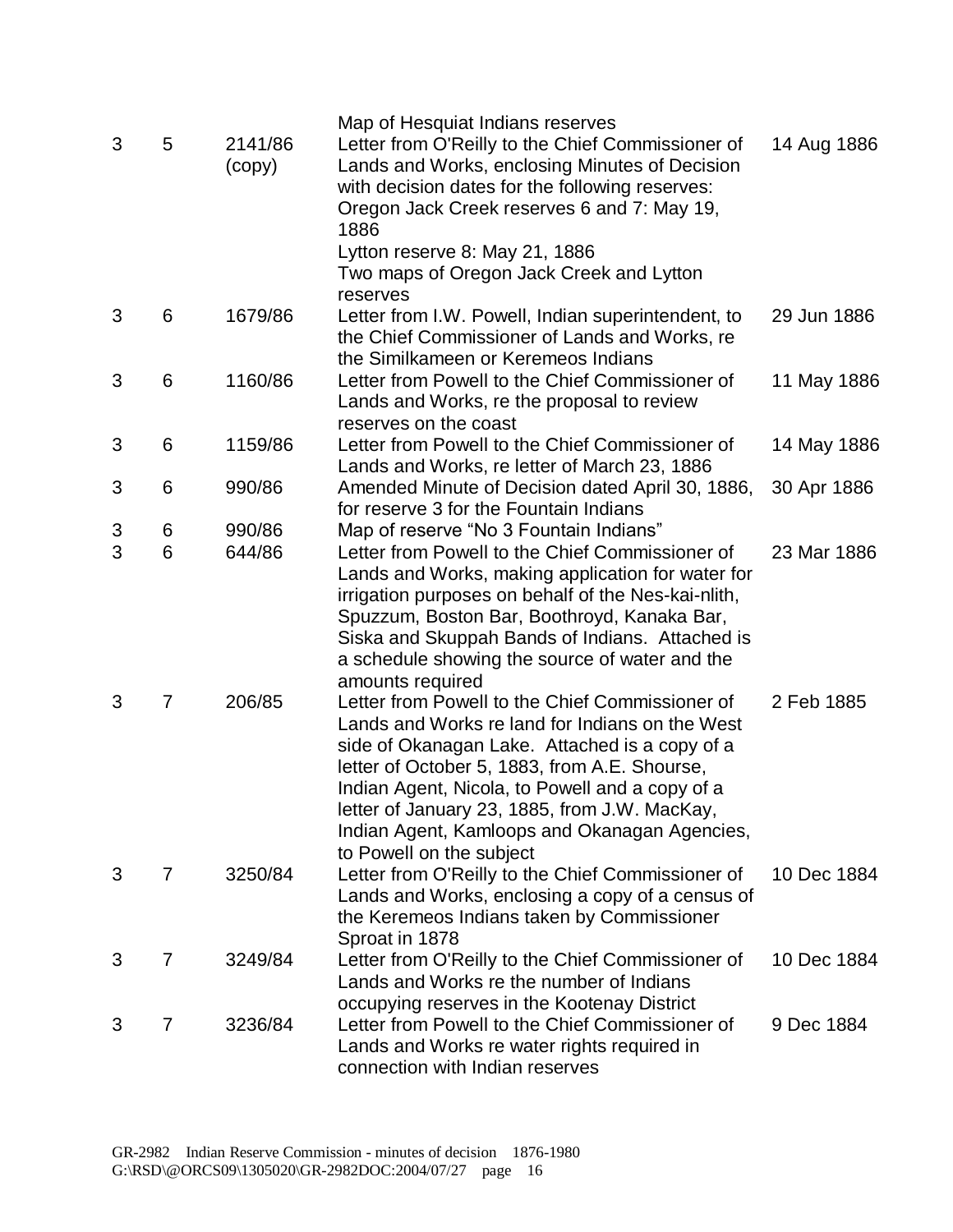| 3 | $\overline{7}$ | 3235/84 | Letter from Powell to the Chief Commissioner of<br>Lands and Works re the conflict between the sale<br>of land at Osoyoos to J.C. Haynes, and an Indian<br>reserve recommended by the Joint Commission                                                                                                                                                                                                                                                                                                  | 10 Dec 1884 |
|---|----------------|---------|---------------------------------------------------------------------------------------------------------------------------------------------------------------------------------------------------------------------------------------------------------------------------------------------------------------------------------------------------------------------------------------------------------------------------------------------------------------------------------------------------------|-------------|
| 3 | 8              | 3222/84 | Letter from Powell to the Chief Commissioner of<br>Lands and Works re Indian reserves and water<br>rights for Indians of the Okanagan area                                                                                                                                                                                                                                                                                                                                                              | 9 Dec 1884  |
| 3 | 8              | 3139/84 | Letter from O'Reilly to the Chief Commissioner of<br>Lands and Works, enclosing Minutes of Decision<br>dated October 20, 1884, allotting two reserves for<br>the Nimkeesh Indians of Cormorant Island and<br>burial ground                                                                                                                                                                                                                                                                              | 29 Nov 1884 |
| 3 | 8              | 3139/84 | Map of reserve for Nimkeesh Indians                                                                                                                                                                                                                                                                                                                                                                                                                                                                     |             |
| 3 | 8              | 3138/84 | Letter from O'Reilly to the Chief Commissioner of<br>Lands and Works, enclosing Minutes of Decision<br>dated September 22, 1884, allotting a reserve for<br>the Similkameen Indians, Keremeos                                                                                                                                                                                                                                                                                                           | 29 Nov 1884 |
| 3 | 8              | 3138/84 | Map of reserve for Similkameen Indians                                                                                                                                                                                                                                                                                                                                                                                                                                                                  |             |
| 3 | 8              | 3063/84 | Letter from Powell to the Chief Commissioner of<br>Lands and Works re interference with the water<br>privileges of the Niskahuilth Indians. Attached is a<br>copy of a letter of August 30, 1884, from McKay,<br>Indian Agent, to Powell and a copy of an extract of<br>the Minutes of Decision from August 13, 1877                                                                                                                                                                                    | 21 Nov 1884 |
| 3 | 8              | 3041/84 | Letter from O'Reilly to the Chief Commissioner of<br>Lands and Works, enclosing Minutes of Decision<br>for reserves in the Kootenay District with decision<br>dates:<br>Shuswap Indians - Kinbaskets Band, Columbia<br>Lake: Aug 14, 1884<br>Map of reserve for Shuswap Indians<br>Lower Kootenay Indians: Aug 28, 1884<br>Map of reserve for Lower Kootenay Indians<br>Upper Kootenay Indians, reserves 1 to 3: Aug 12;<br>Jul 18; Aug 9, 1884<br>Three maps of reserves for Upper Kootenay<br>Indians | 19 Nov 1884 |
| 3 | 9              | 3040/84 | Letter of November 19, 1884 from Powell to the<br>Chief Commissioner of Lands and Works re<br>reserve on the West shore of Okanagan Lake.<br>Attached is a copy of a letter of October 2, 1884,<br>from McKay, Indian Agent, Okanagan Agency, to<br>Powell on the subject                                                                                                                                                                                                                               | 19 Nov 1884 |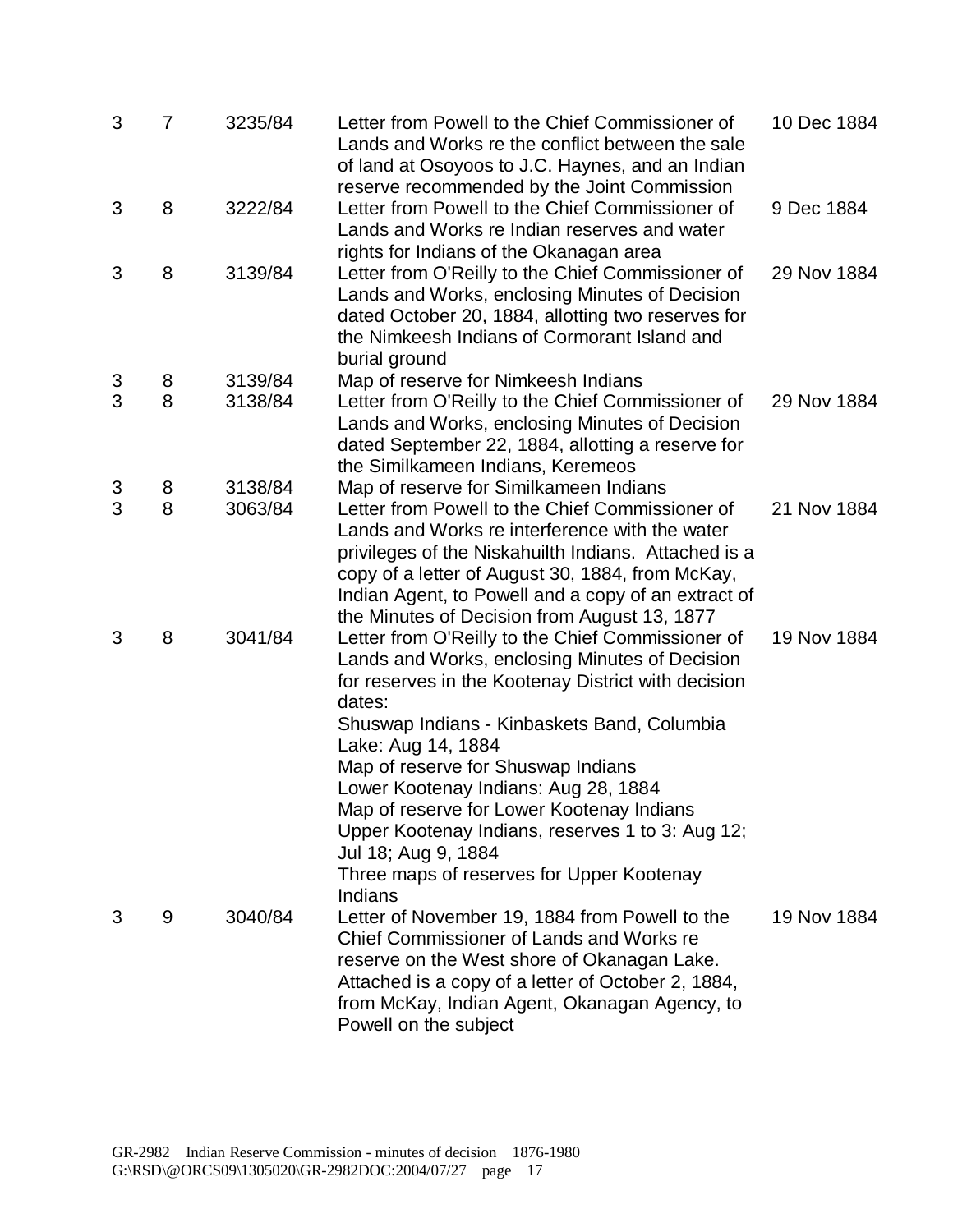| 3 | 9  | 2908/84 | Letter from Powell to the Chief Commissioner of<br>Lands and Works re reserve for the Osoyoos<br>Indians. Attached are copies of correspondence<br>from IW McKay, Indian Agent on the subject dated<br>Sepember 12 and Sep 8, 1884 and a copy of<br>minutes of decision dated Nov 16 and 21, 1877,<br>Osoyoos                                                                                                                                                                                                                                                     | 11 Nov 1884 |
|---|----|---------|-------------------------------------------------------------------------------------------------------------------------------------------------------------------------------------------------------------------------------------------------------------------------------------------------------------------------------------------------------------------------------------------------------------------------------------------------------------------------------------------------------------------------------------------------------------------|-------------|
| 3 | 9  | 2598/84 | Letter from O'Reilly to the Chief Commissioner of<br>Lands and Works re a temporary reserve<br>established by Sproat two miles below the<br>Ashnola River                                                                                                                                                                                                                                                                                                                                                                                                         | 6 Oct 1884  |
| 3 | 9  | 2469/84 | Letter from S Moffatt, for the Indian<br>Superintendent, to the Chief Commissioner of<br>Lands and Works re the occupation of part of Sea<br>Bird Island. Attached is a letter dated Sep 22,<br>1884 to Moffatt                                                                                                                                                                                                                                                                                                                                                   | 24 Sep 1884 |
| 3 | 9  | 2454/84 | Letter from Moffatt to the Chief Commissioner of<br>Lands and Works re sale of land at Osoyoos                                                                                                                                                                                                                                                                                                                                                                                                                                                                    | 22 Sep 1884 |
| 3 | 9  | 1578/84 | Letter from Powell to Williams Smithe, Chief<br>Commissioner of Lands and Works, re a patent to<br>a Mr. Byrnes to Indian reserve land at Shuswap<br>Lake near the mouth of Eagle River                                                                                                                                                                                                                                                                                                                                                                           | 5 Jul 1884  |
| 3 | 10 | 1208/84 | Letter from O'Reilly to the Chief Commissioner of<br>Lands and Works re land near Fort Dallas Creek                                                                                                                                                                                                                                                                                                                                                                                                                                                               | 9 Jun 1884  |
| 3 | 10 | 1125/84 | Letter from O'Reilly to the Chief Commissioner of<br>Lands and Works re Cormorant Island reserves                                                                                                                                                                                                                                                                                                                                                                                                                                                                 | 4 Jun 1884  |
| 3 | 10 | 1112/84 | Letter from O'Reilly to the Chief Commissioner of<br>Lands and Works enclosing Minutes of Decision<br>for the following reserves with decision dates:<br>Spuzzum Indians, reserves 1 and 2: Apr 26, 1884<br>Map of Spuzzum Indians reserve<br>Yale Indians: Apr 25, 1884<br>Map of Yale Indians reserve<br>Chehalis Indians reserve no 2: May 6, 1884<br>Map of Chehalis Indians reserve<br>Douglas Indians, reserves 6, 7 and 8: May 5, 1884<br>Map of Douglas Indians reserve<br>Scowlitz Indians, reserve no 3: May 7, 1884<br>Map of Scowlitz Indians reserve | 28 May 1884 |
| 3 | 10 | 940/84  | Letter from Powell to the Chief Commissioner of<br>Lands and Works re a land conflict at Eagle River                                                                                                                                                                                                                                                                                                                                                                                                                                                              | 13 May 1884 |
| 3 | 10 | 853/84  | Letter of May 1, 1884, from Powell to the Chief<br>Commissioner of Lands and Works re land at<br>Eagle River                                                                                                                                                                                                                                                                                                                                                                                                                                                      | 1 May 1884  |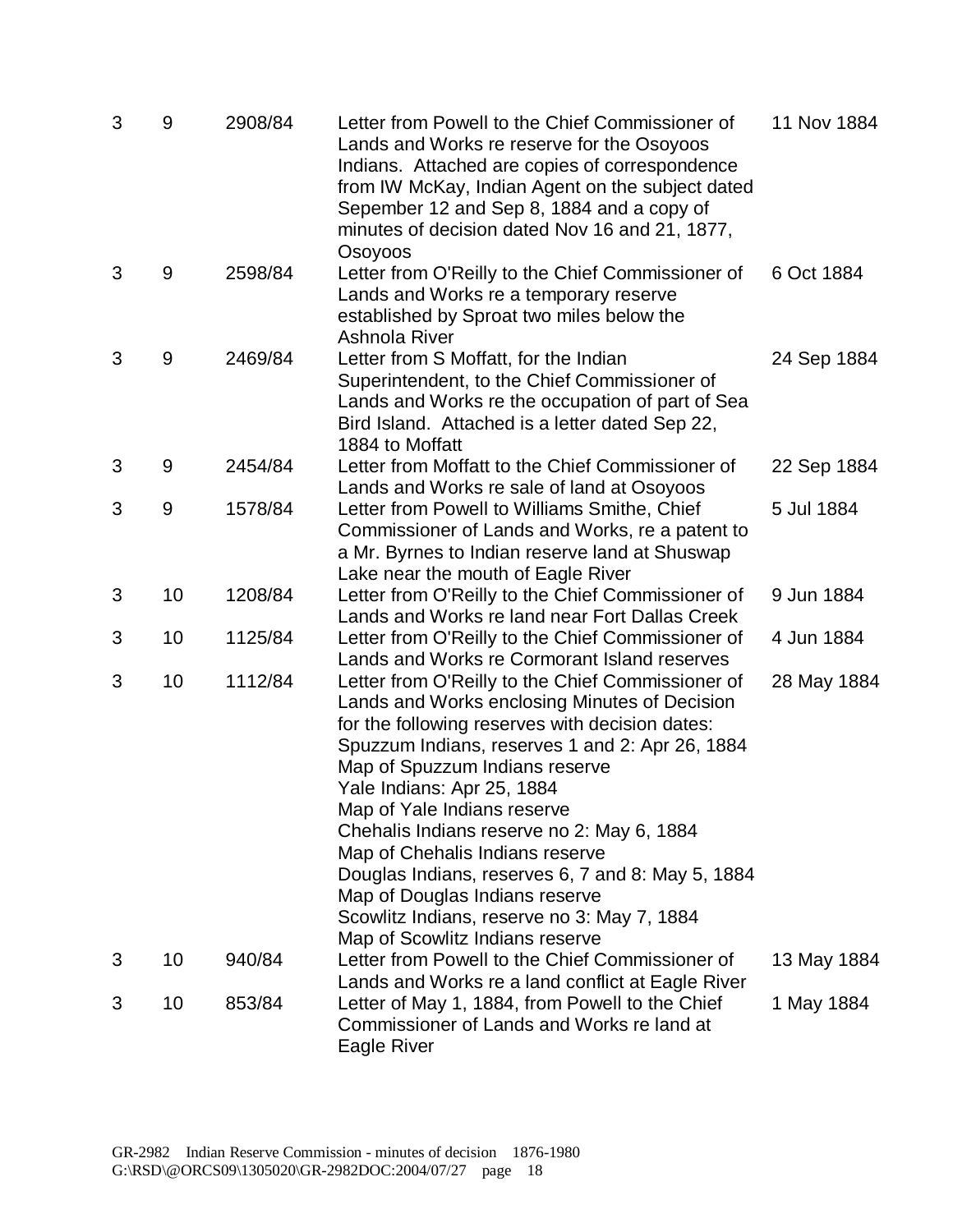| 3 | 11 | 759/84  | Letter from O'Reilly to the Chief Commissioner of<br>Lands and Works re land reserves in the                                                                                                                                                                                                                                                                                                                                                                                                                                                                                                                                                                                                                                                                                          | 10 Apr 1884 |
|---|----|---------|---------------------------------------------------------------------------------------------------------------------------------------------------------------------------------------------------------------------------------------------------------------------------------------------------------------------------------------------------------------------------------------------------------------------------------------------------------------------------------------------------------------------------------------------------------------------------------------------------------------------------------------------------------------------------------------------------------------------------------------------------------------------------------------|-------------|
| 3 | 11 | 471/84  | <b>Kootenay District</b><br>Letter from Powell to the Chief Commissioner of<br>Lands and Works re reserves for the<br>Tsimpsheean Indians at Port Simpson and<br>Metlakahtla [Metlakatla]                                                                                                                                                                                                                                                                                                                                                                                                                                                                                                                                                                                             | 7 Mar 1884  |
| 3 | 11 | 395/84  | Letter from O'Reilly to the Chief Commissioner of<br>Lands and Works re Minutes of Decision of the<br>Tsimpsean [Tsimshian] Indians at Fort Simpson                                                                                                                                                                                                                                                                                                                                                                                                                                                                                                                                                                                                                                   | 26 Feb 1884 |
| 3 | 11 | 1464/82 | Two maps of Fort Simpson reserves<br>Letter from O'Reilly to the Chief Commissioner of<br>Lands and Works enclosing Minutes of Decision<br>for the following reserves with decision dates:                                                                                                                                                                                                                                                                                                                                                                                                                                                                                                                                                                                            | 7 Nov 1882  |
|   |    |         | Two letters from 1920 attached<br>Copy of map blueprint of Kokyet reserves<br>Ko-ky-et Indians reserves 1 to 6: Aug 29, 1882<br>Map of Ko-ky-et Indians reserve<br>Kit-a-soo Indians reserves 1 and 2: Sep 1, 1882<br>Map of Kit-a-soo Indians reserve<br>Tsimpsean [Tsimshian] Indians reserves 12 to 21:<br>Sep 13, 1882<br>Two maps of Tsimpsean Indians reserve<br>Kit-lath-la Indians reserves 1 to 3: Sep 21, 1882                                                                                                                                                                                                                                                                                                                                                              | Jun 1920    |
| 3 | 11 | 1425/82 | Map of Kit-lath-la Indians reserve<br>Letter from O'Reilly to the Chief Commissioner of<br>Lands and Works enclosing Minutes of Decision<br>for the following reserves with decision dates:<br>Bella Coola Indians, reserves 1 to 4: Aug 11, 1882<br>Map of Bella Coola Indians reserve<br>Nah-kwock-to Indians, reserves 1 and 2: Jul 31,<br>1882<br>Map of Nah-kwock-to Indians reserve<br>Owe-ka-no Indians, reserves 1 to 3: Aug 7, 1882<br>Map of O-we-ka-no Indians reserve<br>Quaw-she-lah Indians, reserves 1 and 2: Aug 3,<br>1882<br>Map of Quaw-she-lah Indians reserve<br>Kem-squit Indians, reserves 1 and 2: Aug 14,<br>1882<br>Map of Kem Squit Indians reserve<br>Bella Bella Indians, reserves 1 to 12: Aug 25,<br>1882<br>Four maps of Bella Bella Indians reserves | 3 Nov 1882  |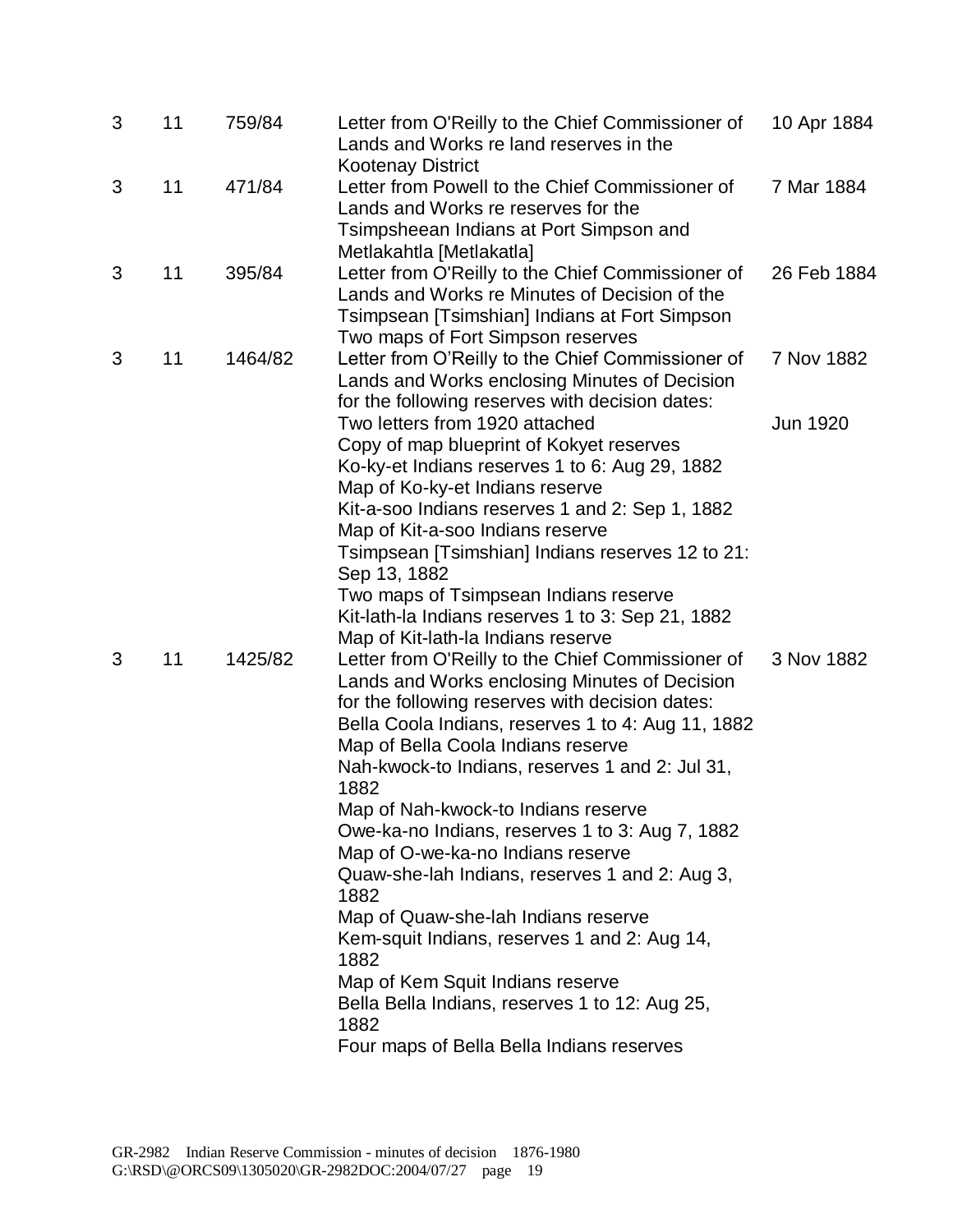| 3 | 12 | 1410/82 | Letter from O'Reilly to the Chief Commissioner of<br>Lands and Works, enclosing Minutes of Decision<br>for the following reserves with decision dates:<br>Masset Indians reserves 1 to 16: Jul 13, 1882<br>Four maps of Masset Indians reserves<br>Skidegate Indians reserves 1 to 9: Jul 28, 1882                                                                                                                                                                                 | 28 Oct 1882               |
|---|----|---------|------------------------------------------------------------------------------------------------------------------------------------------------------------------------------------------------------------------------------------------------------------------------------------------------------------------------------------------------------------------------------------------------------------------------------------------------------------------------------------|---------------------------|
| 3 | 12 | 1385/82 | Three maps of Skidegate Indians reserves<br>Letter from O'Reilly to the Chief Commissioner of<br>Lands and Works, enclosing Minutes of Decision<br>for the following reserves with decision dates:<br>Ohiet Indians, reserves 1 to 13: Jun 1, 1882<br>Nine maps of Ohiet Indians reserves<br>O-petch-is-aht Indians, reserves 1 to 4: Jun 5,<br>1882                                                                                                                               | 23 Oct 1882               |
|   |    |         | Two maps of O-petch-is-aht Indian reserves<br>Letter from Superintendent of Lands to LA Hanna<br>Letter from LA Hanna to Superintendent of Lands<br>Se-shart Indians, reserves 1 to 9: Jun 3, 1882<br>Two maps of Seshart Indian reserves<br>To-quart Indians, reserves 1 to 5: Jun 3, 1882<br>Map of To-quart Indian reserves<br>Ucluelet Indians, reserves 1 to 5: Jun 5, 1882<br>Two maps of Ucluelet Indians reserves<br>Uchucklesit Indians, reserves 1 and 2: Jun 5,<br>1882 | 9 Sep 1929<br>24 Aug 1929 |
|   |    |         | Two maps of Uchucklesit Indians reserves<br>Pacheena Indians, reserves I and 2: Jun 7, 1882                                                                                                                                                                                                                                                                                                                                                                                        |                           |
| 3 | 12 | 698/82  | Map of Pacheena Indians reserve<br>Letter from O'Reilly to the Chief Commissioner of<br>Lands and Works re the Ah-ahs-win-is reserve of<br>the Opetchisaht Tribe on the Somas River<br>Rough sketch of Ah-ahs-win-is reserve                                                                                                                                                                                                                                                       | 13 Jun 1882               |
| 3 | 12 | 506/82  | Letter from O'Reilly to the Chief Commissioner of<br>Lands and Works, enclosing Minutes of Decision<br>for the following reserves with decision dates:<br>Nass River Indians, reserves 1 to 15: Oct 20,<br>1881                                                                                                                                                                                                                                                                    | 5 May 1882                |
|   |    |         | Seven maps of Nass River Indians reserves<br>Tsimpsean Indians reserves 1 to 11: Oct 29, 1881<br>Five maps of Tsimpsean Indians reserves                                                                                                                                                                                                                                                                                                                                           |                           |
|   |    |         | Letter from Superintendent of Lands to WS Arneil,<br>Indian Commissioner for BC                                                                                                                                                                                                                                                                                                                                                                                                    | 17 Mar 1949               |
| 3 | 13 | 360/82  | Letter from O'Reilly to the Chief Commissioner of<br>Lands and Works, enclosing Minutes of Decision<br>for the following reserves with decision dates:                                                                                                                                                                                                                                                                                                                             | 31 Mar 1882               |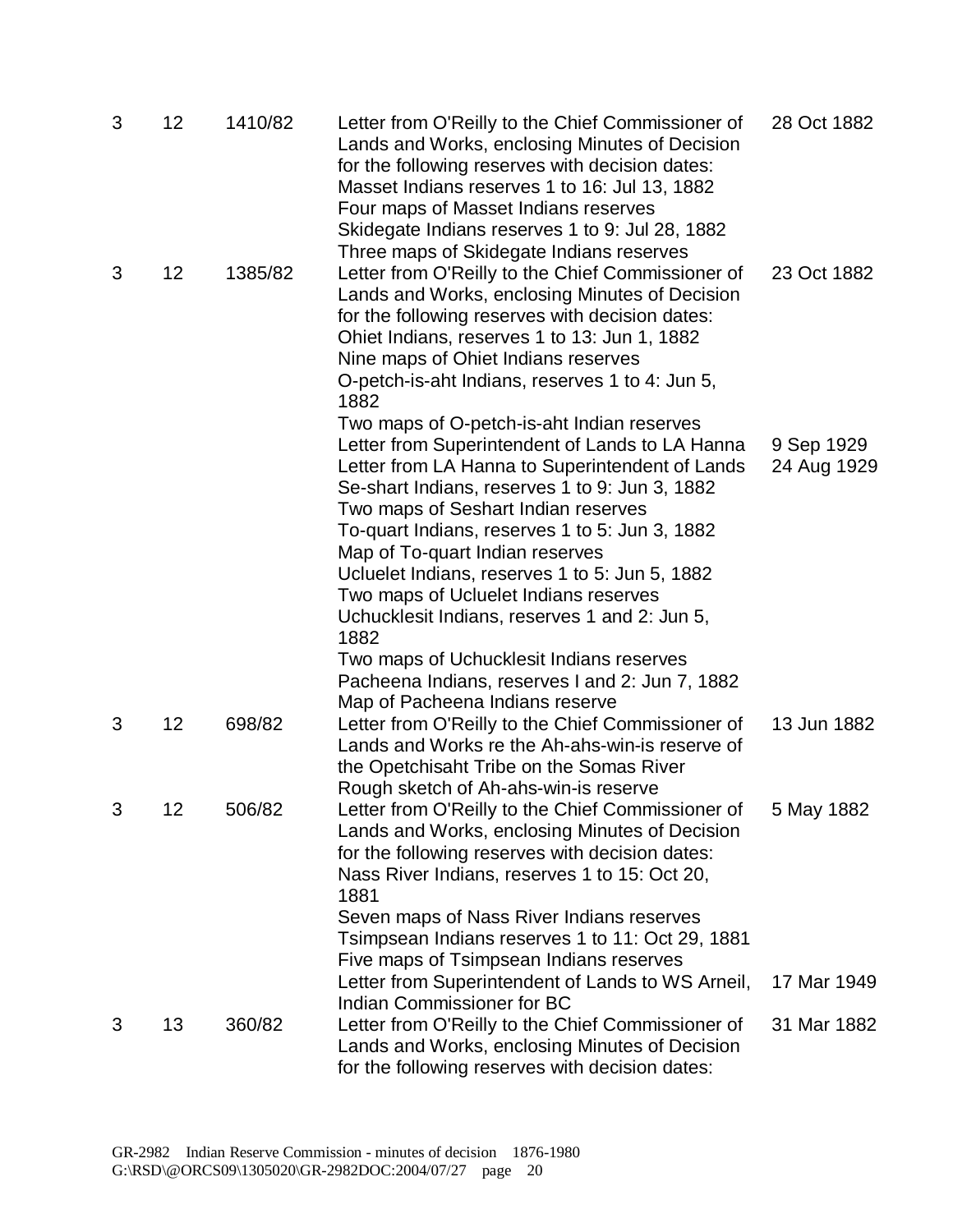|   |    |        | Anderson Lake Indians, reserves 1 to 4: Dec 5,<br>1881                                                                                                                                                                            |             |
|---|----|--------|-----------------------------------------------------------------------------------------------------------------------------------------------------------------------------------------------------------------------------------|-------------|
|   |    |        | Two maps of Anderson Lake Indians reserves<br>Seton Lake Indians, reserves 1 to 6: Sep 3, 1881<br>Three maps of Seton Lake Indian reserves<br>Pemberton Indians, reserves 1 to 5: Sep 6, 1881<br>Map of Pemberton Indians reserve |             |
|   |    |        | Douglas Indians, reserves 1 to 5: Sep 7, 1881                                                                                                                                                                                     |             |
|   |    |        | Three maps of Douglas Indians reserves                                                                                                                                                                                            |             |
| 3 | 13 | 335/82 | Letter from O'Reilly to the Chief Commissioner of<br>Lands and Works enclosing Minutes of Decision<br>for the following reserves with decision dates:<br>Lillooet Indians, reserves 1 to 5 and 2: Aug 31,<br>1881                 | 28 Mar 1882 |
|   |    |        | Three maps of the Lillooet Indians reserves<br>Bridge River Indians, reserves 1 and 2: Sep 1,<br>1881                                                                                                                             |             |
|   |    |        | Two maps of Bridge River Indian reserves<br>Cayoosh Indians, reserves 1 and 2: Aug 29, 1881                                                                                                                                       |             |
| 3 | 13 | 223/82 | Map of Cayoosh Indians reserve<br>Letter from O'Reilly to the Chief Commissioner of                                                                                                                                               | 27 Feb 1882 |
|   |    |        | Lands and Works, enclosing Minutes of Decision<br>for the following reserves with decision dates:<br>Fountain Indians, reserves 1 to 6: Aug 26, 1881<br>Four maps of Fountain Indians reserves                                    |             |
|   |    |        | Ashcroft Indians, reserves 1 to 3: Aug 10, 1881<br>Two maps of Ashcroft Indian reserves                                                                                                                                           |             |
|   |    |        | Lytton Indians, reserves 1 to 7: Aug 24, 1881<br>Six maps of Lytton Indians reserves                                                                                                                                              |             |
|   |    |        | Bonaparte Indians, reserves 1 and 2: Aug 6, 1881                                                                                                                                                                                  |             |
|   |    |        | Map of Bonaparte Indians reserve                                                                                                                                                                                                  |             |
|   |    |        | Pavilion Indians, reserves 1 to 4: Aug 4, 1881                                                                                                                                                                                    |             |
|   |    |        | Four maps of Pavilion Indians reserves<br>Oregon Jack Creek Indians: Aug 12, 1881                                                                                                                                                 |             |
|   |    |        | Map of Oregon Jack Creek reserve                                                                                                                                                                                                  |             |
| 3 | 14 | 147/82 | Letter from O'Reilly to the Chief Commissioner of                                                                                                                                                                                 | 7 Feb 1882  |
|   |    |        | Lands and Works, enclosing Minutes of Decision<br>for the following reserves with decision dates:                                                                                                                                 |             |
|   |    |        | High Bar Indians: Jul 25, 1881                                                                                                                                                                                                    |             |
|   |    |        | Map of High Bar reserve                                                                                                                                                                                                           |             |
|   |    |        | Canoe Creek Indians, reserves 1 to 4: Jul 21,                                                                                                                                                                                     |             |
|   |    |        | 1881                                                                                                                                                                                                                              |             |
|   |    |        | Four maps of Canoe Creek reserves<br>Dog Creek Indians, reserves 1 to 4: Jul 19, 1881                                                                                                                                             |             |
|   |    |        | Three maps of Dog Creek reserves                                                                                                                                                                                                  |             |
|   |    |        | Clinton Indians, reserves 1 and 2: Jul 30, 1881                                                                                                                                                                                   |             |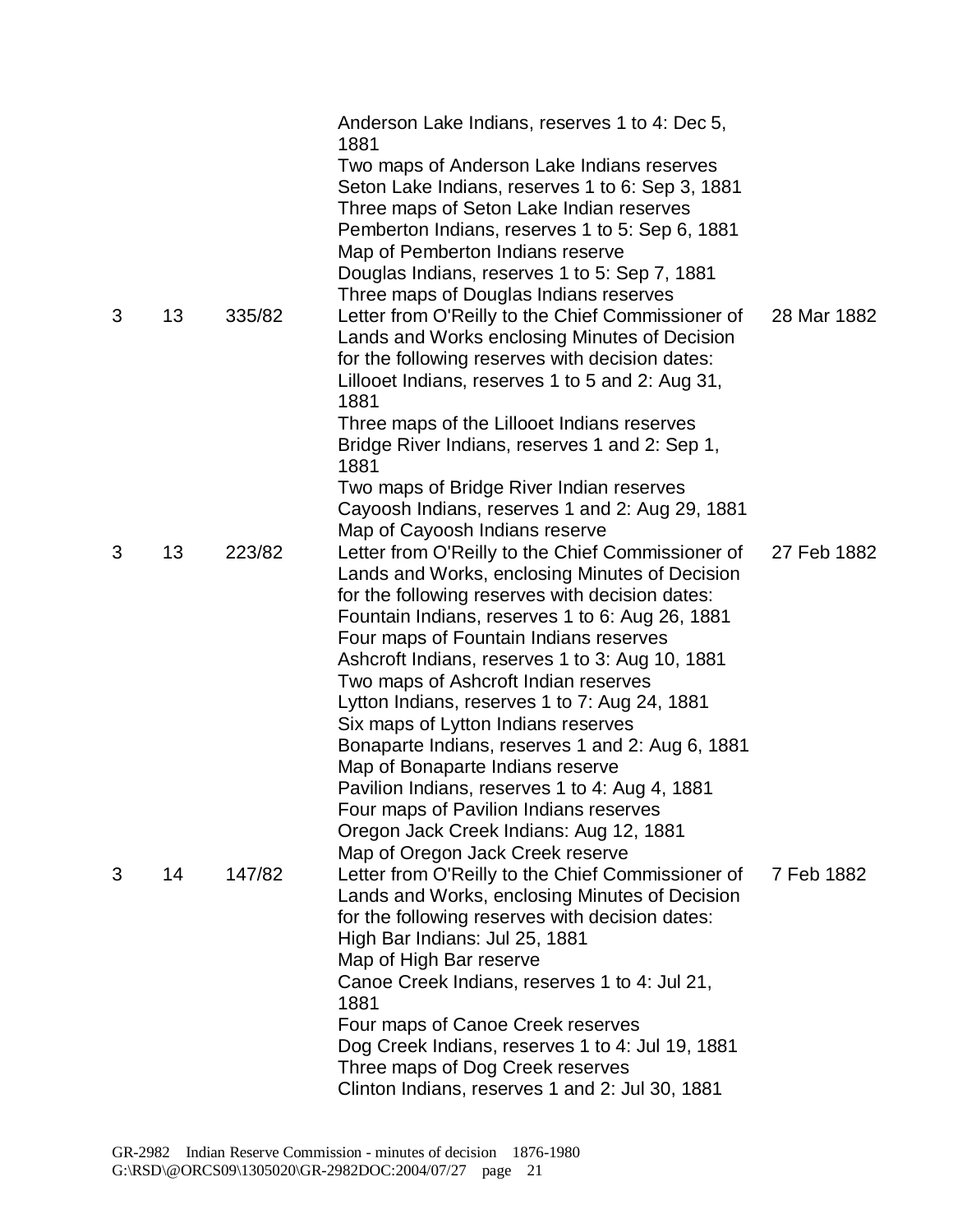|        |                |                                    | Two maps of Clinton reserves                                                                                                                                                                                                                                                                                                                                                                                      |                           |
|--------|----------------|------------------------------------|-------------------------------------------------------------------------------------------------------------------------------------------------------------------------------------------------------------------------------------------------------------------------------------------------------------------------------------------------------------------------------------------------------------------|---------------------------|
| 3      | 14             | 109/82<br>(copy from<br>microfilm) | Letter from O'Reilly to the Chief Commissioner of<br>Lands and Works, enclosing Minutes of Decision<br>for the following reserves with decision dates:<br>Quesnell [Quesnel] Indians, 4 reserves: Jul 2,<br>1881                                                                                                                                                                                                  | 24 Jan 1882               |
|        |                |                                    | Two maps of Quesnel reserves<br>Alkali Lake Indians, reserves 1 to 7: Jul 15, 1881<br>Three maps of Alkali Lake reserves<br>Williams Lake Indians, reserves 1 to 14: Jun 16,<br>1881                                                                                                                                                                                                                              |                           |
|        |                |                                    | Five maps of Willams Lake reserves<br>Alexandria Indians, reserves 1 to 3: Jul 4, 1881                                                                                                                                                                                                                                                                                                                            |                           |
| 3      | 14             | 435/81                             | Two maps of Alexandria reserves<br>Letter from O'Reilly to the Chief Commissioner of<br>Lands and Works, enclosing Minutes of Decision<br>for the following reserve with decision date:<br>Scowlitz reserve: May 14, 1881                                                                                                                                                                                         | 14 May 1881               |
| 3      | 14             | 458/81                             | Map of Scowlitz reserve<br>Letter from O'Reilly to Chief Commissioner of<br>Lands and Works, enclosing Minutes of Decision<br>for the follow reserves with decision dates:<br>Sque-ah reserve: May 23, 1881<br>Kay-kaip reserve: May 23, 1881<br>Map of Sque-ah and Kay-kaip reserves<br>Yale Town reserve: May 23, 1881<br>Map of Yale Town reserve<br>Qua-lark reserve: May 23, 1881<br>Map of Qua-lark reserve | 23 May 1881               |
| 4<br>4 | 1              | 58/88                              | Box contents list [precis of each item]<br>Letter from I.W. Powell, Indian Superintendent, to<br>the Chief Commissioner of Lands and Works, on<br>the matter of "commonage" reserves. Attached to<br>the letter is a memorandum of January 24, 1884,<br>by Powell, on the Penticton, Osoyoos, Okanagan<br>Lake, Similkameen and Cowichan Indian reserves                                                          | 12 Jun 1980<br>9 Jan 1888 |
| 4      | $\overline{2}$ | 134/88                             | and their standing at that time<br>Letter from Powell to the Chief Commissioner of<br>Lands and Works, enclosing listings of<br>applications for water rights for the following<br>Bands:<br>Lytton Indians<br>Nicomen Indians<br>Cook's Ferry Indians<br>Oregon Jack Creek Indians                                                                                                                               | 24 Jan 1888               |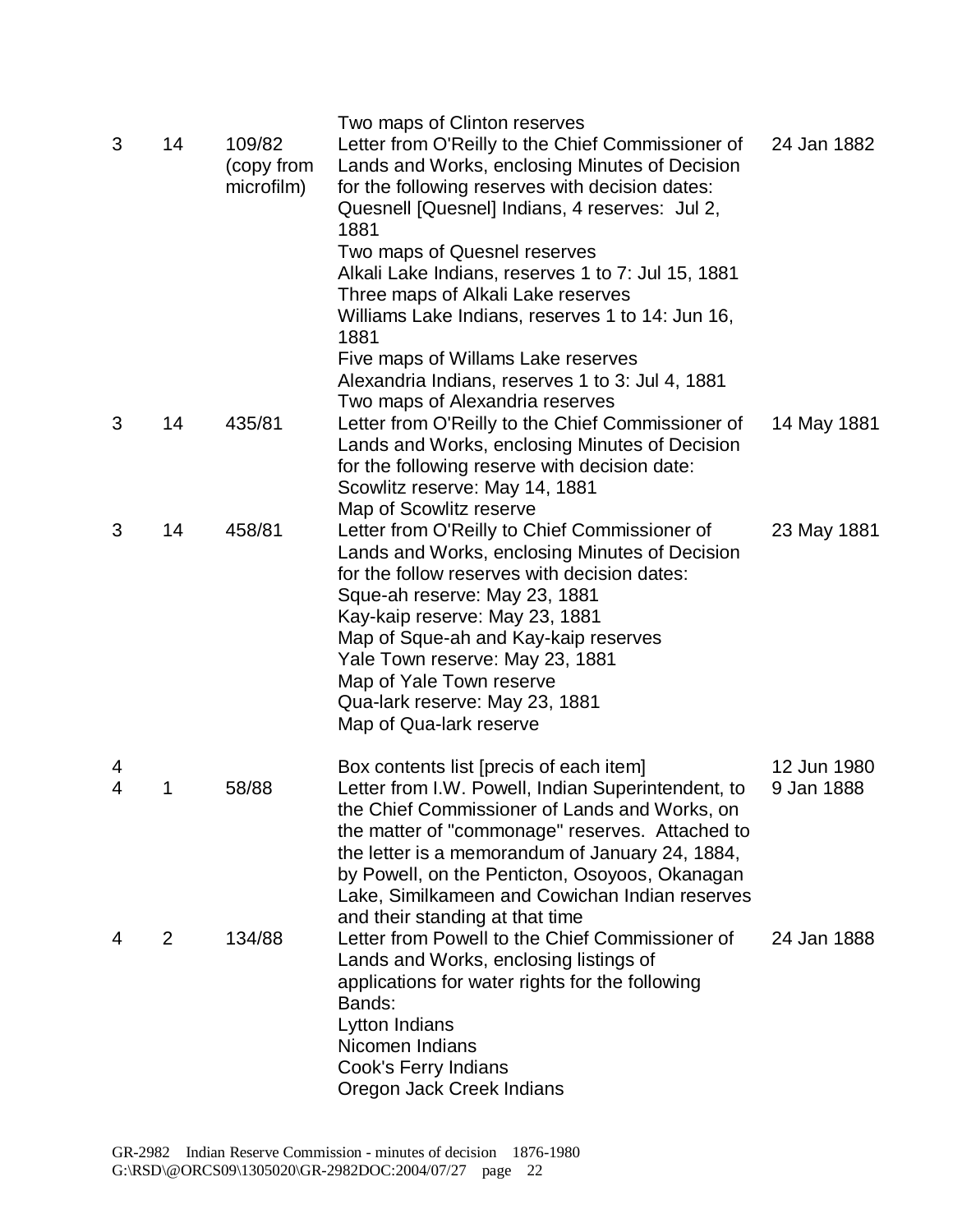|                |                |         | Ashcroft Indians<br><b>Bonaparte Indians</b><br>Deadman's Creek Indians<br>Kamloops Indians<br><b>Adams Lake Indians</b><br>Little Shuswap Lake Indians<br>Salmon Arm (Shuswap Lake) Indians<br>Upper Similkameen Indians<br><b>Upper Nicola Indians</b><br>Lower Nicola Indians |             |
|----------------|----------------|---------|----------------------------------------------------------------------------------------------------------------------------------------------------------------------------------------------------------------------------------------------------------------------------------|-------------|
|                |                |         | Indians at head of Okanagan Lake<br><b>Penticton Indians</b>                                                                                                                                                                                                                     |             |
| 4              | 3              | 146/88  | Osoyoos Indians<br>Letter from Powell to the Chief Commissioner of<br>Lands and Works enclosing copies of                                                                                                                                                                        | 26 Jan 1888 |
|                |                |         | correspondence with Mortimer G. Drummond and<br>W. Laing Meason, Indian Agent re the Anahim<br>meadow at Chilcotin                                                                                                                                                               |             |
| 4              | 4              | 188/88  | Letter from S Moffatt, Indian Office, to the Chief<br>Commissioner of Lands and Works,<br>acknowledging his letter of February 3, 1888, on<br>the subject of commonages and Indian reserves in<br>the Okanagan district                                                          | 3 Feb 1888  |
| $\overline{4}$ | 5              | 399/88  | Letter from S. Moffatt for the Indian<br>Superintendent, to the Chief Commissioner of<br>Lands and Works re water rights                                                                                                                                                         | 27 Feb 1888 |
| 4              | 6              | 766/88  | Letter from Powell to the Chief Commissioner of<br>Lands and Works enclosing a copy of a letter of<br>April 6, 1888, from J.D. McKay, Indian Agent,<br>Kamloops, re Spahamin Band                                                                                                | 12 Apr 1888 |
| 4              | 6              | 766/88  | Map of Spahamin/Douglas Lake reserve                                                                                                                                                                                                                                             | 6 Apr 1888  |
| 4              | $\overline{7}$ | 813/88  | Letter from Powell to the Chief Commissioner of<br>Lands and Works acknowledging receipt of a<br>letter of April 6, 1888 re a land dispute at<br><b>Campbell River</b>                                                                                                           | 17 Apr 1888 |
| 4              | 8              | 894/88  | Letter from Powell to the Chief Commissioner of<br>Lands and Works re water rights                                                                                                                                                                                               | 27 Apr 1888 |
| 4              | 9              | 1327/88 | Letter from Ashdown H. Green, Surveyor to the<br>Indian Reserve Commissioner, to the Chief<br>Commissioner of Lands and Works, enclosing<br>Minutes of Decision for reserves 11 and 12 of the<br>Laich-Kwil-tach (Euclataw) Indians: May 7, 1888                                 | 29 May 1888 |
| 4              | 9              | 1327/88 | Map of Laich-Kwil-Tach reserve                                                                                                                                                                                                                                                   |             |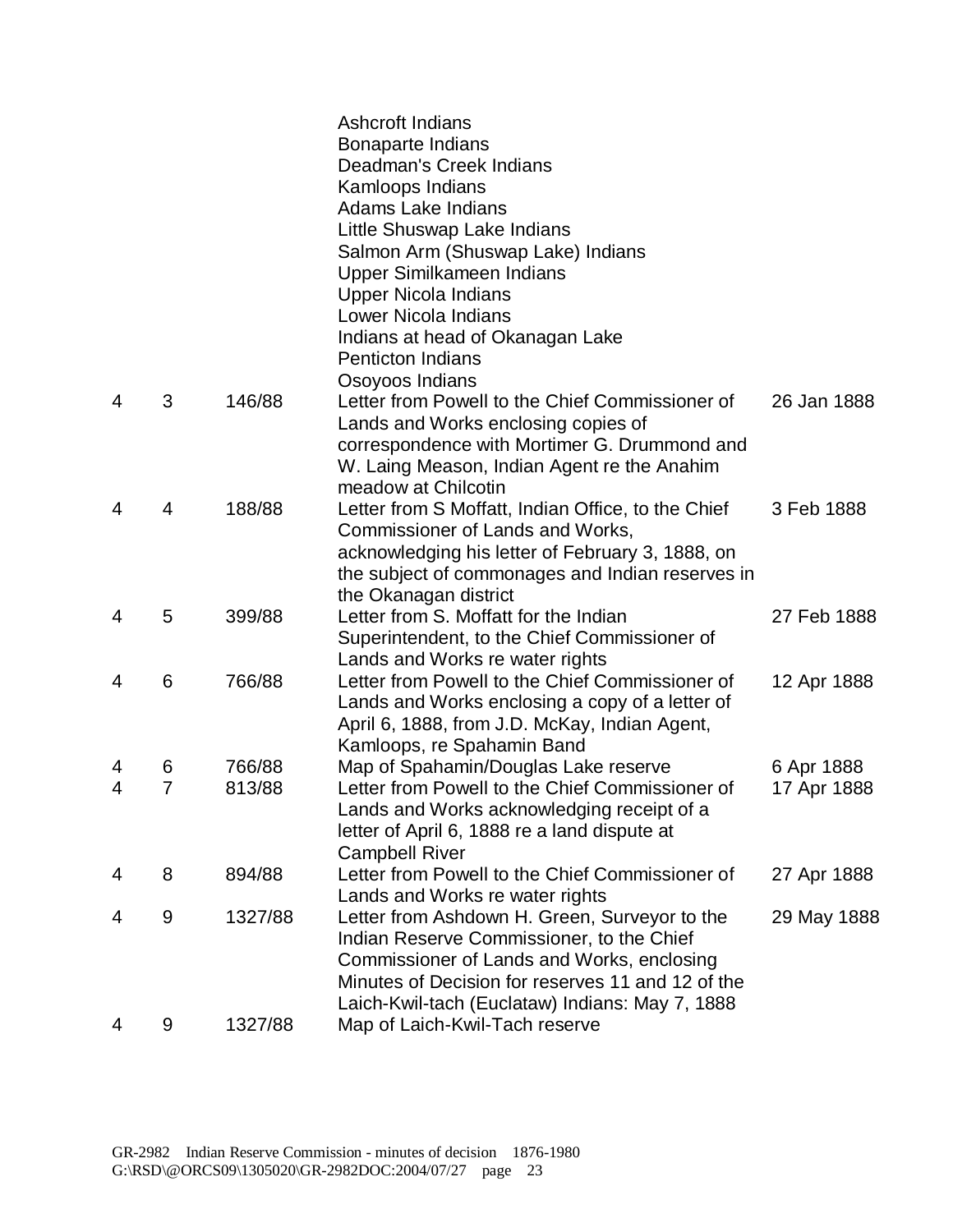| $\overline{4}$ | 10 | 1407/88                             | Letter from Powell to WS Gore, Surveyor General,<br>re roads in South Saanich and enclosing a copy of<br>a letter of May 25, 1888, from W.H. Lomas, Indian<br>Agent, Quamichan, on the subject                                                                                                                                                                                                         | 6 Jun 1888  |
|----------------|----|-------------------------------------|--------------------------------------------------------------------------------------------------------------------------------------------------------------------------------------------------------------------------------------------------------------------------------------------------------------------------------------------------------------------------------------------------------|-------------|
| 4              | 11 | 1480/88                             | Letter from Powell to the Chief Commissioner of<br>Lands and Works enclosing a copy of a petition by<br>the Kincolith Tribe                                                                                                                                                                                                                                                                            | 12 Jun 1888 |
| 4              | 12 | 1922/88                             | Letter from O'Reilly to the Chief Commissioner of<br>Lands and Works re reserve allotments                                                                                                                                                                                                                                                                                                             | 28 Jul 1888 |
| 4              | 13 | 2332/88                             | Letter from O'Reilly to the Chief Commissioner of<br>Lands and Works, enclosing Minutes of Decision<br>for reserves 22, 23, 24 and 25 of the Tsimpsean<br>[Tsimshian] Indians: Sep 11, 1888                                                                                                                                                                                                            | 19 Sep 1888 |
| 4              | 13 | 2332/88                             | Map of Tsimpsean Indians reserve                                                                                                                                                                                                                                                                                                                                                                       |             |
| $\overline{4}$ | 14 | 2949/88                             | Letter from O'Reilly to the Chief Commissioner of<br>Lands and Works, enclosing Minutes of Decision<br>for reserves 9 and 10 of the Okanagan Indians:<br>Oct 19, 1888                                                                                                                                                                                                                                  | 6 Dec 1888  |
| 4              | 14 | 2949/88                             | Map of Okanagan Indians reserve                                                                                                                                                                                                                                                                                                                                                                        |             |
| $\overline{4}$ | 15 | 2950/88                             | Letter from O'Reilly to the Chief Commissioner of<br>Lands and Works, enclosing a copy of O'Reilly's<br>report to the Superintendent General of Indian<br>Affairs on Commonage reserves in the Okanagan<br>area                                                                                                                                                                                        | 6 Dec 1888  |
| 4              | 15 | 3012/88<br>[copy from<br>microfilm] | Letter from O'Reilly to the Chief Commissioner of<br>Lands and Works, enclosing Minutes of Decision<br>for the following reserves with decision dates:<br>Sliammon Indians, reserves 1 to 6: Aug 6, 1888<br>Map of Sliammon reserves<br>Klahoose Indians, reserves 1 to 9: Aug, 12, 1888<br>Two maps of Klahoose reserves<br>Homalco Indians, reserves 1 to 6: Aug 10, 1888<br>Map of Homalco reserves | 13 Dec 1888 |
| 4              | 16 | 10/89                               | Letter from O'Reilly to the Chief Commissioner of<br>Lands and Works enclosing Minutes of Decision<br>for the Nah-Kwock-ta Indians reserves 3 to 17:<br>Aug 17, 1888                                                                                                                                                                                                                                   | 2 Jan 1889  |
| 4              | 16 | 98/89                               | Letter from O'Reilly to the Chief Commissioner of<br>Lands and Works re reserve land Chief<br>Commissioner's reply of February 11, 1889 is<br>attached                                                                                                                                                                                                                                                 | 11 Jan 1889 |
| 4              | 16 | 97/89                               | Letter from O'Reilly to the Chief Commissioner of<br>Lands and Works, enclosing Minutes of Decision<br>for a reserve for the Upper Similkameen Indians<br>(Three Creek or Chu-chu-way-hu reserve)                                                                                                                                                                                                      | 10 Jan 1889 |
| 4              | 16 | 97/89                               | Map of Similkameen reserve                                                                                                                                                                                                                                                                                                                                                                             |             |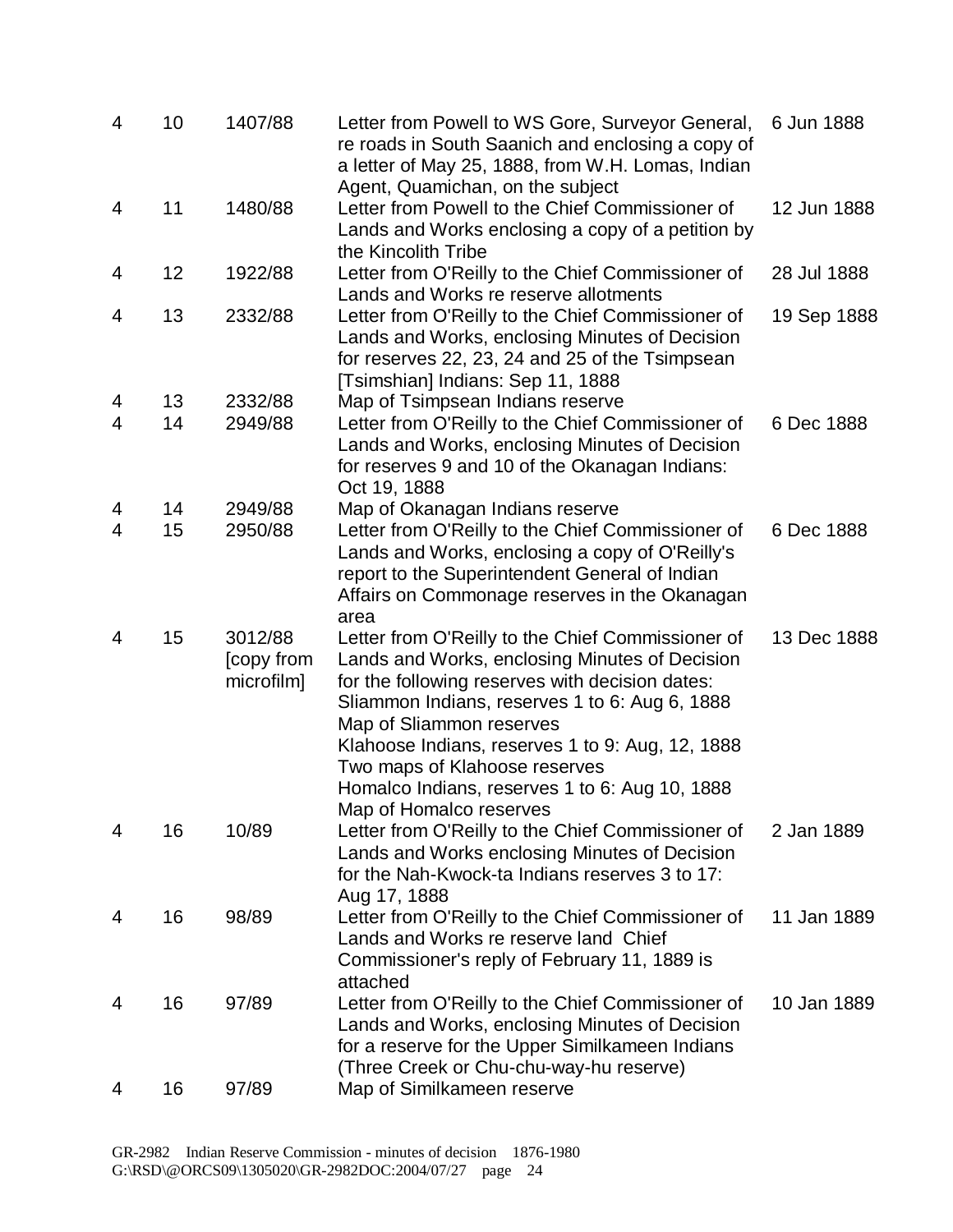| $\overline{4}$ | 16 | 99/89   | Letter from O'Reilly to the Chief Commissioner of<br>Lands and Works enclosing Minutes of Decision<br>for reserves 4, 5 and 6 of the Lower Similkameen<br>(Keremeos) Indians: Oct 30, 1888                                                                                            | 10 Jan 1889 |
|----------------|----|---------|---------------------------------------------------------------------------------------------------------------------------------------------------------------------------------------------------------------------------------------------------------------------------------------|-------------|
| 4              | 16 | 99/89   | Map of Similkameen reserves                                                                                                                                                                                                                                                           |             |
| $\overline{4}$ | 17 | 168/89  | Letter from O'Reilly to the Chief Commissioner of<br>Lands and Works, enclosing Minutes of Decision<br>for reserves for the Nass River Indians. There is<br>correspondence of 1918 attached to the file, from<br>Patmore and Fulton, Barristers and Solicitors,<br>Prince Rupert, B C | 21 Jan 1889 |
| 4              | 17 | 168/89  | Three maps of Nass River reserves                                                                                                                                                                                                                                                     |             |
| $\overline{4}$ | 17 | 176/89  | Letter from O'Reilly to the Chief Commissioner of<br>Lands and Works referring to his letter of June 24,<br>1887 (copy attached)                                                                                                                                                      | 24 Jan 1889 |
| 4              | 17 | 178/89  | Letter from O'Reilly to the Chief Commissioner of<br>Lands and Works advising that a Canada Privy<br>Council Order was approved on January 5, 1889                                                                                                                                    | 24 Jan 1889 |
| 4              | 17 | 208/89  | Letter from O'Reilly to the Chief Commissioner of<br>Lands and Works re the Indian Villages of Kit-cart,<br>Kit-a-mat or Kit-lope                                                                                                                                                     | 28 Jan 1889 |
| 4              | 18 | 395/89  | Letter from O'Reilly to the Chief Commissioner of<br>Lands and Works re Crown land on the West<br><b>Coast of Vancouver Island</b>                                                                                                                                                    | 21 Feb 1889 |
| 4              | 18 | 396/89  | Letter from O'Reilly to the Chief Commissioner of<br>Lands and Works re Tsimpsean reserves                                                                                                                                                                                            | 21 Feb 1889 |
| 4              | 18 | 420/89  | Letter from O'Reilly to the Chief Commissioner of<br>Lands and Works re reserves on the Skeena<br>River                                                                                                                                                                               | 25 Feb 1889 |
| 4              | 18 | 1091/89 | Letter from O'Reilly to the Chief Commissioner of<br>Lands and Works, enclosing a copy of a letter of<br>April 20, 1889 from C. Todd, Acting Indian Agent<br>North West Coast Agency re land at the forks of<br>the Skeena and Ac-quil-get Rivers                                     | 8 May 1889  |
| 4              | 18 | 1126/89 | Letter from O'Reilly to the Chief Commissioner of<br>Lands and Works re reserves for the Coldwater,<br>Hope, Adams Lake and Salmon Arm Tribes of<br>Indians                                                                                                                           | 11 May 1889 |
| 4              | 19 | 1127/89 | Letter from O'Reilly to the Chief Commissioner of<br>Lands and Works re reserves for the Bella Coola,<br>Bella Bella, Kokyet, Kemsquit, Mah-teelth-pe,<br>Laich-kwil-tach, Nah-witti and Klahoose Indians                                                                             | 13 May 1889 |
| 4              | 19 | 2429/89 | Letter from O'Reilly to the Chief Commissioner of<br>Lands and Works re land on the North Shore of<br>Winter Harbour, Quatsino Sound                                                                                                                                                  | 23 Sep 1889 |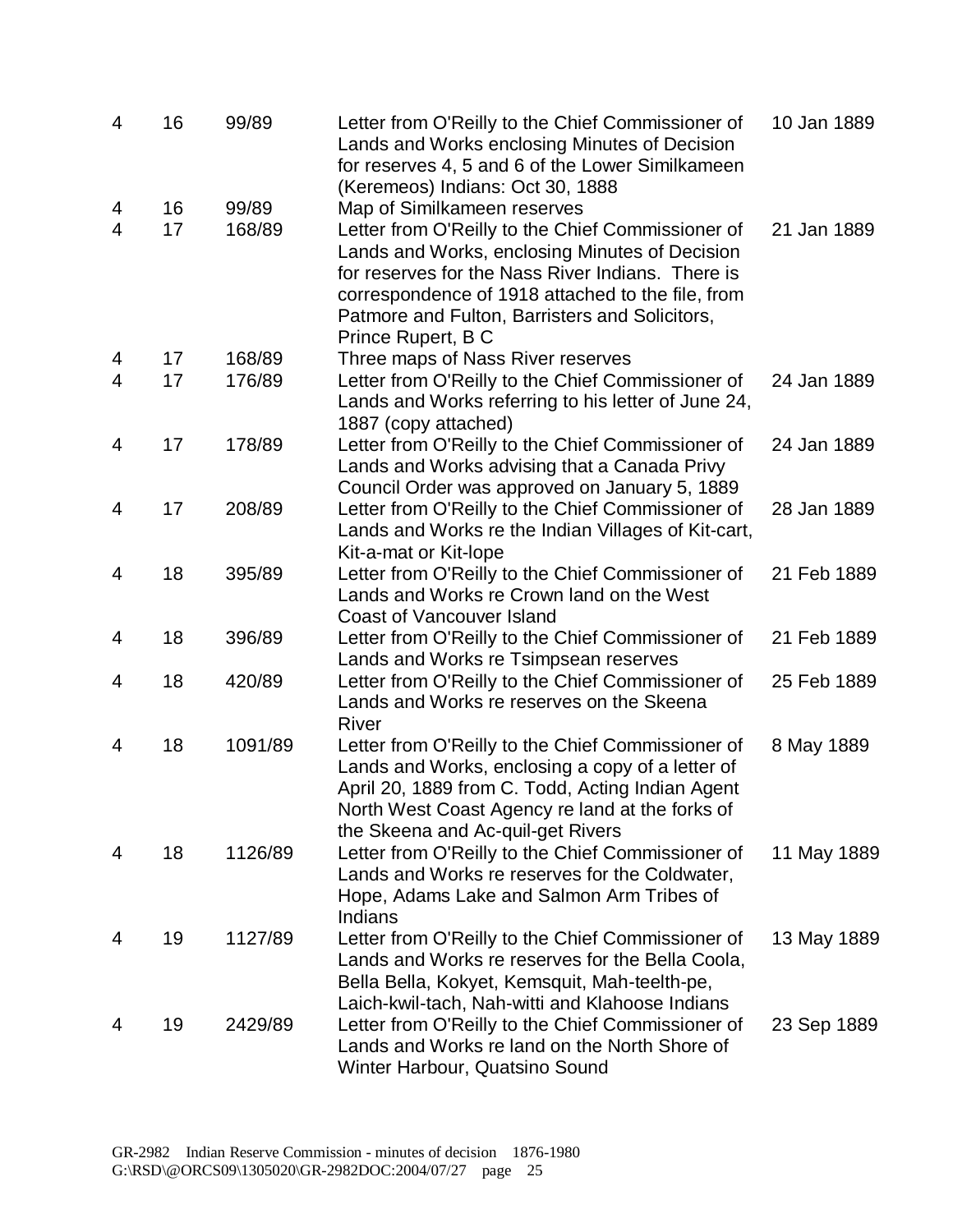| 4 | 19 | 2429/89                             | Map of Quatsino district and sketch map of Winter<br>Harbour                                                                                                                                                                                                                                                                                                 |             |
|---|----|-------------------------------------|--------------------------------------------------------------------------------------------------------------------------------------------------------------------------------------------------------------------------------------------------------------------------------------------------------------------------------------------------------------|-------------|
| 4 | 19 | 2430/89                             | Letter from O'Reilly to the Chief Commissioner of<br>Lands and Works re Grass Point, Winter Harbour,<br>Quatsino Inlet                                                                                                                                                                                                                                       | 23 Sep 1889 |
| 4 | 19 | 2430/89                             | Map of Quatsino district                                                                                                                                                                                                                                                                                                                                     |             |
| 4 | 19 | 2755/89<br>(copy from<br>microfilm) | Letter from O'Reilly to the Chief Commissioner of<br>Lands and Works re industrial school for Indians<br>at Alert Bay, Cormorant Island                                                                                                                                                                                                                      | 26 Oct 1889 |
| 4 | 19 | 2755/89                             | Map of Cormorant Island                                                                                                                                                                                                                                                                                                                                      |             |
| 4 | 19 | 2946/89                             | Letter from O'Reilly to the Chief Commissioner of<br>Lands and Works re commonage reserve at<br>Nicola                                                                                                                                                                                                                                                       | 12 Nov 1889 |
| 4 | 20 | 2947/89                             | Letter from O'Reilly to the Chief Commissioner of<br>Lands and Works, enclosing a Minute of Decision<br>for a reserve for the Upper Nicola Indians<br>adjoining the Douglas Lake Indian reserve at<br>Nicola: Oct 10, 1889                                                                                                                                   | 12 Nov 1889 |
| 4 | 20 | 2947/89                             | Map of Upper Nicola reserve                                                                                                                                                                                                                                                                                                                                  |             |
| 4 | 20 | 3131/89                             | Letter from S. Moffatt, for the Indian<br>Superintendent, to the Chief Commissioner of<br>Lands and Works, enclosing a copy of a letter of<br>December 2, 1889, from the Sishat Tribe of<br>Indians                                                                                                                                                          | 6 Dec 1889  |
| 4 | 20 | 3132/89                             | Letter from S. Moffatt, Indian Office, to the Chief<br>Commissioner of Lands and Works requesting a<br>reply to his letter of December 6, 1889                                                                                                                                                                                                               | 6 Dec 1889  |
| 4 | 20 | 3198/89                             | Letter from O'Reilly to the Chief Commissioner of<br>Lands and Works enclosing Minutes of Decision<br>for reserves of the Cooks Ferry Indians: Oct 15,<br>1889                                                                                                                                                                                               | 7 Dec 1889  |
| 4 | 20 | 3198/89                             | Map of the Highland Valley Cooks Ferry Indians<br>reserves                                                                                                                                                                                                                                                                                                   |             |
| 4 | 20 | 279/90<br>(copy from<br>microfilm)  | Letter from O'Reilly to the Chief Commissioner of<br>Lands and Works re Industrial school for Indians<br>at Alert Bay. Attached to the file is a copy of a<br>letter of November 20, 1889, from F.G. Vernon,<br>Chief Commissioner of Lands and Works to S.A.<br>Spencer, Alert Bay, and a copy of a letter of<br>November 20, 1889, from Vernon to O'Reilly | 1 Feb 1890  |
| 4 | 20 | 495/90                              | Letter from O'Reilly to the Chief Commissioner of<br>Lands and Works re "Birnie Island" at Port<br>Simpson                                                                                                                                                                                                                                                   | 19 Feb 1890 |
| 4 | 21 | 1152/90                             | Letter from O'Reilly to the Chief Commissioner of<br>Lands and Works, enclosing Minutes of Decision<br>for the following reserves with decision dates:                                                                                                                                                                                                       | 26 Apr 1890 |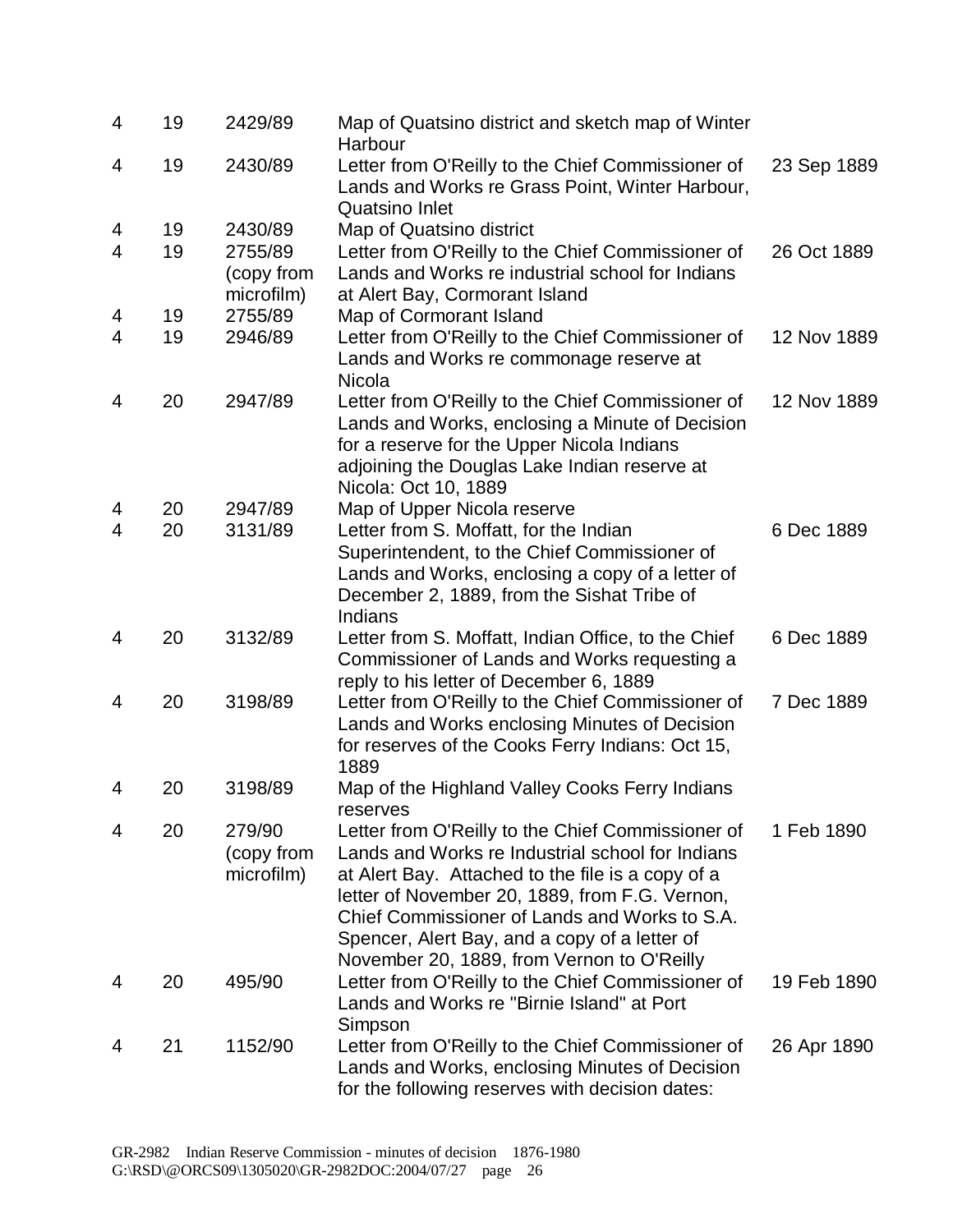|                     |          |                   | Ucluelet Indians, reserves 6 to 9: Jun 18, 1889<br>Map of Barclay Sound Ucluelet reserves<br>Clayoquot Indians, reserves 1 to 29: Jun24, 1889<br>Four maps of Clayoquot reserves<br>Esperanza Inlet Indians, reserves 1 to 13: Jul 2,<br>1889 |             |
|---------------------|----------|-------------------|-----------------------------------------------------------------------------------------------------------------------------------------------------------------------------------------------------------------------------------------------|-------------|
|                     |          |                   | Two maps of Esperanza Inlet reserves<br>Nootka Indians, reserves 1 to 17: Jun 28, 1889                                                                                                                                                        |             |
|                     |          |                   | Two maps of Nootka reserves                                                                                                                                                                                                                   |             |
|                     |          |                   | Kyuquot Indians, reserves 1 to 16: Jul 6, 1889                                                                                                                                                                                                |             |
|                     |          |                   | Map of Kyuquot reserves                                                                                                                                                                                                                       |             |
|                     |          |                   | Checkleset Indians, reserves 1 to 7: Jul 8, 1889                                                                                                                                                                                              |             |
|                     |          |                   | Map of Checkleset reserves                                                                                                                                                                                                                    |             |
|                     |          |                   | Klaskino Indians, reserves 1 to 3: Jul 9, 1889                                                                                                                                                                                                |             |
|                     |          |                   | Map of Klaskino reserves                                                                                                                                                                                                                      |             |
| 4                   | 22       | 1153/90           | Letter from O'Reilly to the Chief Commissioner of                                                                                                                                                                                             | 25 Apr 1890 |
|                     |          |                   | Lands and Works, enclosing a Minute of Decision                                                                                                                                                                                               |             |
|                     |          |                   | for reserve 3 of the Pacheena Indians: Jun 17,                                                                                                                                                                                                |             |
|                     |          | 1153/90           | 1889                                                                                                                                                                                                                                          |             |
| 4<br>4              | 22<br>22 | 1533/90           | Map of Pacheena reserve<br>Letter from O'Reilly to the Chief Commissioner of                                                                                                                                                                  |             |
|                     |          |                   | Lands and Works re plans of reserves                                                                                                                                                                                                          | 26 May 1890 |
| 4                   | 22       | 1166/90           | Letter from O'Reilly to the Chief Commissioner of                                                                                                                                                                                             | 28 Apr 1890 |
|                     |          |                   | Lands and Works, enclosing Minutes of Decision                                                                                                                                                                                                |             |
|                     |          |                   | for the following reserves with decision dates:                                                                                                                                                                                               |             |
|                     |          |                   | Kit-kah-ta reserves 1 to 4: July 22, 1889                                                                                                                                                                                                     |             |
|                     |          |                   | Map of Kit-kah-ta reserves                                                                                                                                                                                                                    |             |
|                     |          |                   | Kit-i-mat reserves 1 to 4: Jul 24, 1889                                                                                                                                                                                                       |             |
|                     |          |                   | Map of Kit-I-mat reserves                                                                                                                                                                                                                     |             |
|                     |          |                   | Kit-lope reserves 1 to 3: Jul 25, 1889                                                                                                                                                                                                        |             |
|                     |          |                   | Map of Kit-lope reserves                                                                                                                                                                                                                      |             |
| 4                   | 22       | 1677/90           | Letter from O'Reilly to the Chief Commissioner of                                                                                                                                                                                             | 11 Jun 1890 |
|                     |          |                   | Lands and Works, enclosing minutes of Decision                                                                                                                                                                                                |             |
|                     |          |                   | for reserves 1 to 16 for the Quatsino Indians: Mar                                                                                                                                                                                            |             |
|                     |          |                   | 5, 1891                                                                                                                                                                                                                                       |             |
| 4<br>$\overline{4}$ | 22<br>23 | 1677/90<br>482/91 | Three maps of Quatsino reserves                                                                                                                                                                                                               | 2 Feb 1891  |
|                     |          | (copy from        | Letter from O'Reilly to the Chief Commissioner of<br>Lands and Works requesting a reply to his letter of                                                                                                                                      |             |
|                     |          | microfilm)        | February 1, 1890, about land for the                                                                                                                                                                                                          |             |
|                     |          |                   | establishment of an Indian Industrial School at                                                                                                                                                                                               |             |
|                     |          |                   | Alert Bay                                                                                                                                                                                                                                     |             |
| 4                   | 23       | 889/91            | Letter from O'Reilly to the Chief Commissioner of                                                                                                                                                                                             | 5 Mar 1891  |
|                     |          | (copy from        | Lands and Works, enclosing a Minute of Decision                                                                                                                                                                                               |             |
|                     |          | microfilm)        | for a reserve for the site of the Indian Industrial                                                                                                                                                                                           |             |
|                     |          |                   | School at Alert Bay, Cormorant Island, reserves 1                                                                                                                                                                                             |             |
|                     |          |                   | to 3: Mar 5, 1891                                                                                                                                                                                                                             |             |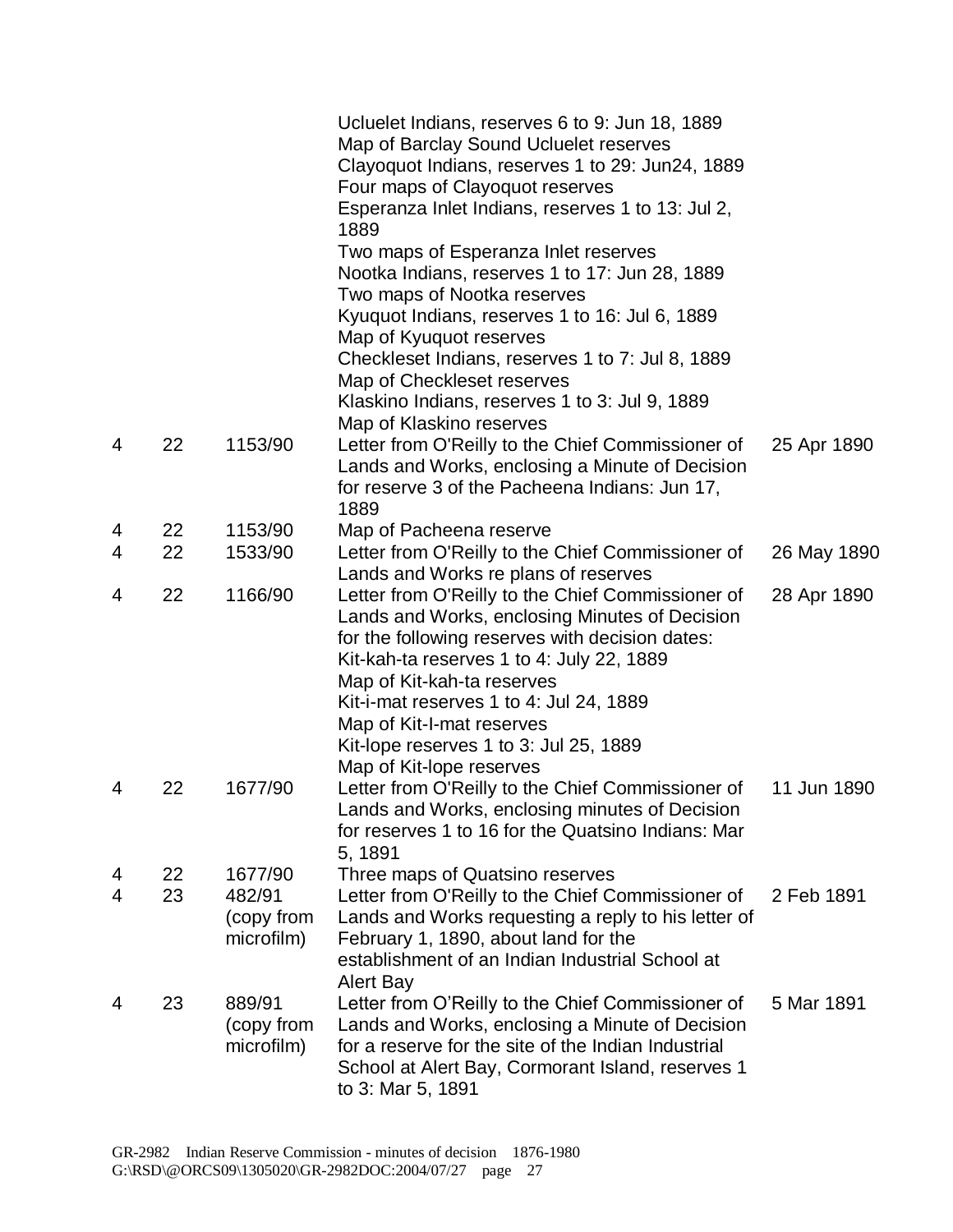| 4              | 23 | 889/91                              | Sketch of the Alert Bay Indians industrial school<br>reserve Cormorant Island                                                                                                                                                            |             |
|----------------|----|-------------------------------------|------------------------------------------------------------------------------------------------------------------------------------------------------------------------------------------------------------------------------------------|-------------|
| 4              | 23 | 1610/91                             | Letter from O'Reilly to the Chief Commissioner of                                                                                                                                                                                        | 4 May 1891  |
| 4              | 23 | 1723/91                             | Lands and Works re surveys of reserves<br>Letter from O'Reilly to the Chief Commissioner of<br>Lands and Works enclosing minutes of Decision<br>for reserves 1, 2 and 3 of the Soda Creek Indians:<br>Jun 20, 1881                       | 11 May 1891 |
| 4              | 23 | 1723/91                             | Map of Soda Creek reserves                                                                                                                                                                                                               |             |
| 4              | 23 | 2107/91                             | Letter from O'Reilly to the Chief Commissioner of<br>Lands and Works re Kinkolith Indian reserve 14                                                                                                                                      | 4 Jun 1891  |
| 4              | 23 | 2107/91                             | Two maps of Kinkolith reserves                                                                                                                                                                                                           |             |
| $\overline{4}$ | 23 | 2171/91                             | Letter from A.W. Vowell, Indian Superintendent,<br>BC, to the Chief Commissioner of Lands and<br>Works enclosing a copy of a letter of June 10,<br>1891, from P McTiernan, Indian Agent, New<br>Westminster re Capilano Indian reserve   | 11 Jun 1891 |
| 4              | 24 | 2271/91                             | Letter from O'Reilly to the Chief Commissioner of<br>Lands and Works, acknowledging receipt of his<br>letter of June 6, 1891 re land at Soda Creek                                                                                       | 12 Jun 1891 |
| 4              | 24 | 2747/91                             | Letter from A.W. Vowell, Indian Superintendent,<br>BC, to W.L. Gore, Surveyor General, enclosing a<br>copy of a letter from J.W. Mackay, Indian Agent,<br>Kamloops re land at Ashnola                                                    | 17 Jul 1891 |
| 4              | 24 | 2944/91<br>(copy from<br>microfilm) | Letter from O'Reilly to the Chief Commissioner of<br>Lands and Works, enclosing Minutes of Decision<br>for reserves 4 to 18 of the Kitlathla Indians: Jul 10,<br>1891                                                                    | 30 Jul 1891 |
| 4              | 24 | 2944/91                             | Nine maps of Kitlathla reserves                                                                                                                                                                                                          |             |
| 4              | 24 | 3006/91                             | Letter from O'Reilly to the Chief Commissioner of<br>Lands and Works re Upper Skeena River district                                                                                                                                      | 4 Aug 1891  |
| 4              | 24 | 3325/91                             | Statement of claim by WH Bullock-Webster of<br>Keremeos                                                                                                                                                                                  | 17 Aug 1891 |
| 4              | 25 | 3490/91                             | Letter from A.W. Vowell, Indian Superintendent,<br>B.C. to F.G. Vernon, Chief Commissioner of<br>Lands and Works, enclosing copies of five letters<br>from J.W. Mackay, Indian Agent, Lytton, asking for<br>additions to Indian reserves | 4 Sep 1891  |
| 4              | 25 | 3528/91                             | Letter from A.W. Vowell, Indian Superintendent,<br>B.C., to the Chief Commissioner of Lands and<br>Works, enclosing letters re Ashnola Indians                                                                                           | 8 Sep 1891  |
| 4              | 25 | 3529/91                             | Letter from A.W. Vowell, Indian Superintendent,<br>B.C., to the Chief Commissioner of Lands and<br>Works, enclosing copies of correspondence from<br>Indian Agent McKay                                                                  | 8 Sep 1891  |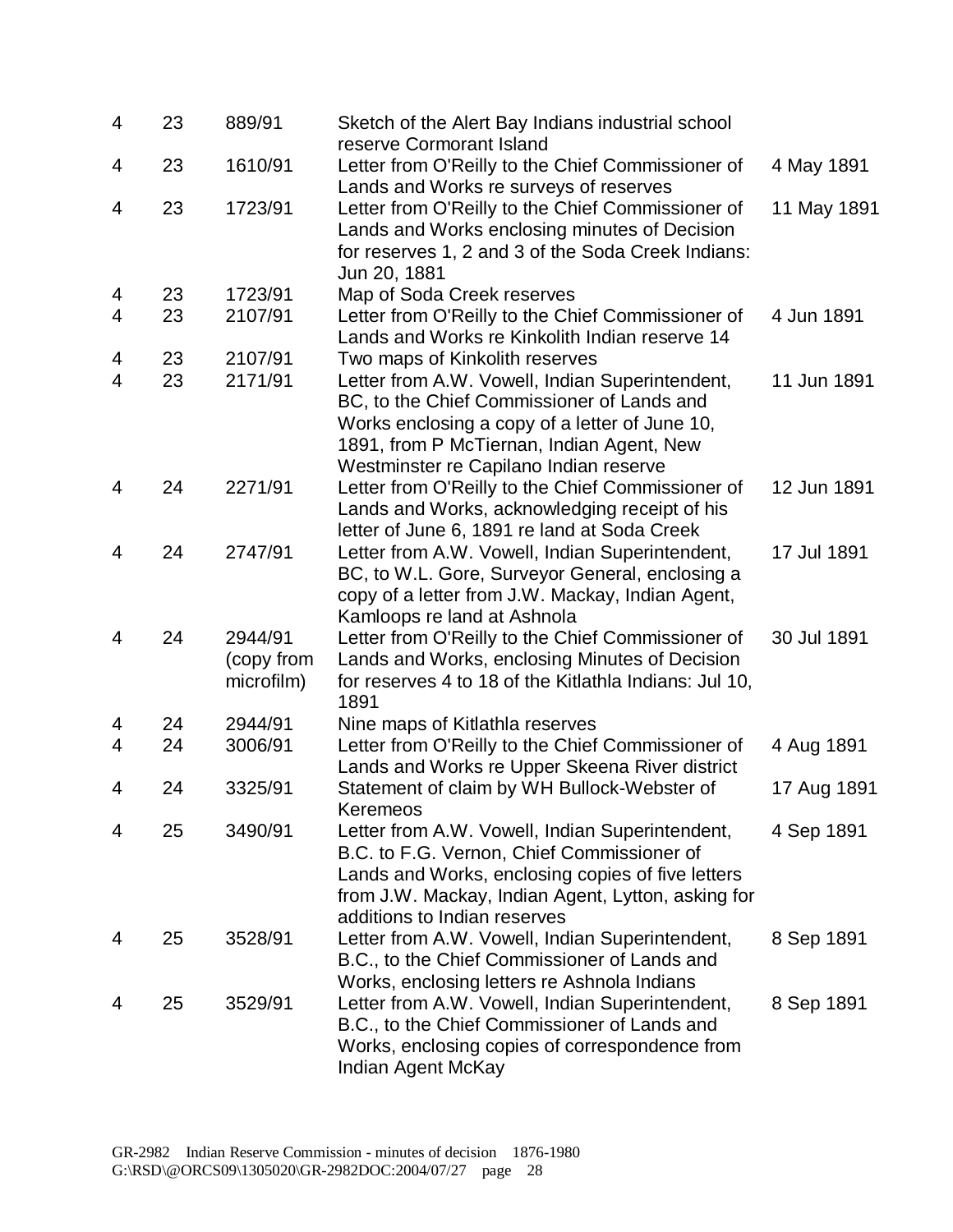| 4      | 25          | 3644/91          | Letter from Vowell to the Chief-Commissioner of<br>Lands and Works re Ashnola Indians. Attached                                                                                                                                                                                                                                                                            | 14 Sep 1891               |
|--------|-------------|------------------|----------------------------------------------------------------------------------------------------------------------------------------------------------------------------------------------------------------------------------------------------------------------------------------------------------------------------------------------------------------------------|---------------------------|
| 4      | 25          | 3667/91          | are copies of correspondence on the matter<br>Letter from J.M. Becher, Chilcotin, to the Chief<br>Commissioner of Lands and Works re land at<br><b>Riskey Creek</b>                                                                                                                                                                                                        | 5 Sep 1891                |
| 4      | 26          | 4243/91          | Letter from O'Reilly to the Chief Commissioner of<br>Lands and Works re survey plans of reserves for<br>the Little Shuswap Lake Indians                                                                                                                                                                                                                                    | 24 Oct 1891               |
| 4      | 26          | 4277/91          | Letter from O'Reilly to the Chief Commissioner of<br>Lands and Works enclosing plans for various<br>Indian reserves in the New Westminster district                                                                                                                                                                                                                        | 29 Oct 1891               |
| 4      | 26          | 4285/91          | Letter from O'Reilly to the Chief Commissioner of<br>Lands and Works re reserves                                                                                                                                                                                                                                                                                           | 30 Oct 1891               |
| 4      | 26          | 4724/91          | Letter from O'Reilly to the Chief Commissioner of<br>Lands and Works asking for a reply to his letter of<br>November 26, 1891                                                                                                                                                                                                                                              | 26 Nov 1891               |
| 4      | 26          | 5008/91          | Letter from O'Reilly to the Chief Commissioner of<br>Lands and Works re Nitinat reserves                                                                                                                                                                                                                                                                                   | 14 Dec 1891               |
| 4      | 26          | 5009/91          | Minutes of Decision for reserves 1 to 16 of the<br>Nitinat Indians: Aug 7, 1890                                                                                                                                                                                                                                                                                            |                           |
| 4      | 26          | 5009/91          | Four maps of Nitinat reserves                                                                                                                                                                                                                                                                                                                                              |                           |
| 5<br>5 | $\mathbf 1$ | 193/92           | Box contents list [precis of each item]<br>Letter from A.W. Vowell, Indian Agent, B.C., to<br>Forbes Geo. Vernon, Chief Commissioner of<br>Lands and Works, re the establishment of the<br>Kahpil-lak-no Creek Indian reserve on Burrard<br>Inlet (Skewamish [Squamish] Tribe) and attaching<br>a copy of the Minute of Decision of June 14, 1877,<br>covering the reserve | 8 Jul 1980<br>16 Jan 1892 |
| 5      | 1           | 226/92           | Letter from P.O. Reilly, Indian Reserve<br>Commissioner, to the Chief Commissioner of<br>Lands and Works re reserves for the Tsimpsean<br>[Tsimshian] Indians at or near Fort Simpson,<br>Metlakatla and the mouth of the Skeena River                                                                                                                                     | 18 Jan 1892               |
| 5      | 1           | 252/92           | Letter from O'Reilly to the Chief Commissioner of<br>Lands and Works enclosing Minutes of Decision<br>for reserves 1 to 12 of the Ha-gwil-get tribe of<br>Indians: Sep 19, 1891                                                                                                                                                                                            | 21 Jan 1892               |
| 5<br>5 | 1<br>1      | 252/92<br>319/92 | Three maps of the Ha-gwil-get reserves<br>Letter from O'Reilly to the Chief Commissioner of<br>Lands and Works enclosing Minutes of Decision<br>for the following reserves with decision dates:<br>Kis-py-ouks [Kispiox] Indians, 1 reserve: Sep 26,<br>1892                                                                                                               | 23 Jan 1892               |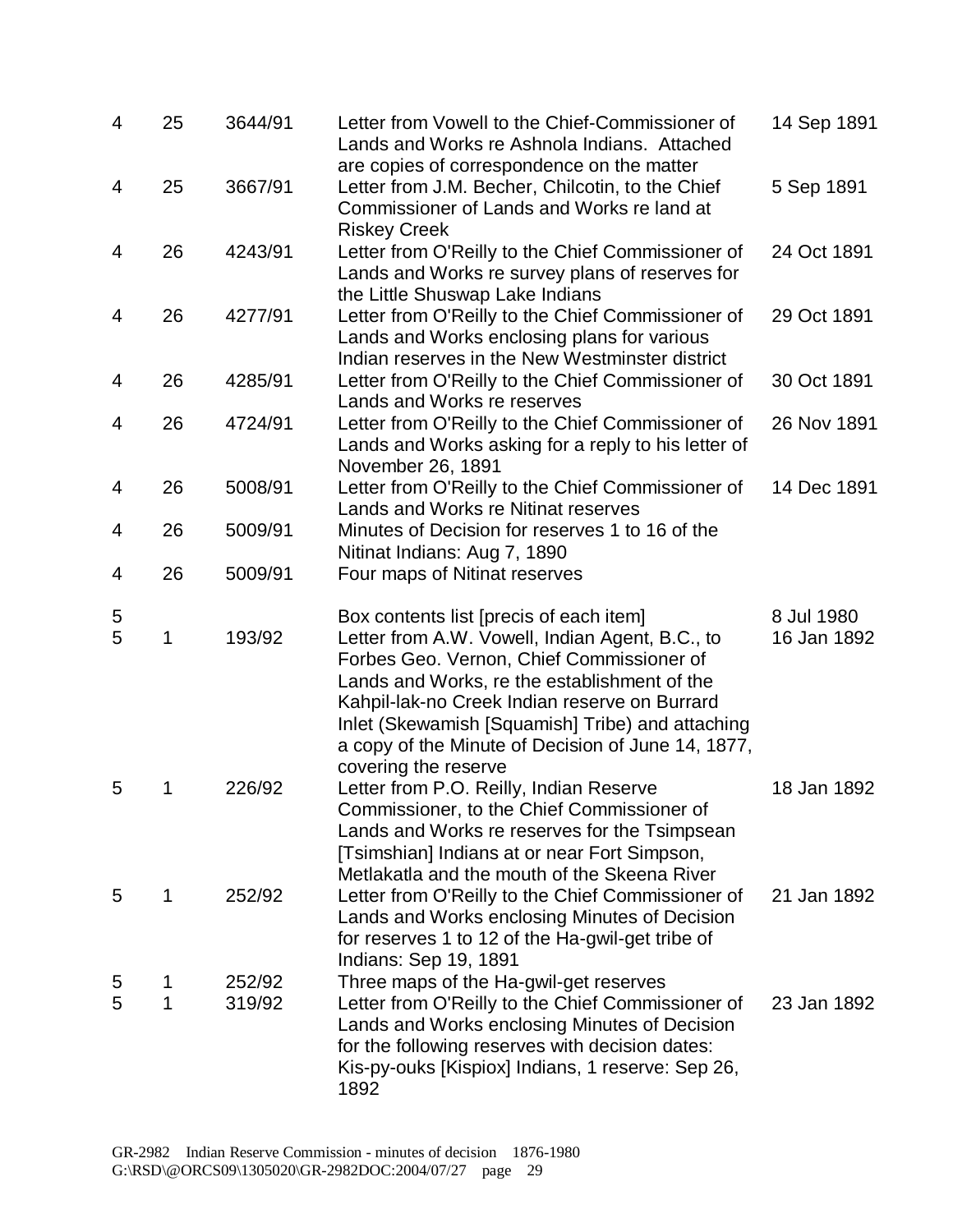|   |                |         | Map of Kis-py-ouks reserve<br>Hazelton Indians, reserves 1 to 4: Sep 29, 1891<br>Two maps of Hazelton reserves<br>Kit-se-guec-la Indians, reserves 1 to 3: Oct 1,<br>1891<br>Map of Kit-se-guec-la reserves                                                            |             |
|---|----------------|---------|------------------------------------------------------------------------------------------------------------------------------------------------------------------------------------------------------------------------------------------------------------------------|-------------|
|   |                |         | Kit-wan-gar (Kitwanga) Indians, reserves 1 to 4:<br>Oct 2, 1891                                                                                                                                                                                                        |             |
| 5 | 1              | 380/92  | Map of Kit-wan-gar reserves<br>Letter from O'Reilly to the Chief Commissioner of<br>Lands and Works enclosing Minutes of Decision<br>for the following reserves with decision dates:<br>Kit-se-las Indians, reserves 1 to 6: Oct 6, 1891<br>Map of Kit-se-las reserves | 28 Jan 1892 |
|   |                |         | Kit-sum-kay-lum Indians, reserves 1 to 3 : Oct 10,<br>1891                                                                                                                                                                                                             |             |
| 5 | 1              | 417/92  | Map of Kit-sum-kay-lum reserves<br>Letter from O'Reilly to the Chief Commissioner of<br>Lands and Works, acknowledging receipt of his<br>letter of January 26, 1892                                                                                                    | 2 Feb 1892  |
| 5 | $\overline{2}$ | 814/92  | Letter from O'Reilly to the Chief Commissioner of<br>Lands and Works re land situated on the left bank<br>of the Skeena River at "An-ach-wan-wanch"                                                                                                                    | 27 Feb 1892 |
| 5 | $\overline{2}$ | 947/92  | Letter from A.W. Vowell, Indian Superintendent to<br>the Chief Commissioner of Lands and Works re<br>land in the Kah-pil-lah-no (Capilano) Indian<br>reserve, New Westminster district                                                                                 | 10 Mar 1892 |
| 5 | $\overline{2}$ | 1543/92 | Letter from O'Reilly to the Chief Commissioner of<br>Lands and Works re reserves on the West Coast<br>of the mainland                                                                                                                                                  | 19 Apr 1892 |
| 5 | $\overline{2}$ | 1645/92 | Letter from O'Reilly to the Chief Commissioner of<br>Lands and Works re Alert Bay Indian industrial<br>school reserve                                                                                                                                                  | 27 Apr 1892 |
| 5 | $\overline{2}$ | 1896/92 | Letter from O'Reilly to the Chief Commissioner of<br>Lands and Works acknowledging his letter                                                                                                                                                                          | 11 May 1892 |
| 5 | 3              | 2425/92 | Letter from O'Reilly to the Chief Commissioner of<br>Lands and Works acknowledging receipt of his<br>letters of May 12 and 13, 1892                                                                                                                                    | 15 Jun 1892 |
| 5 | 3              | 2672/92 | Letter from O'Reilly to the Chief Commissioner of<br>Lands and Works re Quatsino reserve                                                                                                                                                                               | 2 Jul 1892  |
| 5 | 3              | 2672/92 | Map of Koprino harbor                                                                                                                                                                                                                                                  |             |
| 5 | 3              | 4215/92 | Letter from S. Moffatt, for the Indian<br>Superintendent, to the Chief Commissioner of<br>Lands and Works, re Capilano Indian reserve                                                                                                                                  | 3 Oct 1892  |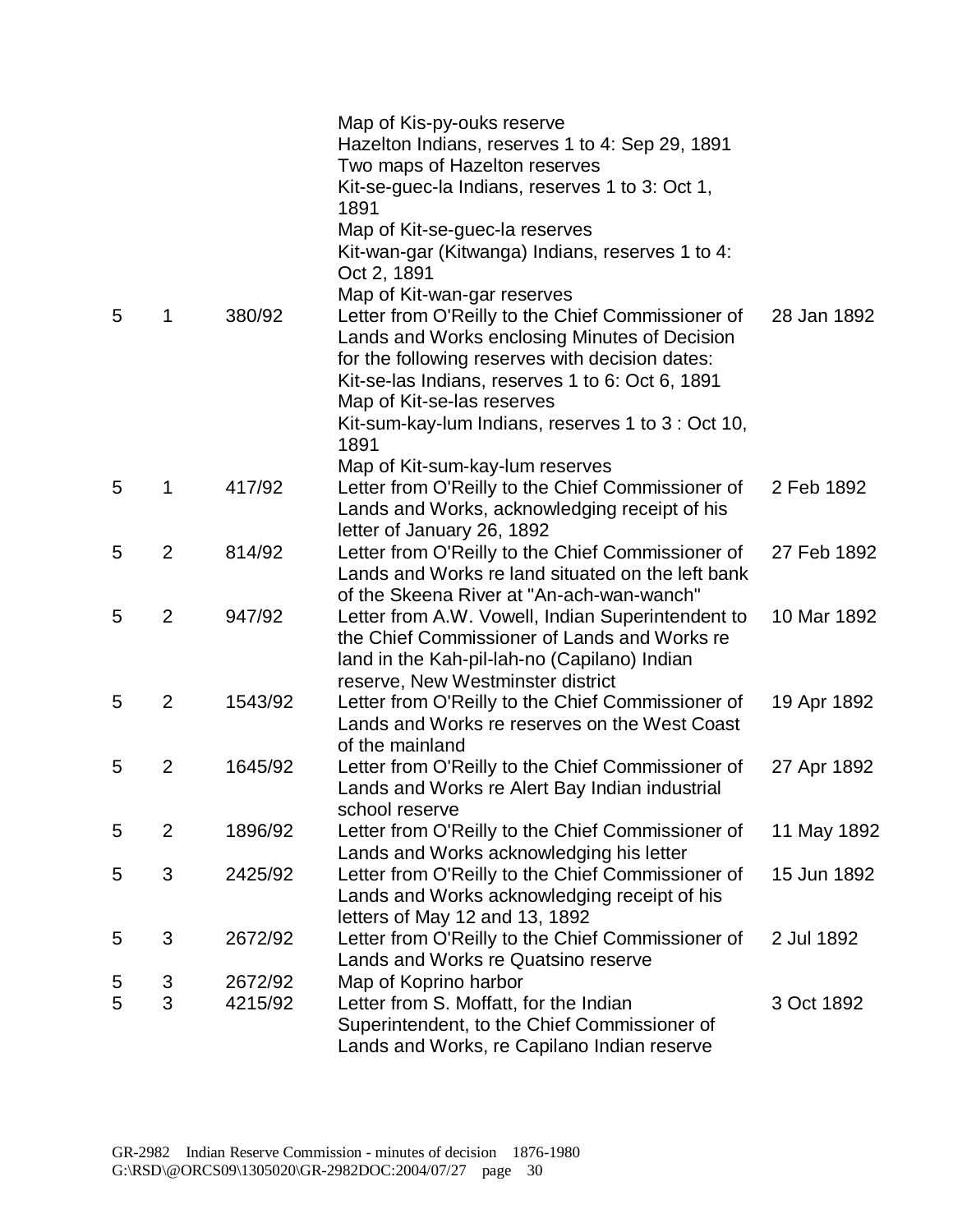| 5 | 3              | 4601/92 | Letter of November 1, 1892, from S. Moffatt to the<br>Chief Commissioner of Lands and Works, asking                                                                                                                                                                                                                                                                                                                                   | 1 Nov 1892  |
|---|----------------|---------|---------------------------------------------------------------------------------------------------------------------------------------------------------------------------------------------------------------------------------------------------------------------------------------------------------------------------------------------------------------------------------------------------------------------------------------|-------------|
| 5 | 3              | 5214/92 | for a reply to Moffatt's letter of October 3, 1892<br>Letter from A.W. Vowell, Indian Superintendent, to<br>the Chief Commissioner of Lands and Works,<br>acknowledging receipt of a letter of December 8,<br>1892                                                                                                                                                                                                                    | 19 Dec 1892 |
| 5 | $\overline{4}$ | 110/93  | Letter from A.W. Vowell to the Chief<br>Commissioner of Lands and Works re Capilano<br>Indian reserve                                                                                                                                                                                                                                                                                                                                 | 12 Jan 1893 |
| 5 | 4              | 208/93  | Letter from O'Reilly to the Chief Commissioner of<br>Lands and Works re Kitlathla and Kitasoo<br>reserves. Attached are copies of letters of May<br>27, 1892, and December 23, 1892, from F.A.<br>Devereux, Surveyor, to O'Reilly                                                                                                                                                                                                     | 17 Jan 1893 |
| 5 | 4              | 283/93  | Letter from O'Reilly to the Chief Commissioner of<br>Lands and Works re Kitlathla reserves                                                                                                                                                                                                                                                                                                                                            | 24 Jan 1893 |
| 5 | 4              | 780/93  | Letter from O'Reilly to the Chief Commissioner of<br>Lands and Works enclosing Minutes of Decision<br>for the following reserves with decision dates:<br>Stony Creek Indians, reserves 1 to 6: Oct 6, 1892<br>Two maps of Stony Creek reserves<br>Fort George Indians, reserves 1 to 4: Aug 29,<br>1891<br>Map of Fort George reserves<br>Blackwater Indians, reserves 1 to 4: Oct 5, 1892                                            | 15 Mar 1893 |
| 5 | 4A             | 902/93  | Map of Blackwater reserves<br>Frazer Lake Indians, reserves 1 to 5: Sep 2, 1892<br>Map of Frazer Lake reserves<br>Letter from O'Reilly to the Chief Commissioner of<br>Lands and Works enclosing Minutes of Decision<br>for the following reserves with decision dates:<br>McLeod Lake Indians, 1 reserve: Sep 12, 1892<br>Map of McLeod Lake reserves<br>Necoslie Indians, reserves 1 to 7: Sep 30, 1891<br>Map of Necoslie reserves | 28 Mar 1893 |
| 5 | 4A             | 1087/93 | Tache Indians, reserves 1 to 5: Sep 27, 1892<br>Map of Tache reserves<br>Trembleur Lake Indians, reserves 1 to 5: Sep 23,<br>1892<br>Map of Trembleur Lake reserves<br>Letter from A.W. Vowell, Indian Superintendent, to<br>the Chief Commissioner of Lands and Works<br>enclosing copies of correspondence from W.<br>Laing Meason, Indian Agent, Williams Lake<br>Agency, re Canoe Creek                                           | 14 Apr 1893 |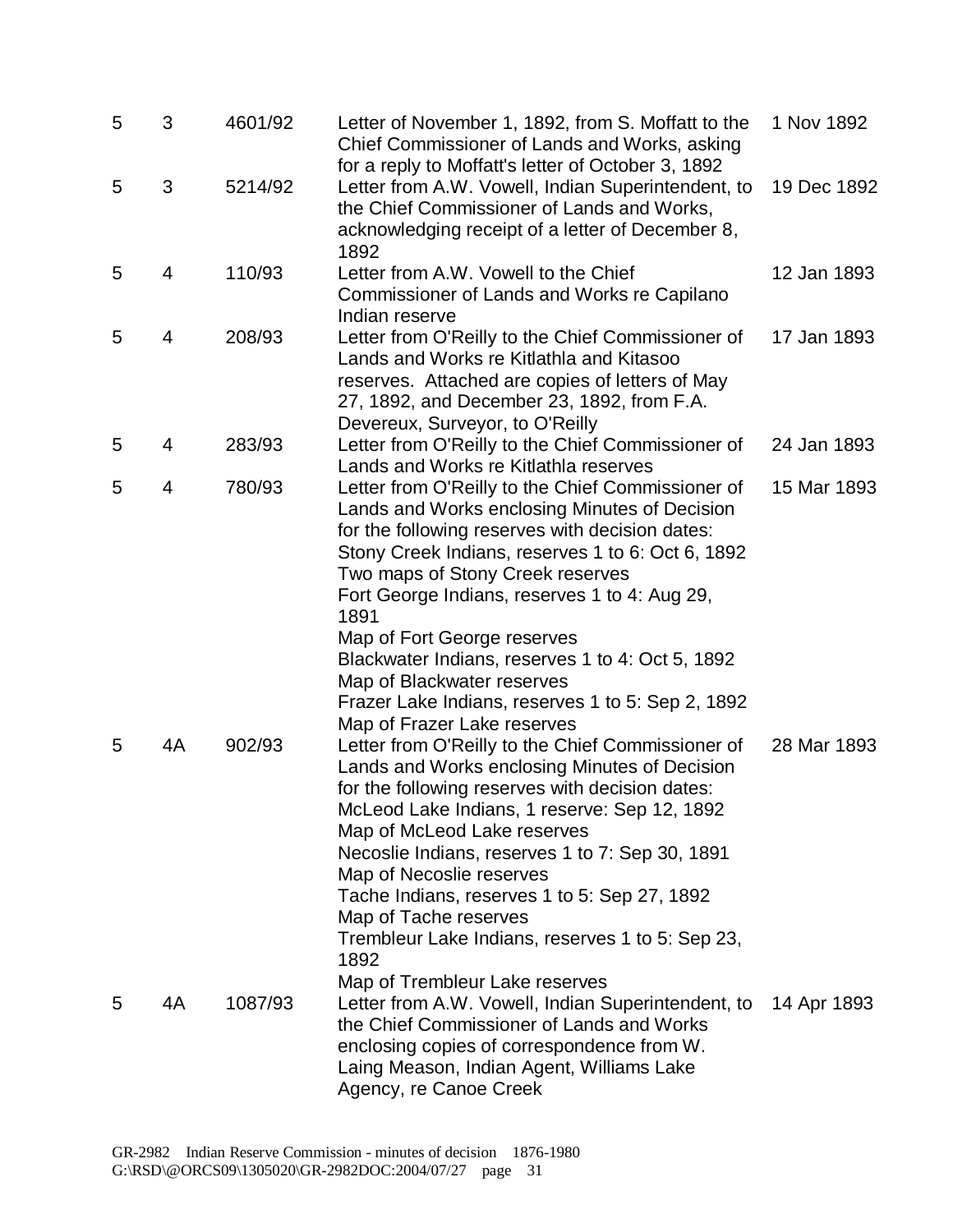| 5 | 5              | 1427/93 | Letter from A.W. Vowell to the Chief<br>Commissioner of Lands and Works enclosing a<br>letter from W. Laing Meason, Indian Agent,<br>Williams Lake Agency, re Canoe Creek                | 9 May 1893  |
|---|----------------|---------|------------------------------------------------------------------------------------------------------------------------------------------------------------------------------------------|-------------|
| 5 | 5              | 1597/93 | Letter from O'Reilly to the Chief Commissioner of<br>Lands and Works enclosing an amended Minute<br>of Decision dated April 24, 1893, for Squamish<br>Indians, Capilano Indian reserve 5 | 20 May 1893 |
| 5 | 5              | 1614/93 | Letter from O'Reilly to the Chief Commissioner of<br><b>Lands and Works</b>                                                                                                              | 20 May 1893 |
| 5 | 5              | 1710/93 | Letter from O'Reilly to the Chief Commissioner of<br>Lands and Works re Capilano Indian reserve                                                                                          | 29 May 1893 |
| 5 | 5              | 1725/93 | Letter from O'Reilly to the Chief Commissioner of<br><b>Lands and Works</b>                                                                                                              | 30 May 1893 |
| 5 | 5              | 1757/93 | Letter from A.W. Vowell, Indian Superintendent, to<br>the Chief Commissioner of Lands and Works                                                                                          | 1 Jun 1893  |
| 5 | 5              | 1933/53 | Letter from O'Reilly to the Chief Commissioner of<br>Lands and Works re Quatsino Indian reserves                                                                                         | 13 Jun 1893 |
| 5 | 6              | 1959/93 | Letter from A.W. Vowell to the Chief<br>Commissioner of Lands and Works enclosing a<br>letter from W. Laing Meason, Indian Agent,<br>Williams Lake Agency re Canoe Creek                 | 15 Jun 1893 |
| 5 | 6              | 2105/93 | Letter from O'Reilly to the Chief Commissioner of<br>Lands and Works acknowledging his letter of June<br>13, 1893                                                                        | 24 Jun 1893 |
| 5 | 6              | 2233/93 | Letter from O'Reilly to the Chief Commissioner of<br><b>Lands and Works</b>                                                                                                              | 7 Jul 1893  |
| 5 | 6              | 2810/93 | Letter from Thomas Ellis of Penticton to the Chief<br>Commissioner of Lands and Works Attached is a<br>letter from F.G. Vernon to Ellis dated August 30,<br>1893                         | 11 Aug 1893 |
| 5 | 6              | 2811/93 | Letter from O'Reilly to the Chief Commissioner re<br>Penticton reserve                                                                                                                   | 18 Aug 1893 |
| 5 | 6              | 2811/93 | Map of Penticton reserves                                                                                                                                                                |             |
| 5 | $\overline{7}$ | 3088/93 | Letter from W.M. MacLaughlin for the Indian<br>Superintendent, to WS Gore, Deputy<br>Commissioner of Lands and Works re land at Port<br>San Juan                                         | 14 Sep 1893 |
| 5 | 7              | 3173/93 | Letter from A.W. Vowell to the Deputy<br><b>Commissioner of Lands and Works</b>                                                                                                          | 21 Sep 1893 |
| 5 | 7              | 3324/93 | Letter from A.W. Vowell to the Chief<br>Commissioner of Lands and Works enclosing a<br>copy of a letter of July 12, 1893, from W. Laing<br>Meason, Indian Agent, Williams Lake Agency    | 4 Oct 1893  |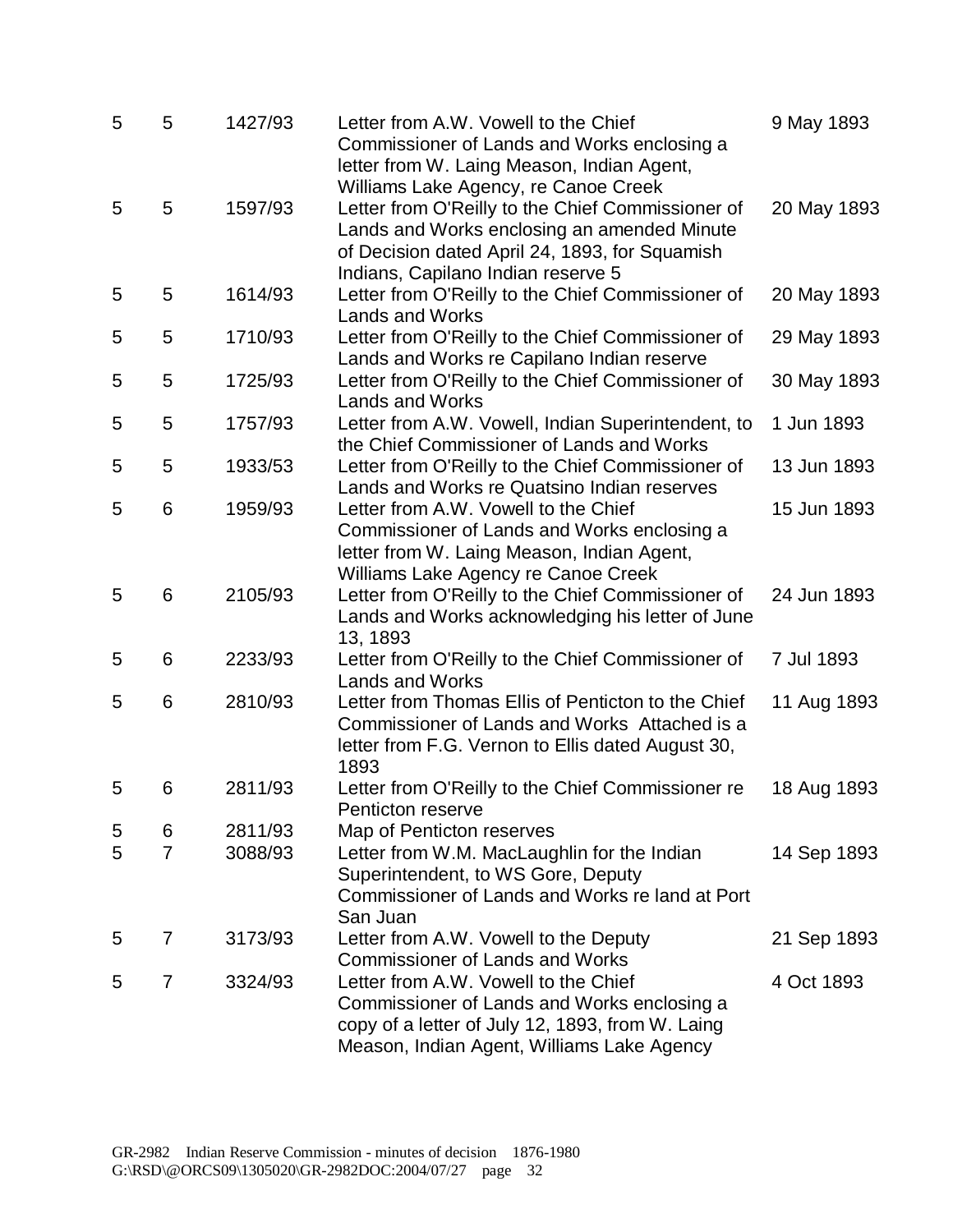| 5      | 7              | 3885/93                                      | Letter from O'Reilly to the Chief Commissioner of<br>Lands and Works, enclosing Minutes of Decision<br>for the following reserves with decision dates:<br>Similkameen Indians reserves 10A, 10B and 12A:<br>Aug 9, 1893<br>Map of Similkameen reserves<br>Upper Similkameen Indians reserves 2A, 2B, 3<br>and 7; amended minutes of decision, reserves 3<br>and 4: Aug 5, 1893<br>Map of Upper Similkameen reserves<br>Upper Similkameen Indians reserves 2A, 2B, 7:<br>Aug 5, 1893 | 16 Nov 1893 |
|--------|----------------|----------------------------------------------|-------------------------------------------------------------------------------------------------------------------------------------------------------------------------------------------------------------------------------------------------------------------------------------------------------------------------------------------------------------------------------------------------------------------------------------------------------------------------------------|-------------|
| 5      | $\overline{7}$ | 4017/93                                      | Map of Upper Similkameen reserves<br>Letter from A.W. Vowell to the Deputy<br>Commissioner of Lands and Works re Quamichan<br>Indian reserve                                                                                                                                                                                                                                                                                                                                        | 28 Nov 1893 |
| 5      | 8              | 629/94                                       | Letter from O'Reilly to the Chief Commissioner of<br>Lands and Works, enclosing a Minute of Decision<br>for reserve 5A "Klapthlan" of the Kitlathla Indians:<br>Sep 6, 1893                                                                                                                                                                                                                                                                                                         | 20 Feb 1894 |
| 5<br>5 | 8<br>8         | 629/94<br>691/94<br>(copy from<br>microfilm) | Map of Kitlathla reserves<br>Letter from O'Reilly to the Chief Commissioner of<br>Lands and Works, enclosing Minutes of Decision<br>for reserves for the Kitwangar [Kitwanga] Band of<br>the Kitsun Tribe of Indians, reserves 5 to 8<br>inclusive: Sep 16, 1893                                                                                                                                                                                                                    | 26 Feb 1894 |
| 5<br>5 | 8<br>8         | 691/94<br>692/94                             | Map of Kitwangar reserves<br>Letter from O'Reilly to the Chief Commissioner of<br>Lands and Works, enclosing Minutes of Decision<br>for the following reserves of the Tsimpsean<br>[Tsimshian] Tribe with decision dates:<br>Kitselas Indians, reserves 1 (amended), 2A, 4A<br>and 7: Sep 8, 1893<br>Map of Kitselas reserves<br>Lakelse Band, reserve 1: Sep 18, 1893<br>Map of Lakelse reserve                                                                                    | 27 Feb 1894 |
| 5      | 8              | 820/94                                       | Letter from the Government Agent, Clinton, to the<br>Deputy Provincial Secretary, acknowledging<br>receipt of a petition from residents of the Alkali<br>Lake area                                                                                                                                                                                                                                                                                                                  | 21 May 1894 |
| 5      | 8              | 808/94                                       | Letter from A.W. Vowell, Indian Superintendent, to<br>the Deputy Provincial Secretary acknowledging<br>his letter of May 19, 1894                                                                                                                                                                                                                                                                                                                                                   | 21 May 1894 |
| 5      | 8              | 71/94                                        | Letter from W.H. Wright, Dog Creek, to Messrs.<br>Goddard and Smith enclosing a petition from<br>residents of the Alkali Lake                                                                                                                                                                                                                                                                                                                                                       | 31 Mar 1894 |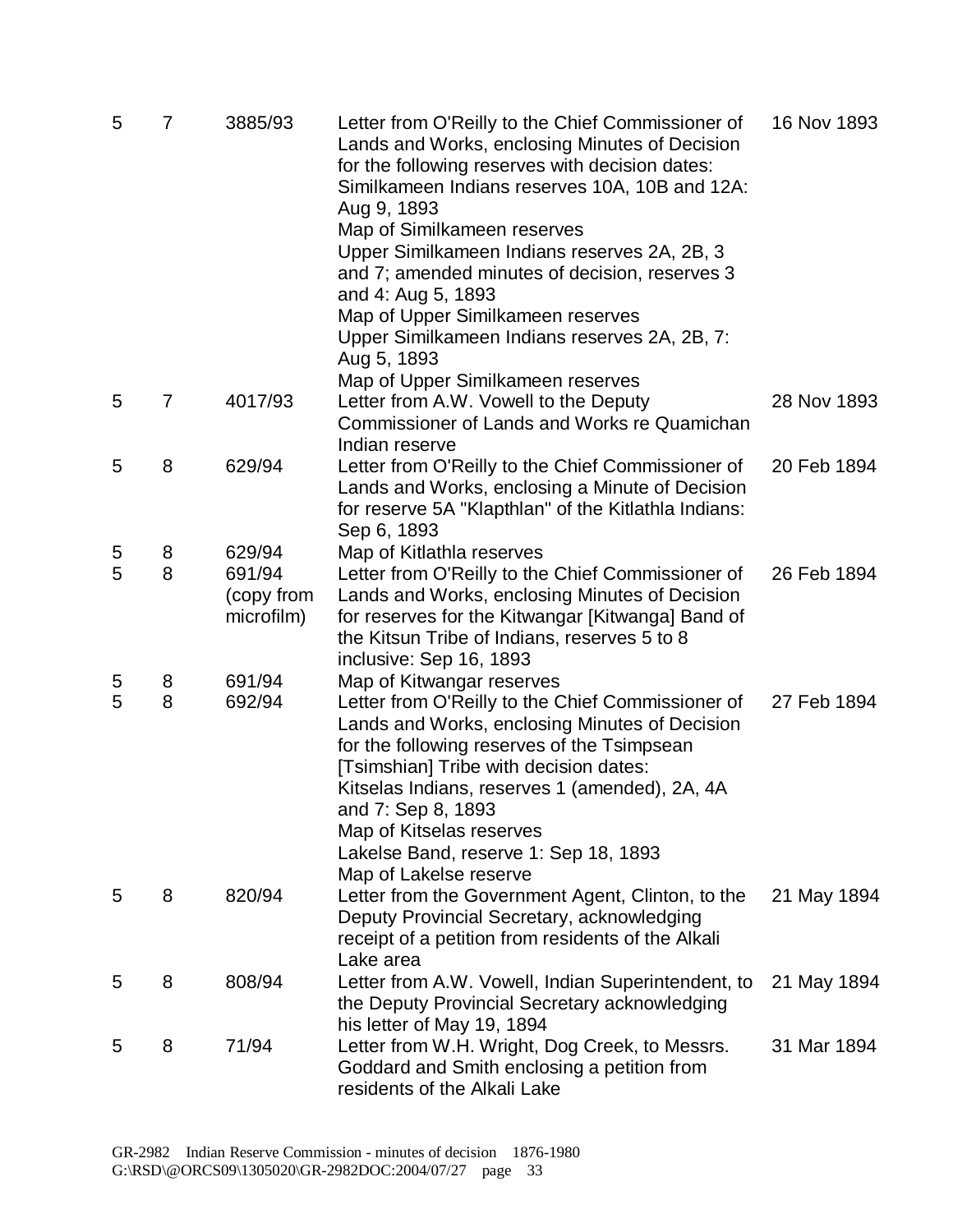| 5 | 9     | 1376/94 | Letter from O'Reilly to the Chief Commissioner of<br>Lands and Works re survey plans for reserves                                                                                                                          | 26 Apr 1894 |
|---|-------|---------|----------------------------------------------------------------------------------------------------------------------------------------------------------------------------------------------------------------------------|-------------|
| 5 | 9     | 1441/94 | Letter from O'Reilly to the Surveyor General,<br>acknowledging his letter of May 2, 1894 re<br>Nechaco Valley reserves                                                                                                     | 2 May 1894  |
| 5 | 9     | 1703/94 | Letter from O'Reilly to the Chief Commissioner of<br>Lands and Works acknowledging his letter of May<br>18, 1894 re survey plans of reserves                                                                               | 22 May 1894 |
| 5 | $9\,$ | 2028/94 | Letter from A.W. Vowell, Indian Superintendent, to<br>the Chief Commissioner of Lands and Works re<br>land on the San Juan River                                                                                           | 22 Jun 1894 |
| 5 | $9\,$ | 2096/94 | Letter from Vowell to the Deputy Commissioner of<br>Lands and Works acknowledging his letter of June<br>26, 1894 re a proposed reserve on the San Juan<br>River                                                            | 27 Jun 1894 |
| 5 | 10    | 2373/94 | Letter from O'Reilly to the Chief Commissioner of<br>Lands and Works re reserve on the San Juan<br>River                                                                                                                   | 12 Jul 1894 |
| 5 | 10    | 2787/94 | Letter from A.W. Vowell to the Chief<br><b>Commissioner of Lands and Works</b><br>acknowledging his letter of July 31, 1894, re the<br>Hope-Popcum wagon road                                                              | 3 Aug 1894  |
| 5 | 10    | 2827/94 | Letter from Vowell to the Chief Commissioner of<br>Lands and Works enclosing copies of<br>correspondence from Frank Devlin, Indian Agent<br>at New Westminster, re the Hope-Popcum wagon<br>road                           | 7 Aug 1894  |
| 5 | 10    | 3006/94 | Letter of August 17, 1894, from Vowell to W.S.<br>Gore, Commissioner of Lands and Works re<br>Quamichan Indian reserve                                                                                                     | 17 Aug 1894 |
| 5 | 10    | 3111/94 | Letter from O'Reilly to the Chief Commissioner of<br>Lands and Works re land reserved for the Alkali<br>Lake Indians and enclosing a copy of his letter of<br>February 7, 1894, to the Attorney-General, on the<br>subject | 24 Aug 1894 |
| 5 | 10    | 1140/94 | Letter from Vowell to the Provincial Secretary re<br>land at Alkali Lake                                                                                                                                                   | 7 Aug 1894  |
| 5 | 10    | 1161/94 | Letter from F. Jones, Government Agent, Clinton,<br>to A. Campbell Reddie, Deputy Provincial<br>Secretary, re Alkali Lake                                                                                                  | 7 Aug 1894  |
| 5 | 10    | 996/94  | Letter from F. Jones, Government Agent, Clinton<br>to A. Campbell Reddie, Deputy Provincial<br>Secretary                                                                                                                   | 2 Jul 1894  |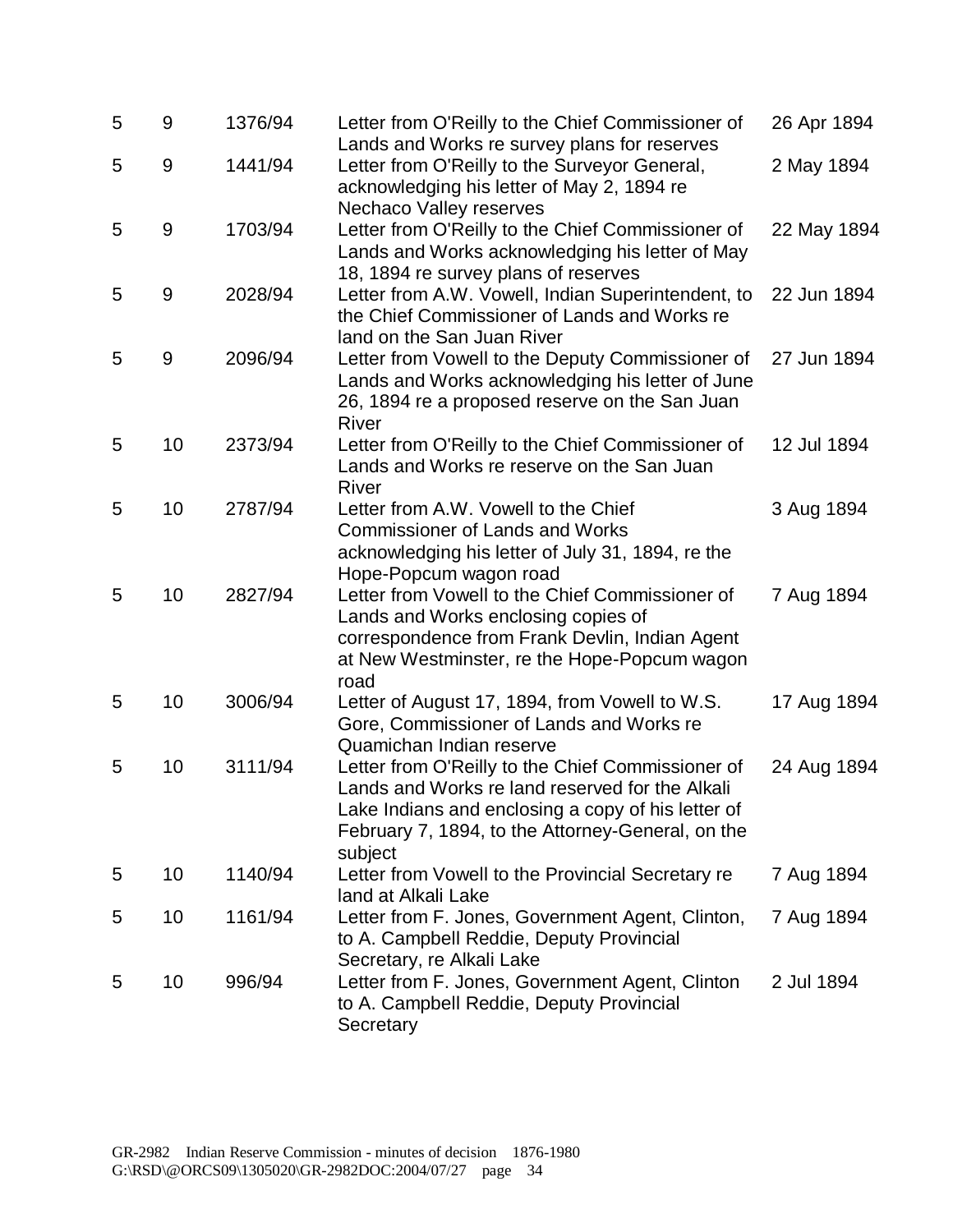| 5 | 11 | 3220/94 | Letter from Vowell to the Deputy Commissioner of<br>Lands and Works, acknowledging receipt of his<br>letter of August 28, 1894 re survey of Quamichan<br>district                 | 30 Aug 1894 |
|---|----|---------|-----------------------------------------------------------------------------------------------------------------------------------------------------------------------------------|-------------|
| 5 | 11 | 3310/94 | Letter from Vowell to the Deputy Commissioner of<br>Lands and Works acknowledging his letter of<br>September 5, 1894                                                              | 6 Sep 1894  |
| 5 | 11 | 3963/94 | Letter from Vowell to the Deputy Commissioner of<br>Lands and Works acknowledging his letter of<br>October 23, 1894                                                               | 24 Oct 1894 |
| 5 | 11 | 4349/94 | Letter from O'Reilly to the Chief Commissioner of<br>Lands and Works enclosing a Minute of Decision<br>for reserve 4, a fishing station for the Pacheena<br>Indians: Oct 30, 1894 | 21 Nov 1894 |
| 5 | 11 | 4349/94 | Map of Pacheena reserves                                                                                                                                                          |             |
| 5 | 11 | 446/95  | Letter from A.W. Vowell to GB Martin, Chief<br><b>Commissioner of Lands and Works Ohamel Indian</b><br>reserve                                                                    | 8 Feb 1895  |
| 5 | 12 | 492/95  | Letter from Vowell to the Deputy Chief<br>Commissioner of Lands and Works re land near<br>the St Mary's Prairie reserve                                                           | 13 Feb 1895 |
| 5 | 12 | 493/95  | Letter from A.W. Vowell to the Chief<br>Commissioner of Lands and Works,<br>acknowledging his letter of February 11, 1895                                                         | 13 Feb 1895 |
| 5 | 12 | 520/95  | Letter from Vowell to the Deputy Commissioner of<br>Lands and Works acknowledging his letter of<br>February 14, 1895                                                              | 15 Feb 1895 |
| 5 | 12 | 574/95  | Letter from Vowell to the Chief Commissioner of<br>Lands and Works re Ohamel reserve                                                                                              | 21 Feb 1895 |
| 5 | 12 | 636/95  | Letter from Vowell to the Deputy Commissioner of<br>Lands and Works acknowledging receipt of his<br>letter of February 25, 1895                                                   | 26 Feb 1895 |
| 5 | 12 | 637/95  | Letter from Vowell to the Deputy Commissioner of 26 Feb 1895<br>Lands and Works re Ohamel reserve                                                                                 |             |
| 5 | 13 | 1144/95 | Letter from Vowell to the Deputy Commissioner of<br>Lands and Works acknowledging receipt of his<br>letter of April 2, 1895                                                       | 3 Apr 1895  |
| 5 | 13 | 1309/95 | Letter from O'Reilly to the Chief Commissioner of<br>Lands and Works re plans of reserves surveyed                                                                                | 19 Apr 1895 |
| 5 | 13 | 1413/95 | Letter from O'Reilly to the Chief Commissioner of<br>Lands and Works acknowledging his letter of April<br>23, 1895                                                                | 24 Apr 1895 |
| 5 | 13 | 1588/95 | Letter from O'Reilly to the Chief Commissioner of<br>Lands and Works re survey plans of a reserve for<br>the Upper Nicola Indians                                                 | 4 May 1895  |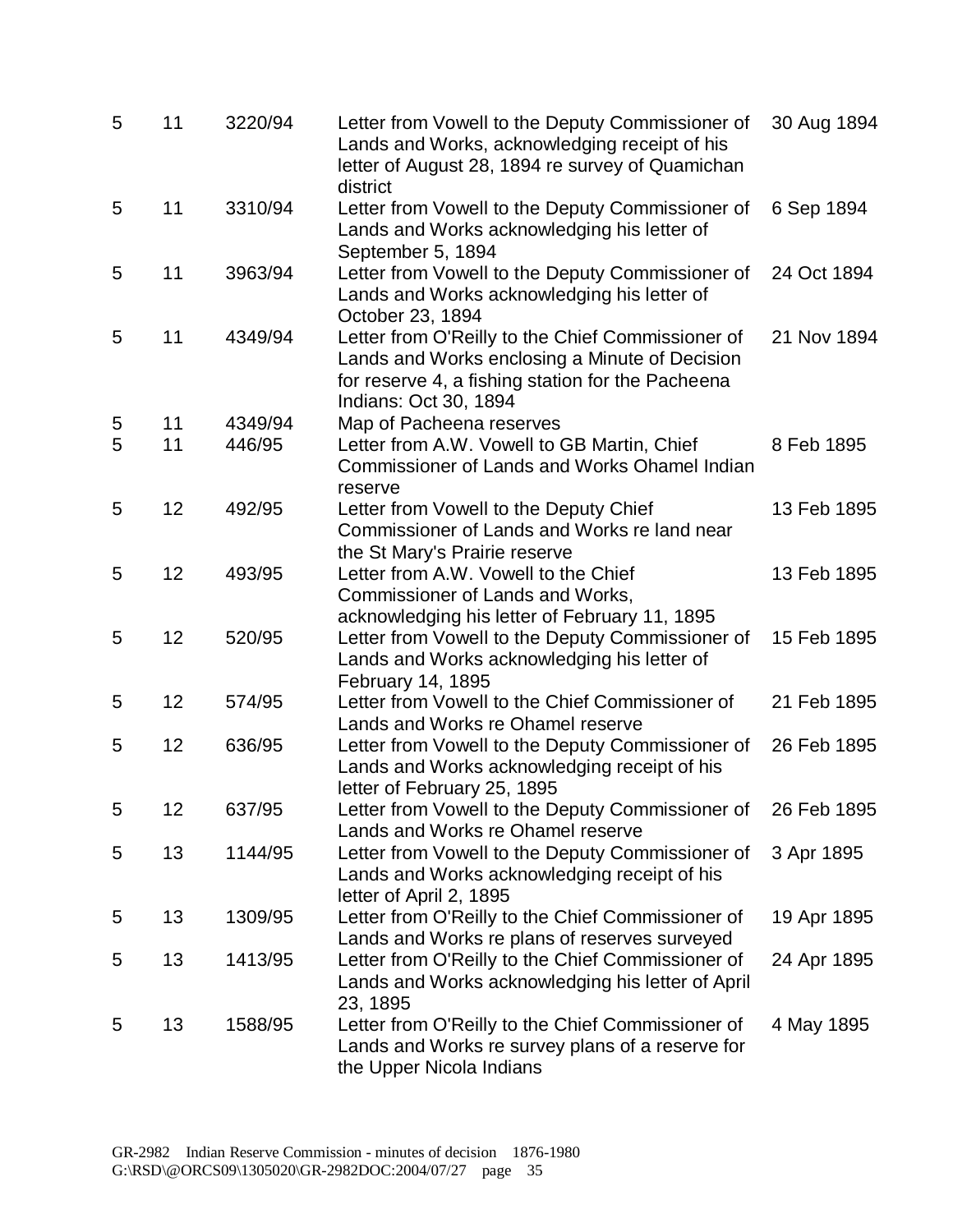| 5 | 13 | 1676/95 | Letter from O'Reilly to the Chief Commissioner of<br>Lands and Works re Upper Nicola reserve                                                                                                                               | 9 May 1895  |
|---|----|---------|----------------------------------------------------------------------------------------------------------------------------------------------------------------------------------------------------------------------------|-------------|
| 5 | 14 | 1720/95 | Letter from A.W. Vowell, Indian Superintendent, to<br>WS Gore, Deputy Commissioner of Lands and<br>Works re survey at Fort Steele Attached are<br>copies of correspondence from Galbraith and the<br>Surveyor, F.W. Aylmer | 14 May 1895 |
| 5 | 14 | 1720/95 | Sketch of area around Fort Steele                                                                                                                                                                                          |             |
| 5 | 14 | 2041/95 | Letter from O'Reilly to the Chief Commissioner of                                                                                                                                                                          | 5 Jun 1895  |
|   |    |         | Lands and Works re Similkameen reserves                                                                                                                                                                                    |             |
| 5 | 14 | 2129/95 | Letter from O'Reilly to the Chief Commissioner of<br>Lands and Works acknowledging his letter of June<br>11, 1895                                                                                                          | 11 Jun 1895 |
| 5 | 14 | 2514/95 | Letter from O'Reilly to the Chief Commissioner of                                                                                                                                                                          | 9 Jul 1895  |
|   |    |         | Lands and works re Penticton reserves                                                                                                                                                                                      |             |
| 5 | 14 | 2585/95 | Letter from O'Reilly to the Chief Commissioner of                                                                                                                                                                          | 12 Jul 1895 |
|   |    |         | Lands and Works re Penticton reserves                                                                                                                                                                                      |             |
| 5 | 15 | 3547/95 | Letter from O'Reilly to the Chief Commissioner of                                                                                                                                                                          | 19 Sep 1895 |
|   |    |         | Lands and Works re reserves for the Blackwater                                                                                                                                                                             |             |
|   |    |         | and Fort George Band of Indians                                                                                                                                                                                            |             |
| 5 | 15 | 3577/95 | Letter from O'Reilly to the Chief Commissioner of                                                                                                                                                                          | 20 Sep 1895 |
|   |    |         | Lands and Works enclosing Minutes of Decision                                                                                                                                                                              |             |
|   |    |         | for the following reserves with decision dates:                                                                                                                                                                            |             |
|   |    |         | Alkali Lake Indians, reserves 8 to 14: Sep 31,<br>1895                                                                                                                                                                     |             |
|   |    |         | Map of Alkali Lake reserves                                                                                                                                                                                                |             |
|   |    |         | Canoe Creek Indians, reserves 4, 5 and 6: Sep 3,<br>1895                                                                                                                                                                   |             |
|   |    |         | Map of Canoe Creek reserves                                                                                                                                                                                                |             |
| 5 | 15 | 3648/95 | Letter from O'Reilly to the Chief Commissioner of                                                                                                                                                                          | 26 Sep 1895 |
|   |    |         | Lands and Works re Fort George and Blackwater                                                                                                                                                                              |             |
|   |    |         | reserves                                                                                                                                                                                                                   |             |
| 5 | 15 | 4445/95 | Letter from O'Reilly to the Chief Commissioner of                                                                                                                                                                          | 20 Nov 1895 |
|   |    |         | Lands and Works re Stony Creek reserves                                                                                                                                                                                    |             |
| 5 | 15 | 4472/95 | Letter from O'Reilly to the Chief Commissioner of                                                                                                                                                                          | 22 Nov 1895 |
|   |    |         | Lands and Works re Sechelt Band                                                                                                                                                                                            |             |
| 5 | 16 | 4726/95 | Letter from O'Reilly to the Chief Commissioner of                                                                                                                                                                          | 9 Dec 1895  |
|   |    |         | Lands and Works re Stony Creek Indian reserves                                                                                                                                                                             |             |
| 5 | 16 | 4788/95 | Letter from O'Reilly to the Chief Commissioner of                                                                                                                                                                          | 13 Dec 1895 |
|   |    |         | Lands and Works re Fraser Lake Indian reserves                                                                                                                                                                             |             |
| 5 | 16 | 4865/95 | Letter from O'Reilly to the Chief Commissioner of                                                                                                                                                                          | 18 Dec 1895 |
|   |    |         | Lands and Works re Fraser Lake Indian reserves                                                                                                                                                                             |             |
| 5 | 16 | 4960/95 | Letter from O'Reilly to the Chief Commissioner of                                                                                                                                                                          | 23 Dec 1895 |
|   |    |         | Lands and Works re McLeod Lake Indian reserve                                                                                                                                                                              |             |
| 5 | 16 | 5075/95 | Letter from O'Reilly to the Chief Commissioner of                                                                                                                                                                          | 31 Dec 1895 |
|   |    |         | Lands and Works re McLeod Lake Indian reserve                                                                                                                                                                              |             |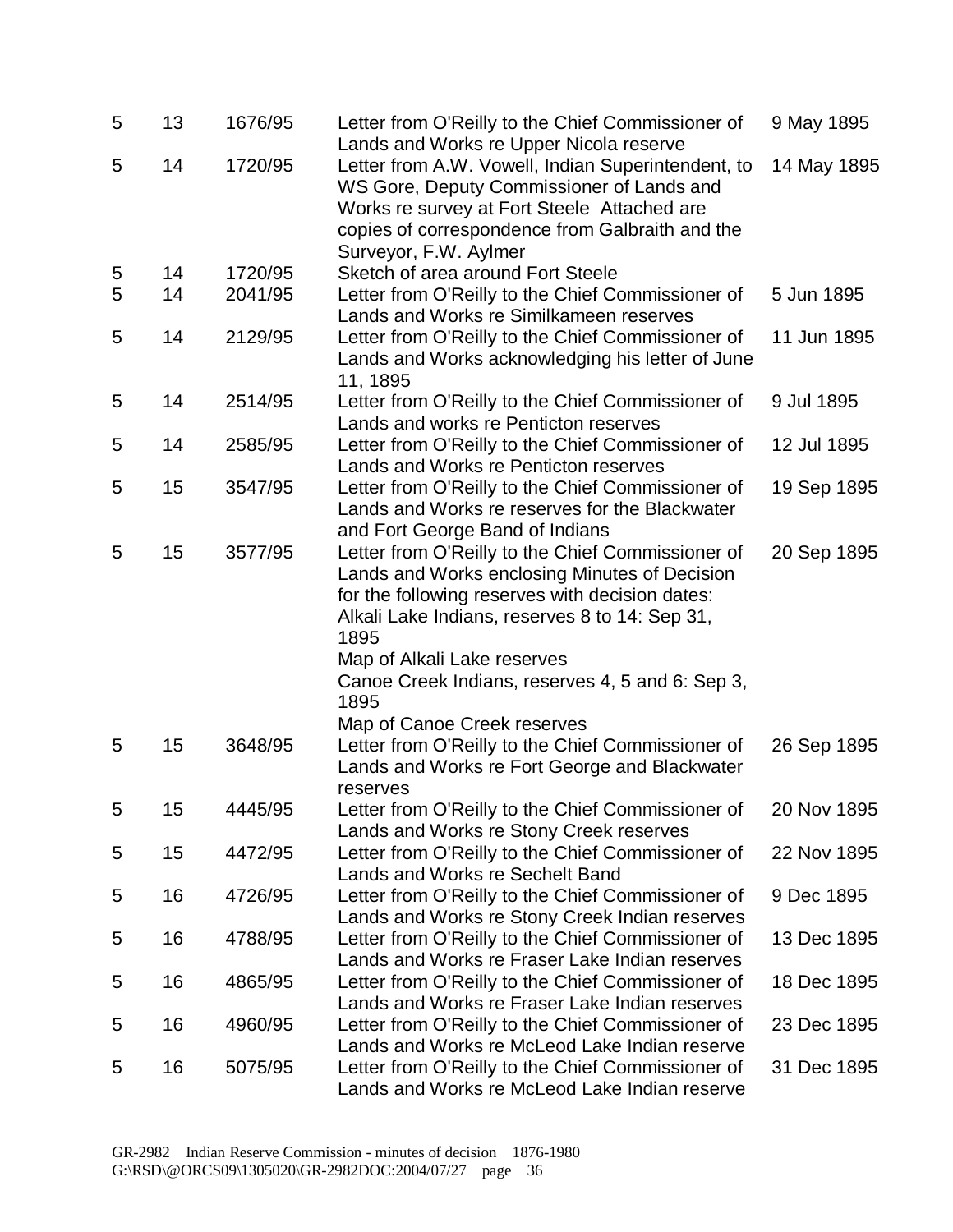| 5 | 17 | 5813/96                             | Letter from O'Reilly to the Chief Commissioner of<br>Lands and Works enclosing a Minute of Decision<br>for reserve 30 (Dak-la-hah) of the Nass River<br>Indians (Kincolith Indians): Sep 29, 1896  | 20 Nov 1896 |
|---|----|-------------------------------------|----------------------------------------------------------------------------------------------------------------------------------------------------------------------------------------------------|-------------|
| 5 | 17 | 5813/96                             | Map of Nass River reserve                                                                                                                                                                          |             |
| 5 | 17 | 6231/96                             | Letter from O'Reilly to the Chief Commissioner of<br>Lands and Works re reserve 30 (Dakla-hah) of the<br><b>Nass River Indians</b>                                                                 | 11 Dec 1896 |
| 5 | 17 | 2348/97                             | Letter from O'Reilly to the Chief Commissioner of<br>Lands and Works enclosing a Minute of Decision<br>for reserve 15 (Carpenter's Mountain) of the<br>Williams Lake Indians: Nov 26, 1894         | 21 Apr 1897 |
| 5 | 17 | 2348/97                             | Map of Williams Lake reserve                                                                                                                                                                       |             |
| 5 | 17 | 6317/97<br>(Copy from<br>microfilm) | Letter from O'Reilly to the Chief Commissioner of<br>Lands and Works enclosing Minutes of Decision<br>for reserves 2A, 9, 5A, 10 and 11 of the Douglas<br>Indians: Sep 30, 1897                    | 12 Oct 1897 |
| 5 | 17 | 6317/97                             | Map of Douglas reserves                                                                                                                                                                            |             |
| 5 | 17 | 610/98                              | Letter from A.W. Vowell to the Chief                                                                                                                                                               | 26 Jan 1898 |
|   |    |                                     | Commissioner of Lands and Works enclosing a<br>copy of a report from the Indian Agent of the<br>Babine Agency describing lands required by the<br>Kits-piox [Kispiox] Indians for reserve purposes |             |
| 5 | 17 | 610/98                              | Map of Kispiox reserves                                                                                                                                                                            |             |
| 5 | 18 | 1409/98                             | Letter from Vowell to the Chief Commissioner of<br>Lands and Works rereserves for the Alkali Lake<br>and the Williams Lake Indians                                                                 | 5 Mar 1898  |
| 5 | 18 | 1524/98                             | Letter from A.W. Vowell to the Deputy<br>Commissioner of Lands and Works re reserves for<br>the Alkali Lake and Williams Lake Indians                                                              | 10 Mar 1898 |
| 5 | 18 | 6233/98                             | Letter from A.W. Vowell to the Deputy<br>Commissioner of Lands and Works enclosing a<br>Minute of Decision for a reserve on the Upper<br>Skeena River for the Kuldoe Indians: Jul 30, 1898         | 19 Sep 1898 |
| 5 | 18 | 6233/98                             | Map of Kuldoe reserve                                                                                                                                                                              |             |
| 5 | 18 | 6234/98                             | Letter from A.W. Vowell to the Deputy<br>Commissioner of Lands and Works enclosing<br>Minutes of Decision for reserves 2 and 3 of the<br>Kispyouks [Kispiox] Indians: Jul 21, 1898, Aug 3,<br>1898 | 19 Sep 1898 |
| 5 | 18 | 6234/98                             | Map of Kispiox reserves                                                                                                                                                                            |             |
| 5 | 18 | 6235/98                             | Letter from A.W. Vowell to the Deputy<br>Commissioner of Lands and Works enclosing a<br>Minute of Decision for reserve 2A of the Hazelton<br>Indians: Aug 15, 1989                                 | 19 Sep 1898 |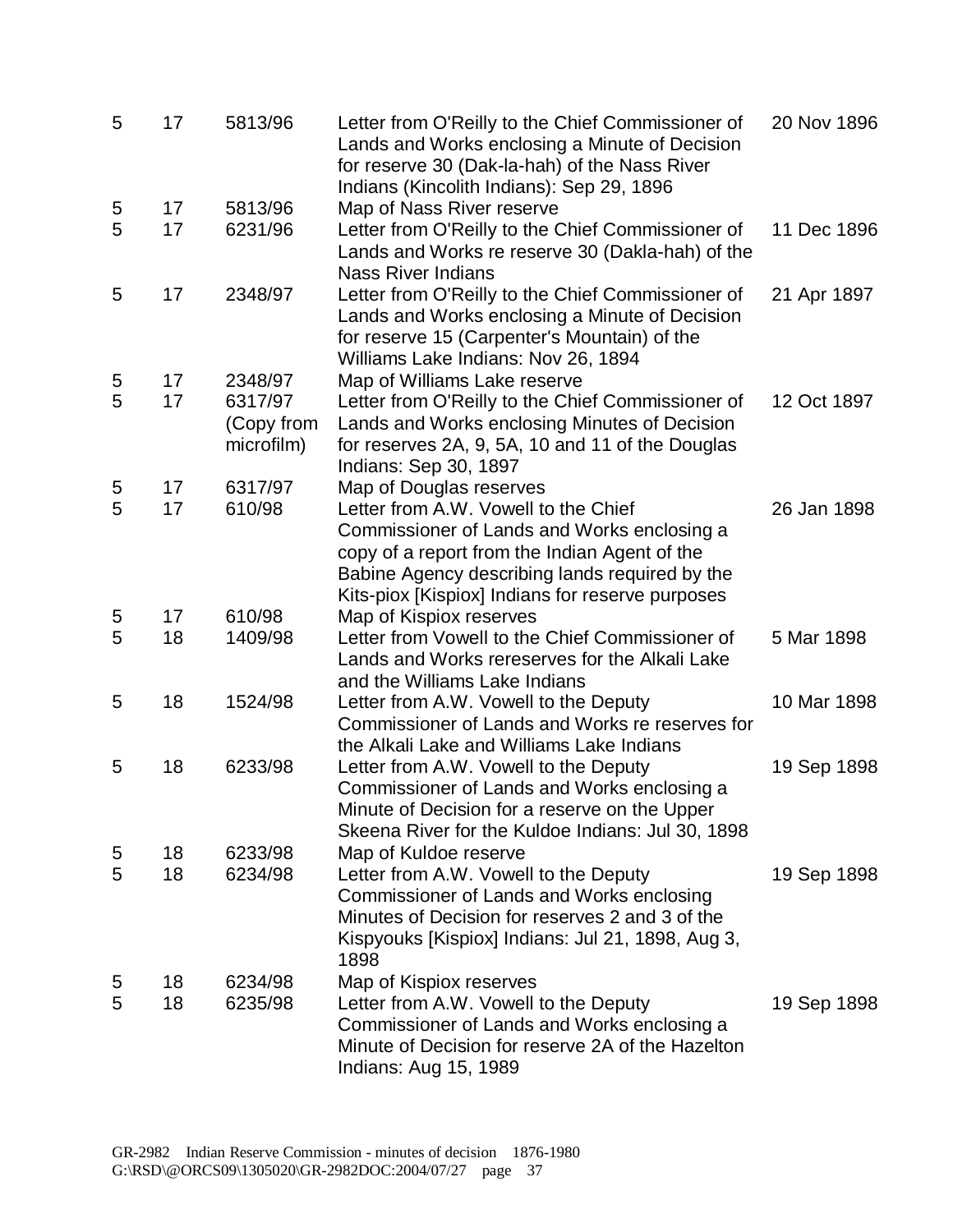| 5      | 18             | 6363/98                             | Letter from A.W. Vowell to the Deputy<br><b>Commissioner of Lands and Works</b><br>acknowledging his letter of September 22, 1898 re<br>reserves for the Hazelton, Kuldoe and Kispyouks     | 23 Sep 1898               |
|--------|----------------|-------------------------------------|---------------------------------------------------------------------------------------------------------------------------------------------------------------------------------------------|---------------------------|
| 5      | 18             | 7221/98                             | [Kispiox] Indians<br>Letter from A.W. Vowell to the Deputy<br>Commissioner of Lands and Works enclosing a<br>Minute of Decision for a reserve for the Kis-ge-gas<br>Indians: Aug 3, 1989    | 27 Oct 1898               |
| 5      | 18             | 7221/98                             | Map of Kis-ge-gas reserve                                                                                                                                                                   |                           |
| 6<br>6 | 1              | 212/99                              | Box contents list [precis of each item]<br>Letter from A.W. Vowell to the Chief<br>Commissioner of Lands and Works re Necoslie,<br>Tache and Trembleur Lake Indian reserves                 | 10 Jul 1980<br>9 Jan 1899 |
| 6      | 1              | 272/99                              | Letter from A.W. Vowell to the Deputy<br><b>Commissioner of Lands and Works</b><br>acknowledging his letter of January 12, 1899 re<br>Necoslie, Tache and Trembleur Lake Indian<br>reserves | 12 Jan 1899               |
| 6      | 1              | 2901/99                             | Letter from A.W. Vowell to the Deputy<br>Commissioner of Lands and Works re reserves for<br>the Hazelton and Kuldoc Indians                                                                 | 21 Apr 1899               |
| 6      | 1              | 3452/99                             | Letter from A.W. Vowell to the Deputy<br>Commissioner of Lands and Works re reserves for<br>the Hazelton and Kuldoc Indians                                                                 | 10 May 1899               |
| 6      | 1              | 3536/99                             | Letter from A.W. Vowell to the Deputy<br>Commissioner of Lands and Works requesting a<br>reply to Vowell's letter of October 27, 1898                                                       | 11 May 1899               |
| 6      | $\overline{2}$ | 4022/99                             | Letter from A.W. Vowell to the Deputy<br>Commissioner of Lands and Works re Cowichan<br>Indian reserve                                                                                      | 26 May 1899               |
| 6      | $\overline{2}$ | 4212/99                             | Letter from A.W. Vowell to the Deputy<br><b>Commissioner of Lands and Works</b><br>acknowledging his letter of May 30, 1899 re<br>Cowichan district                                         | 31 May 1899               |
| 6      | $\overline{2}$ | 4658/99                             | Letter from A.W. Vowell to the Deputy<br>Commissioner of Lands and Works re reserve at<br>Nicola                                                                                            | 14 Jun 1899               |
| 6      | $\overline{2}$ | 7144/99                             | Letter from A.W. Vowell to the Deputy<br><b>Commissioner of Lands and Works</b><br>acknowledging his letter of August 29, 1899                                                              | 31 Aug 1899               |
| 6      | $\overline{2}$ | 8522/99<br>(copy from<br>microfilm) | Letter from A.W. Vowell to the Deputy<br>Commissioner of Lands and Works enclosing<br>Minutes of Decision for reserves 1 to 4 of the<br>Nemaish [Nemaiah] Valley Indians: Sep 20, 1899      | 14 Oct 1899               |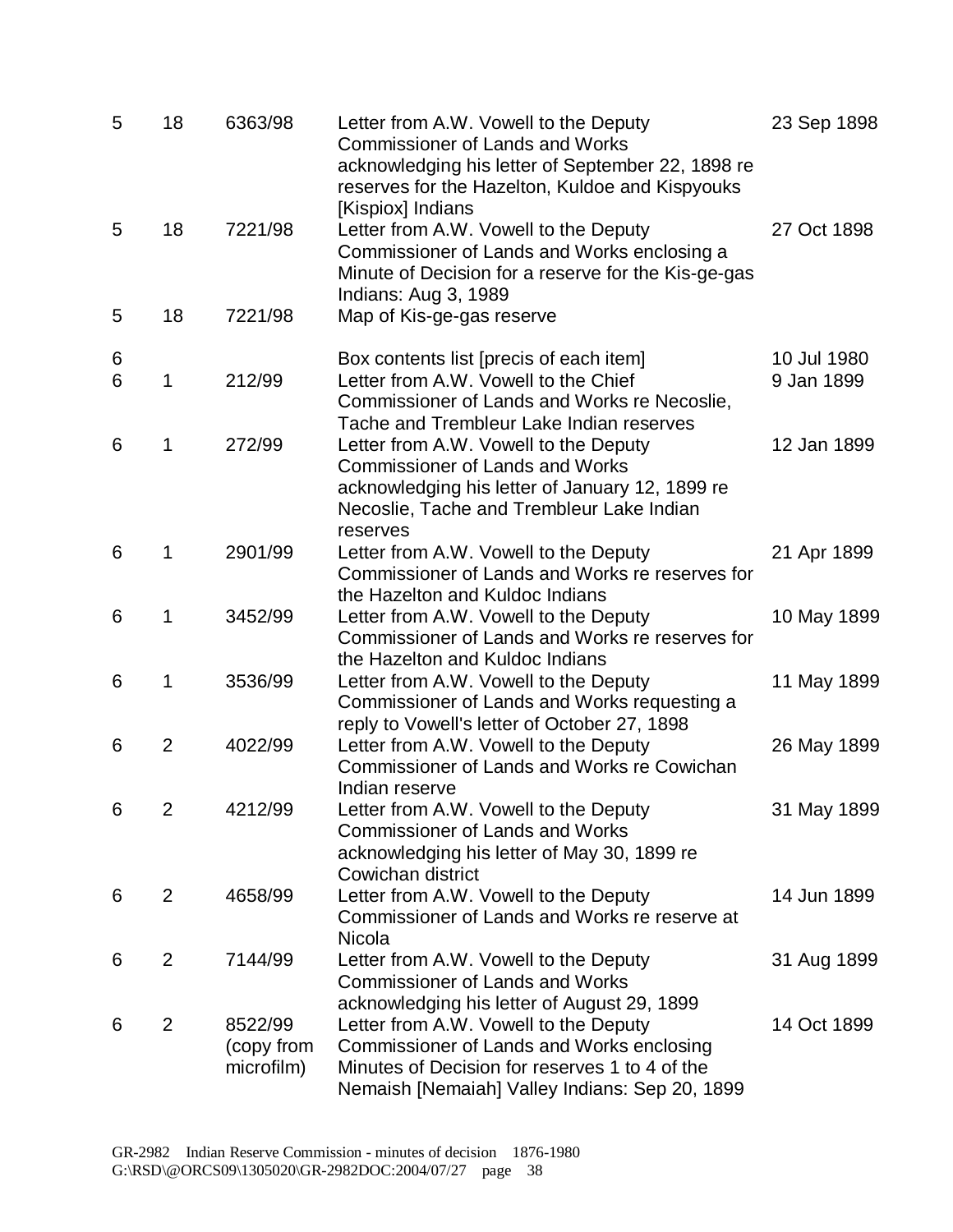| 6 | $\overline{\mathbf{c}}$ | 8522/99 | Six maps of Ne-mai-ah reserves                                                          |             |
|---|-------------------------|---------|-----------------------------------------------------------------------------------------|-------------|
| 6 | 3                       | 3749/00 | Letter from Vowell to the Deputy Commissioner of                                        | 11 Jul 1900 |
|   |                         |         | Lands and Works enclosing Minutes of Decision                                           |             |
|   |                         |         | for the following reserves with decision dates:                                         |             |
|   |                         |         | Seshelt (Sechelt) Indians, reserves 21, 22 and 23:                                      |             |
|   |                         |         | Jun 22, 1900                                                                            |             |
|   |                         |         | Map of Seshelt reserves                                                                 |             |
|   |                         |         | Klahoose Indians, reserve 10: Jun 25, 1900                                              |             |
|   |                         |         | Map of Klahoose reserve                                                                 |             |
| 6 | 3                       | 839/01  | Letter from Vowell to the Deputy Commissioner of                                        | 16 Feb 1901 |
|   |                         |         | Lands and Works re Similkameen reserves                                                 |             |
| 6 | 3                       | 7044/01 | Letter from Vowell to the Chief Commissioner of                                         | 8 Nov 1901  |
|   |                         |         | Lands and Works enclosing Minutes of Decision                                           |             |
|   |                         |         | for reserves 1 to 4 of the Cluskus Lake Indians:                                        |             |
| 6 | 3                       | 7044/01 | Sep 28, 1901<br>Map of Cluskus Lake reserves                                            |             |
| 6 | 3                       | 7045/01 | Letter from Vowell to the Chief Commissioner of                                         | 8 Nov 1901  |
|   |                         |         | Lands and Works enclosing a Minute of Decision                                          |             |
|   |                         |         | for reserve 1 of the Uhlcatcho Indians: Sep 21,                                         |             |
|   |                         |         | 1901                                                                                    |             |
| 6 | 3                       | 7045/01 | Map of Ulh-cat-cho reserve                                                              |             |
| 6 | 4                       | 7701/01 | Letter from Vowell to the Chief Commissioner of                                         | 7 Dec 1901  |
|   |                         |         | Lands and Works re Kitsequecla and Kitwangar                                            |             |
|   |                         |         | [Kitwanga] Indian reserves                                                              |             |
| 6 | 4                       | 3026/02 | Letter from Vowell to the Deputy Commissioner of                                        | 10 May 1902 |
|   |                         |         | Lands and Works re Kitsequecla, Kitwangar                                               |             |
|   |                         |         | [Kitwanga] and Kitlathla reserves                                                       |             |
| 6 | 4                       | 4860/02 | Letter of from Vowell to the Deputy Commissioner                                        | 16 Jul 1902 |
|   |                         |         | of Lands and Works re Kispiox Indian reserves                                           |             |
| 6 | 4                       | 5552/02 | Letter from Vowell to the Deputy Commissioner of                                        | 8 Aug 1902  |
|   |                         |         | Lands and Works re Kispiox reserves                                                     |             |
| 6 | 4                       | 5553/02 | Letter from Vowell to the Deputy Commissioner of                                        | 8 Aug 1902  |
|   |                         |         | Lands and Works re Kitsumkaylum reserves                                                |             |
| 6 | 5                       | 6167/02 | Letter from Vowell to the Deputy Commissioner of                                        | 25 Aug 1902 |
|   |                         |         | Lands and Works re Kitsumkaylum reserves                                                |             |
| 6 | 5                       | 6276/02 | Letter from Vowell to the Deputy Commissioner of                                        | 29 Aug 1902 |
|   | 5                       | 6484/02 | Lands and Works re Kitselas reserves<br>Letter from Vowell to the Chief Commissioner of |             |
| 6 |                         |         | Lands and Works re reserves for the Canoe Creek                                         | 6 Sep 1902  |
|   |                         |         | Indians                                                                                 |             |
| 6 | 5                       | 7791/02 | Letter from Vowell to the Deputy Commissioner of                                        | 5 Oct 1902  |
|   |                         |         | Lands and Works enclosing a Minute of Decision                                          |             |
|   |                         |         | for a reserve for the Arrow Lake Indians: Oct 10,                                       |             |
|   |                         |         | 1902                                                                                    |             |
| 6 | 5                       | 7791/02 | Map of Arrow Lake reserve                                                               |             |
|   |                         |         |                                                                                         |             |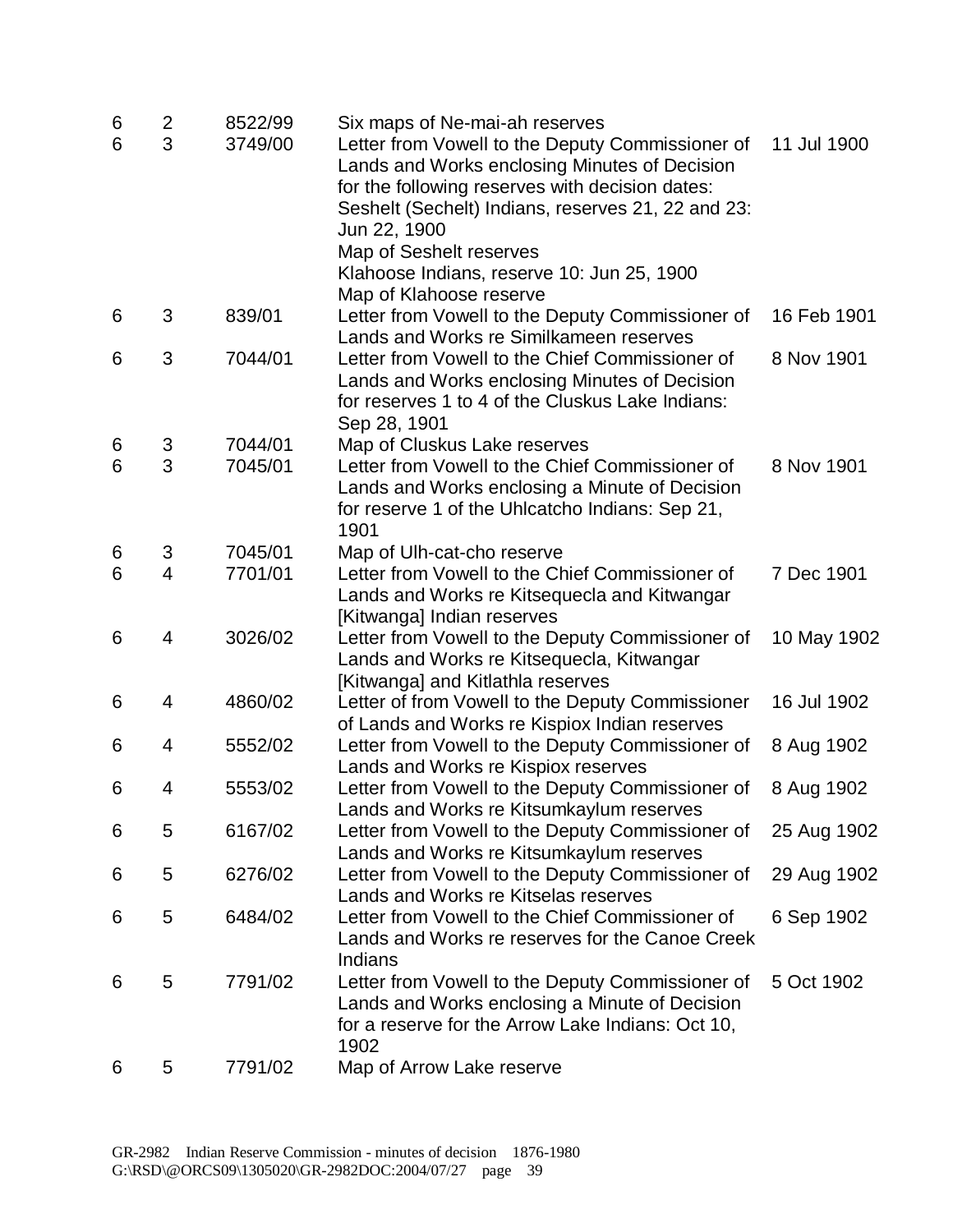| 6 | 5              | 7016/02 | Letter from Vowell to the Deputy Commissioner of<br>Lands and Works re Canoe Creek and Kitselas                                                                                                                                                                                                                                                                                                                         | 25 Sep 1902 |
|---|----------------|---------|-------------------------------------------------------------------------------------------------------------------------------------------------------------------------------------------------------------------------------------------------------------------------------------------------------------------------------------------------------------------------------------------------------------------------|-------------|
| 6 | 6              | 8379/02 | reserves<br>Letter from Vowell to the Deputy Commissioner of<br>Lands and Works re Arrow Lake reserve                                                                                                                                                                                                                                                                                                                   | 17 Nov 1902 |
| 6 | 6              | 8478/02 | Letter from Vowell to the Deputy Commissioner of<br>Lands and Works re Arrow Lake reserve                                                                                                                                                                                                                                                                                                                               | 20 Nov 1902 |
| 6 | 6              | 8865/02 | Letter from Vowell to the Deputy Commissioner of<br>Lands and Works re Similkameen Indian reserves                                                                                                                                                                                                                                                                                                                      | 3 Dec 1902  |
| 6 | 6              | 1986/03 | Letter from Vowell to the Deputy Commissioner of<br>Lands and Works acknowledging receipt of his<br>letter of December 23, 1902                                                                                                                                                                                                                                                                                         | 17 Mar 1903 |
| 6 | 6              | 9779/03 | Letter from Vowell to the Deputy Commissioner of<br>Lands and Works enclosing Minutes of Decision<br>for the following reserves with decision dates:<br>Tsimpsean [Tsimshian]-Indians, reserve 25: Sep<br>19, 1903<br>Map of Tsimpsean reserve<br>Lakelse Band of Tsimpsean [Tsimshian] Indians<br>1A: Sep 23, 1903<br>Map of Lakelse reserve<br>Nass River Indians, reserves 29A and 9A: Oct 14,<br>1903, Oct 15, 1903 | 15 Dec 1903 |
| 6 | 7              | 698/04  | Two maps of Nass River reserves<br>Letter from Vowell to the Deputy Commissioner of<br>Lands and Works forwarding re reserves for the<br><b>Uhlcatcho and Kluskers Indians</b>                                                                                                                                                                                                                                          | 26 Jan 1904 |
| 6 | 7              | 889/04  | Letter from Vowell to the Deputy Commissioner of<br>Lands and Works re the Uhlcatcho and Kluskus<br>reserves                                                                                                                                                                                                                                                                                                            | 2 Feb 1904  |
| 6 | 7              | 1210/04 | Letter from Vowell to the Chief Commissioner of<br>Lands and Works re Lakelse reserves 1 and 1A<br>and Tsimpsean [Tsimshian] reserve 25                                                                                                                                                                                                                                                                                 | 16 Feb 1904 |
| 6 | 7              | 1404/04 | Letter from Vowell to the Chief Commissioner of<br>Lands and Works re Nass River Indian reserves<br>9A and 29A                                                                                                                                                                                                                                                                                                          | 22 Feb 1904 |
| 6 | $\overline{7}$ | 1488/04 | Letter from Vowell to the Deputy Commissioner of<br>Lands and Works re survey plans of the Douglas,<br>Pacheena, Nass River, Tsimpsean [Tsimshian]<br>And Lakelse reserves                                                                                                                                                                                                                                              | 25 Feb 1904 |
| 6 | 8              | 5927/04 | Letter from Vowell to the Chief Commissioner of<br>Lands and Works enclosing a Minute of Decision<br>for reserve 6 of the Pemberton Indians: Jun 15,<br>1904                                                                                                                                                                                                                                                            | 20 Jul 1904 |
| 6 | 8              | 5927/04 | Map of Pemberton reserves                                                                                                                                                                                                                                                                                                                                                                                               |             |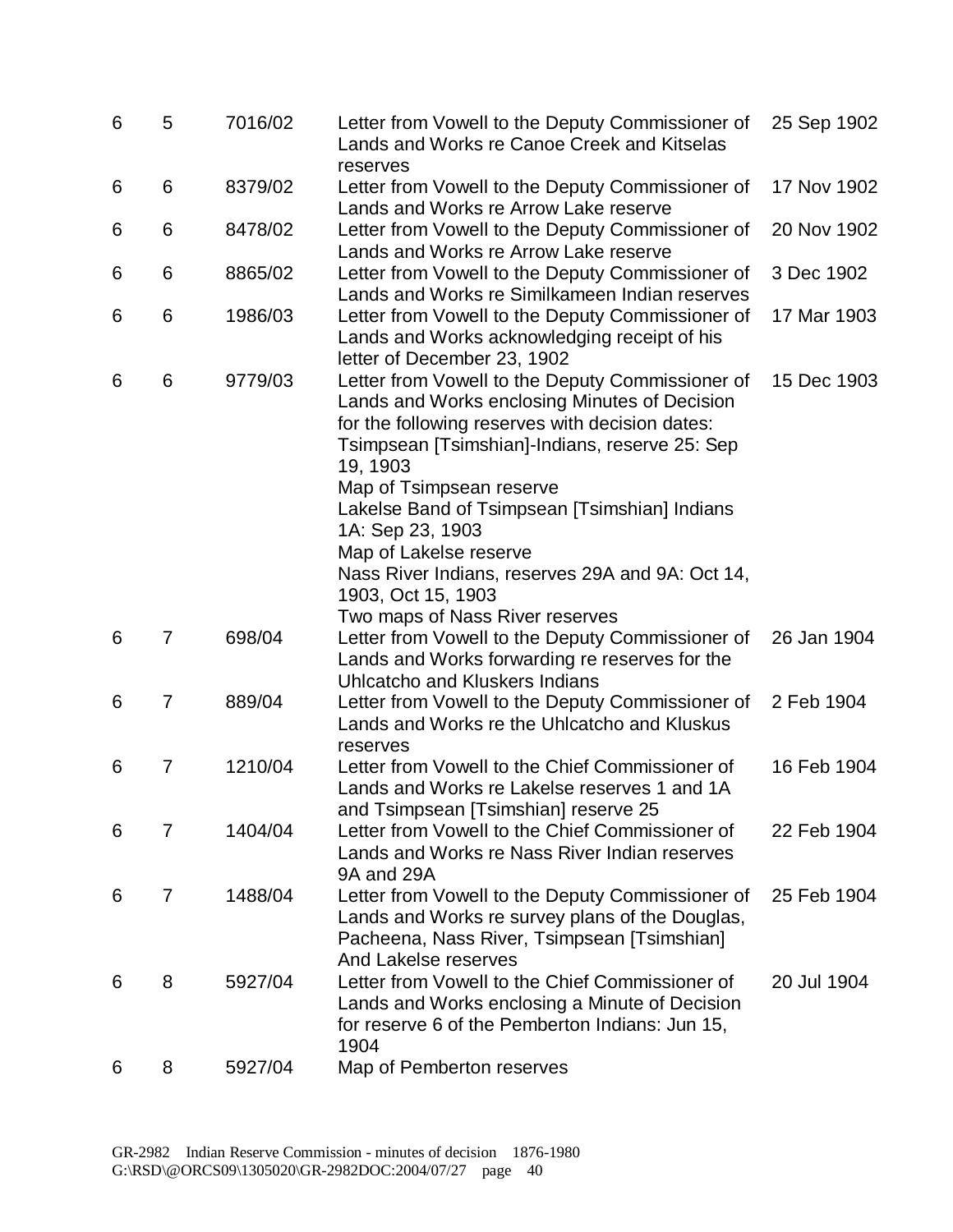| 6 | 8 | 7219/04<br>(copy from<br>microfilm) | Letter from Vowell to the Deputy Commissioner of<br>Lands and Works enclosing a minute of Decision<br>for a reserve for the Nazco Indians: Aug 20, 1904.<br>Attached are copies of correspondence of 1909 re<br>survey of the reserve (Nazko IR No 20) | 31 Aug 1904 |
|---|---|-------------------------------------|--------------------------------------------------------------------------------------------------------------------------------------------------------------------------------------------------------------------------------------------------------|-------------|
| 6 | 8 | 7219/04                             | Map of Nazco reserve                                                                                                                                                                                                                                   |             |
| 6 | 8 | 10407/04                            | Letter from Vowell to the Deputy Commissioner of<br>Lands and Works re reserve 6 of the Pemberton<br>Indians. Attached is a copy of a letter of March<br>14, 1905, from the Deputy Commissioner of Lands<br>and Works to Vowell re same                | 13 Dec 1904 |
| 6 | 8 | 10748/04                            | Letter enclosing a Minute of Decision for a reserve<br>at Redstone Flat for the Alexis Creek Indians: Sep<br>20, 1904                                                                                                                                  | 27 Dec 1904 |
| 6 | 8 | 10748/04                            | Map of Alexis creek reserve                                                                                                                                                                                                                            |             |
| 6 | 9 | 2239/05                             | Letter from Vowell to the Deputy Commissioner of<br>Lands and Works acknowledging his letter of<br>March 16, 1905 (copy attached to file) re reserve<br>6 of the Pemberton Tribe                                                                       | 18 Mar 1905 |
| 6 | 9 | 7202/05                             | Letter from Vowell to the Deputy Commissioner of<br>Lands and Works enclosing a Minute of Decision<br>for reserves 1 and 2 of the Tahltan Indians: Jun<br>20, 1905                                                                                     | 28 Jul 1905 |
| 6 | 9 | 7202/05                             | Map of Tahltan reserves                                                                                                                                                                                                                                |             |
| 6 | 9 | 9774/05<br>(copy from<br>microfilm) | Letter from Vowell to the Chief Commissioner of<br>Lands and Works enclosing an amended Minute<br>of Decision for reserve 23 (Cok-que-neets) of the<br>Seshelt [Sechelt] Indians: Oct 9, 1905                                                          | 10 Oct 1905 |
| 6 | 9 | 9774/05                             | Map of Seshelt reserve                                                                                                                                                                                                                                 |             |
| 6 | 9 | 1800/06                             | Letter from Vowell to the Chief Commissioner of<br>Lands and Works re Pemberton Indian reserve 6.<br>Attached is a copy of-a letter of February 23,<br>1906, from E B McKay, Surveyor General, to<br>Vowell                                            | 21 Feb 1906 |
| 6 | 9 | 2001/06                             | Letter from Vowell to the Chief Commissioner of<br>Lands and Works acknowledging receipt of his<br>letter of February 23 re Pemberton Indian reserve<br>6                                                                                              | 27 Feb 1906 |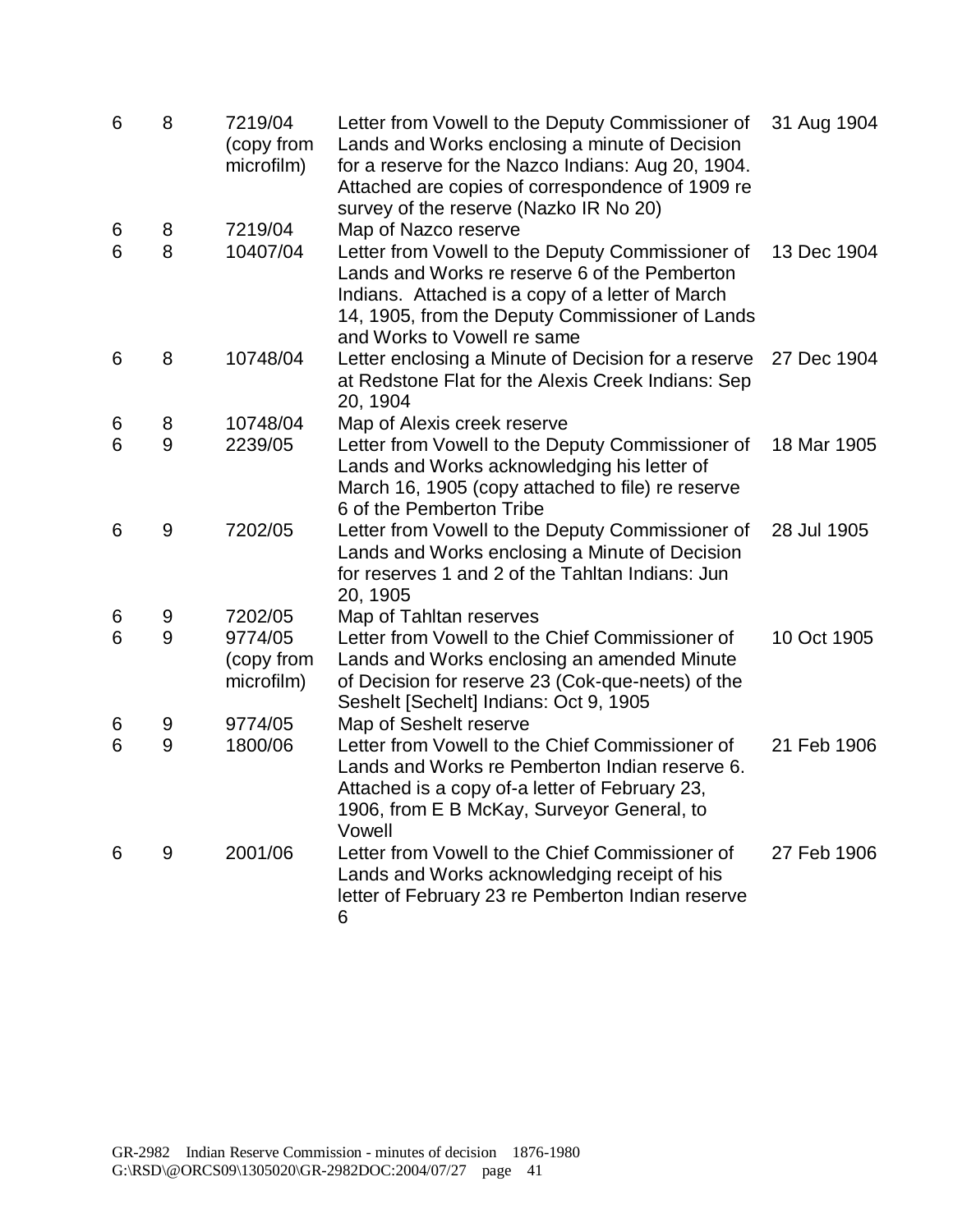| 6 | 10 | 5765/06 | Letter from Vowell to the Chief Commissioner of<br>Lands and Works enclosing a Minute of Decision<br>for reserve 9 of the Cowichan Indians: Apr 6,<br>1906. Attached is a-copy of a letter of February<br>15, 1905, from the Deputy Commissioner of Lands<br>and Works to Ashdown H. Green, Indian<br>Department. Also attached is a copy of a letter of<br>October 24, 1906, from the Surveyor General to<br>Vowell | 8 Jun 1906  |
|---|----|---------|----------------------------------------------------------------------------------------------------------------------------------------------------------------------------------------------------------------------------------------------------------------------------------------------------------------------------------------------------------------------------------------------------------------------|-------------|
| 6 | 10 | 5765/06 | Map of Cowichan reserve                                                                                                                                                                                                                                                                                                                                                                                              |             |
| 6 | 10 | 1855/07 | Letter from Vowell to the Chief Commissioner of<br>Lands and Works re Cowichan Indian reserve 9.<br>Attached is a copy of a letter of February 7, 1907,<br>from the Deputy Commissioner of Lands and<br><b>Works to Vowell</b>                                                                                                                                                                                       | 5 Feb 1907  |
| 6 | 10 | 1993/07 | Letter from Ashdown M Green to the Deputy<br><b>Commissioner of Lands and Works</b><br>acknowledging receipt of his letter of February 7,<br>1907 re Cowichan Indian reserve 9                                                                                                                                                                                                                                       | 8 Feb 1907  |
| 6 | 10 | 2173/07 | Letter from Vowell to the Chief Commissioner of<br>Lands and Works re Cowichan Indian reserve                                                                                                                                                                                                                                                                                                                        | 11 Feb 1907 |
| 6 | 10 | 950/07  | Pemberton Indians reserve 7: Jan 17, 1907                                                                                                                                                                                                                                                                                                                                                                            |             |
| 6 | 11 |         | List of maps provided in 1997 by Ministry of<br><b>Environment, Lands and Parks</b>                                                                                                                                                                                                                                                                                                                                  |             |

Map conversion list [no binder 7 existed]

|   | File                     | Number    |
|---|--------------------------|-----------|
| 1 | 1                        | 3138/76   |
| 1 | $\overline{2}$           | 1352/77   |
| 1 | $\overline{2}$           | 1353/77   |
| 1 | 3                        | 1590/77   |
| 1 | $\overline{\mathcal{L}}$ | 123/78    |
| 1 | 8                        | 1484/78   |
| 1 | 9                        | 1769/78   |
| 1 | 9                        | 1833/78   |
| 1 | 11                       | 1998/78   |
| 1 | 13                       | No number |
| 1 | 13                       | 202/79    |
| 1 | 15                       | 434/79    |
| 2 | 1                        | 775/80    |
|   | Box                      |           |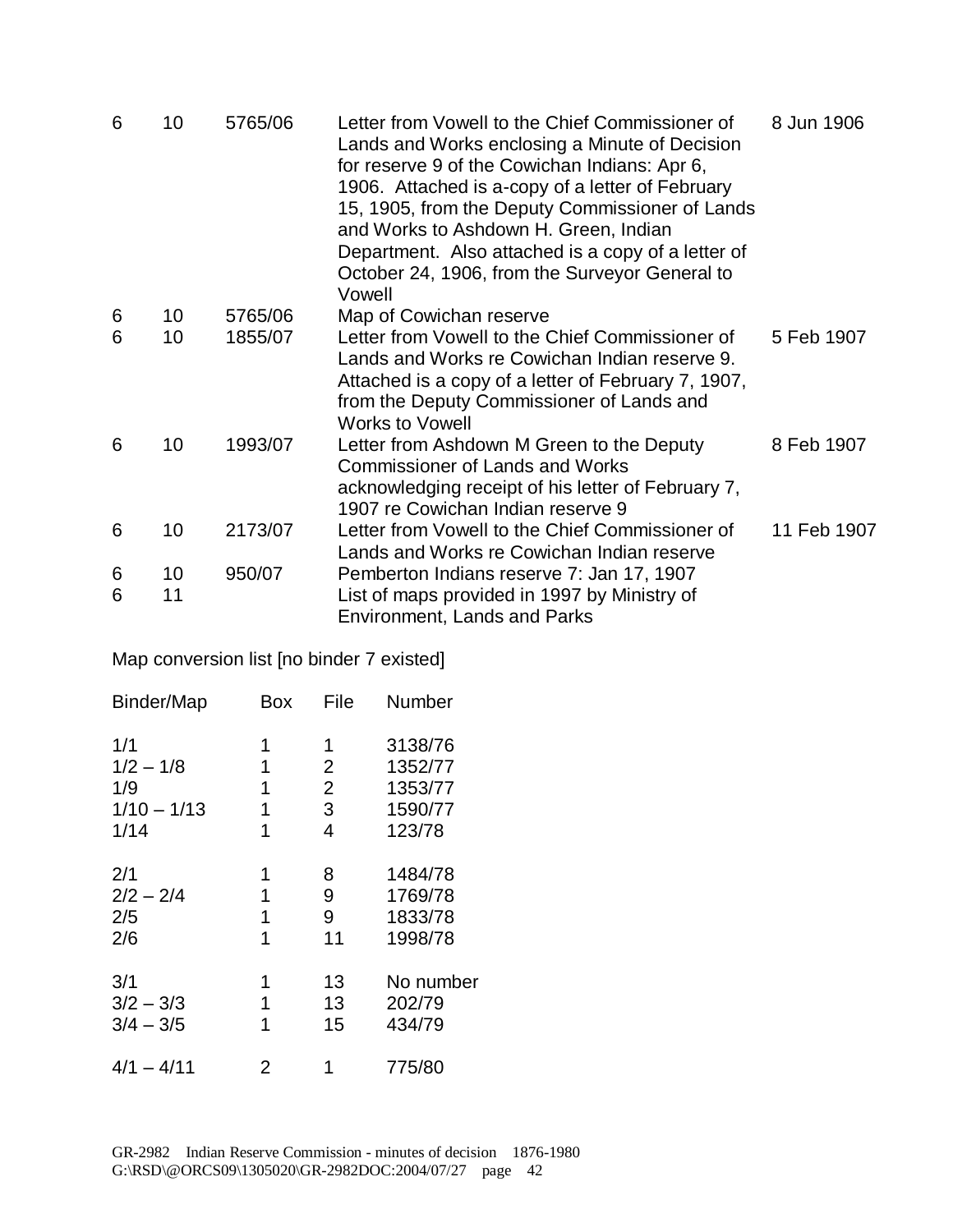| $5/1 - 5/22$                                                                 | 2                | $\overline{2}$          | 655/80                                              |
|------------------------------------------------------------------------------|------------------|-------------------------|-----------------------------------------------------|
| $6/1 - 6/27$                                                                 | $\overline{2}$   | 3                       | 591/80                                              |
| 8/1                                                                          | 3333333333       | 1                       | 2448/87                                             |
| 8/2                                                                          |                  | $\overline{\mathbf{c}}$ | 2154/87                                             |
| 8/3                                                                          |                  | $\overline{\mathbf{c}}$ | 2070/87                                             |
| 8/4                                                                          |                  | $\overline{c}$          | 2037/87                                             |
| 8/5                                                                          |                  | $\overline{c}$          | 2024/87                                             |
| 8/6                                                                          |                  | 3                       | 1466/87                                             |
| 8/7                                                                          |                  | 3                       | 1512/87                                             |
| 8/8                                                                          |                  | 4                       | 1498/87                                             |
| $8/9 - 8/11$                                                                 |                  | 5                       | 2832/86                                             |
| $8/12 - 8/22$                                                                |                  | 5                       | 2817/86                                             |
| 9/1                                                                          | $3333$<br>$333$  | 5                       | 2142/86                                             |
| $9/2 - 9/3$                                                                  |                  | 5                       | 2141/86                                             |
| 9/4                                                                          |                  | 6                       | 990/86                                              |
| 9/5                                                                          |                  | 8                       | 3139/84                                             |
| 9/6                                                                          |                  | 8                       | 3138/84                                             |
| $9/7 - 9/11$                                                                 |                  | 8                       | 3041/84                                             |
| $10/1 - 10/5$<br>$10/6 - 10/7$<br>$10/8 - 10/14$<br>10/12<br>$10/15 - 10/23$ | 3<br>3<br>3<br>3 | 10<br>11<br>11<br>11    | 1112/84<br>395/84<br>1464/82<br>Missing?<br>1425/82 |
| $11/1 - 11/7$                                                                | 3                | 12                      | 1410/82                                             |
| $11/8 - 11/26$                                                               | 3                | 12                      | 1385/82                                             |
| 12/1                                                                         | 3                | 12                      | 698/82                                              |
| $12/2 - 12/13$                                                               | 3                | 12 <sub>2</sub>         | 506/82                                              |
| $12/14 - 12/21$                                                              | 3                | 13                      | 360/82                                              |
| $12/22 - 12/27$                                                              | 3                | 13                      | 335/82                                              |
| $13/1 - 13/18$                                                               | 3                | 13                      | 223/82                                              |
| $13/19 - 13/28$                                                              | 3                | 14                      | 147/82                                              |
| $14/1 - 14/12$                                                               | 3                | 14                      | 109/82                                              |
| 14/13                                                                        | 3                | 14                      | 435/81                                              |
| $14/14 - 14/16$                                                              | 3                | 14                      | 458/81                                              |
| 15/1                                                                         | 4                | 6                       | 766/88                                              |
| 15/2                                                                         | 4                | 9                       | 1327/88                                             |
| 15/3                                                                         | 4                | 13                      | 2332/88                                             |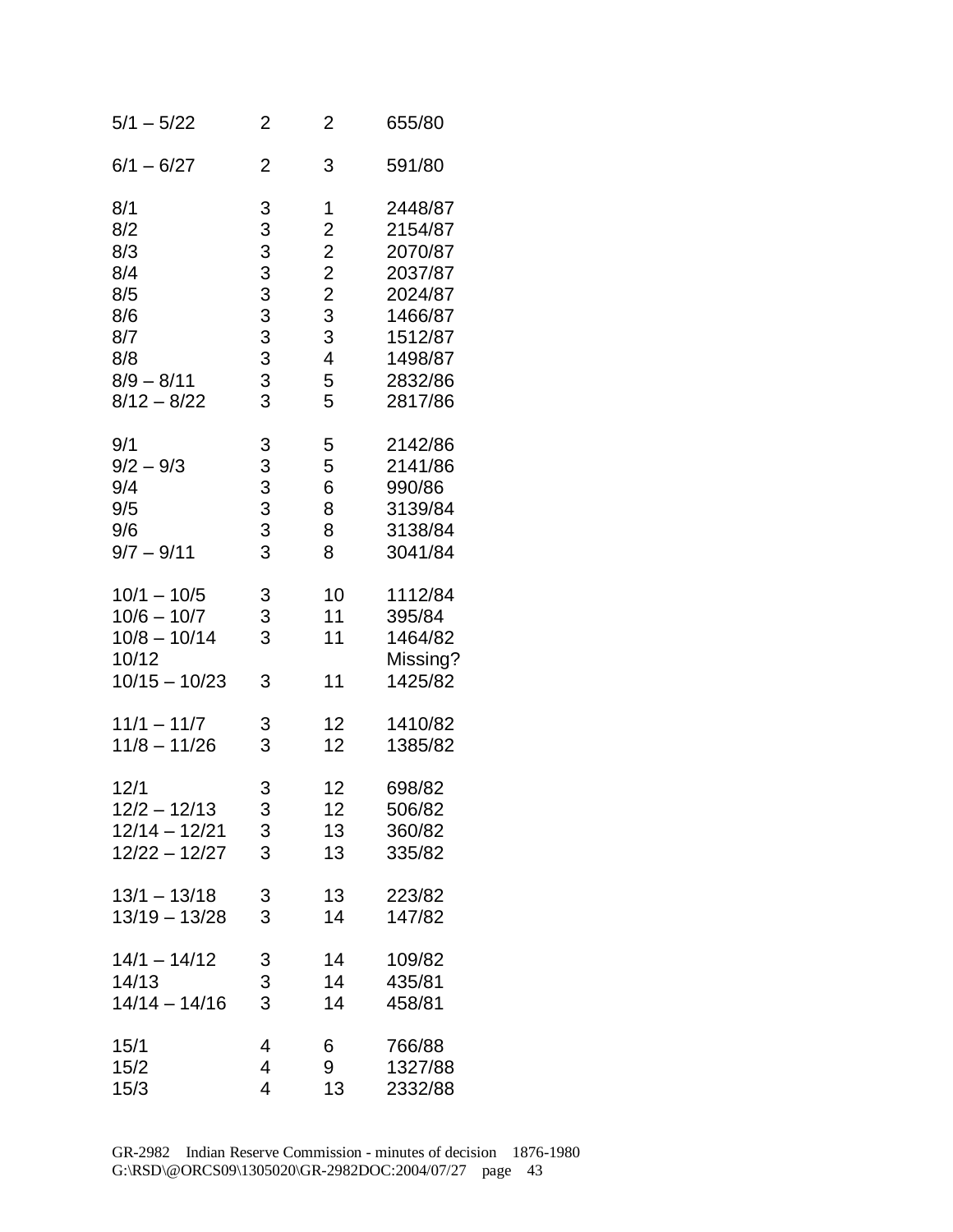| 15/4                                                                                                                                                     | 4                                                                       | 14                                                                                | 2949/88                                                                                                                                                       |
|----------------------------------------------------------------------------------------------------------------------------------------------------------|-------------------------------------------------------------------------|-----------------------------------------------------------------------------------|---------------------------------------------------------------------------------------------------------------------------------------------------------------|
| $15/5 - 15/8$                                                                                                                                            | 4                                                                       | 15                                                                                | 3012/88                                                                                                                                                       |
| 15/9                                                                                                                                                     | 4                                                                       | 16                                                                                | 10/89                                                                                                                                                         |
| 15/10                                                                                                                                                    | 4                                                                       | 16                                                                                | 97/89                                                                                                                                                         |
| 15/11                                                                                                                                                    | 4                                                                       | 16                                                                                | 99/89                                                                                                                                                         |
| $15/12 - 15/14$                                                                                                                                          | 4                                                                       | 17                                                                                | 168/89                                                                                                                                                        |
| 16/1                                                                                                                                                     | 4                                                                       | 19                                                                                | 2429/89                                                                                                                                                       |
| 16/2                                                                                                                                                     | 4                                                                       | 19                                                                                | 2430/89                                                                                                                                                       |
| 16/3                                                                                                                                                     | 4                                                                       | 20                                                                                | 2947/89                                                                                                                                                       |
| 16/4                                                                                                                                                     | 4                                                                       | 20                                                                                | 3198/89                                                                                                                                                       |
| $16/5 - 16/15$                                                                                                                                           | 4                                                                       | 21                                                                                | 1152/90                                                                                                                                                       |
| 17/1                                                                                                                                                     | 4                                                                       | 22                                                                                | 1153/90                                                                                                                                                       |
| $17/2 - 17/4$                                                                                                                                            | 4                                                                       | 22                                                                                | 1166/90                                                                                                                                                       |
| $17/5 - 17/7$                                                                                                                                            | 4                                                                       | 22                                                                                | 1677/90                                                                                                                                                       |
| 17/8                                                                                                                                                     | 4                                                                       | 23                                                                                | 889/91                                                                                                                                                        |
| 17/9                                                                                                                                                     | 4                                                                       | 23                                                                                | 1723/91                                                                                                                                                       |
| $17/10 - 17/18$                                                                                                                                          | 4                                                                       | 24                                                                                | 2944/91                                                                                                                                                       |
| $17/19 - 17/22$                                                                                                                                          | 4                                                                       | 26                                                                                | 5009/91                                                                                                                                                       |
| $18/1 - 18/3$                                                                                                                                            | 5                                                                       | 1                                                                                 | 252/92                                                                                                                                                        |
| $18/4 - 18/8$                                                                                                                                            | 5                                                                       | 1                                                                                 | 319/92                                                                                                                                                        |
| $18/9 - 18/10$                                                                                                                                           | 5                                                                       | 1                                                                                 | 380/92                                                                                                                                                        |
| 18/11                                                                                                                                                    | 5                                                                       | 3                                                                                 | 2672/92                                                                                                                                                       |
| $18/12 - 18/16$                                                                                                                                          | 5                                                                       | 4                                                                                 | 780/93                                                                                                                                                        |
| $18/17 - 18/20$                                                                                                                                          | 5                                                                       | 4                                                                                 | 902/93                                                                                                                                                        |
| 19/1<br>$19/2 - 19/4$<br>19/5<br>19/6<br>19/7<br>19/8<br>19/9<br>19/10<br>$19/11 - 19/12$<br>19/13<br>19/14<br>19/15<br>19/16<br>19/17<br>19/18<br>19/19 | 5<br>5<br>5<br>5<br>5<br>5<br>5<br>5<br>5<br>5<br>5<br>5<br>5<br>5<br>5 | 6<br>7<br>8<br>8<br>8<br>11<br>14<br>15<br>17<br>17<br>17<br>17<br>18<br>18<br>18 | 2811/93<br>3885/93<br>629/94<br>691/94<br>692/94<br>4349/94<br>1720/95<br>3677/95<br>5813/96<br>2348/97<br>6317/97<br>610/98<br>6233/98<br>6234/98<br>7221/98 |
| $20/1 - 20/6$                                                                                                                                            | 6                                                                       | $\overline{\mathbf{c}}$                                                           | 8522/99                                                                                                                                                       |
| 20/7                                                                                                                                                     | 6                                                                       | 3                                                                                 | 3749/00                                                                                                                                                       |